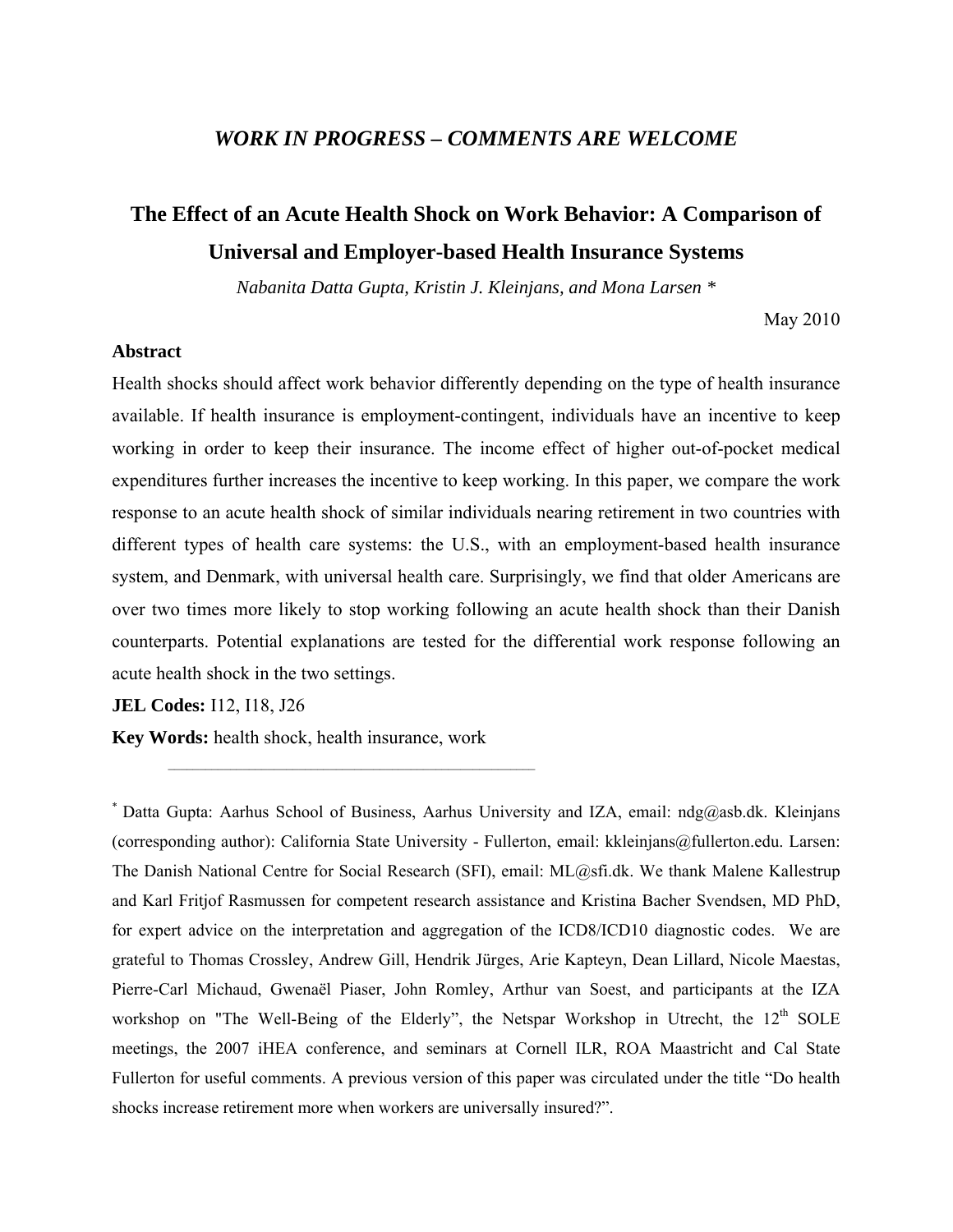#### **I. Introduction**

Acute health shocks may reduce desired labor supply by increasing the disutility of work and reducing the ability to work. At the same time, health shocks increase financial needs – for example, through increased medical cost – and thus may increase desired labor supply. For example, among those aged 51 to 64, medical conditions increase health spending and reduce non-health spending of individuals with low income (Butrica et al. 2009). The evidence on the net effect of an acute health shock - such as a heart attack - on labor supply is mixed. Using the first two waves of the Health and Retirement Study (HRS), McClellan (1998) finds that individuals experiencing health shocks are twice as likely to exit the labor force than individuals who do not. Dwyer and Hu (2000) find that developing a new work limitation increases the likelihood of retirement more than having a persistent limitation. Likewise, Coile (2004) finds that an unexpected health shock reduces labor supply. Controlling for unobserved effects, however, reduces the magnitude of the dynamic relationship between poor health in the previous period and current non-employment risk (Haan and Myck, 2009). Furthermore, the specific sample under analysis and the type of health shock considered seem to matter. Bradley et al. (2005) find that married women who develop breast cancer are more likely to continue working and even increase the intensity of their labor supply compared to those who do not.

The labor supply response following a health shock should depend on having access to health insurance. If access to health insurance depends on employment, workers have a greater incentive to continue working in order to keep their health insurance. This effect will be even stronger in the presence of higher out-of-pocket medical expenses because of the resulting income effect. Empirical evidence in the U.S. for the link between health insurance coverage and retirement behavior in the absence of a health shock, however, is mixed (French and Jones 2008;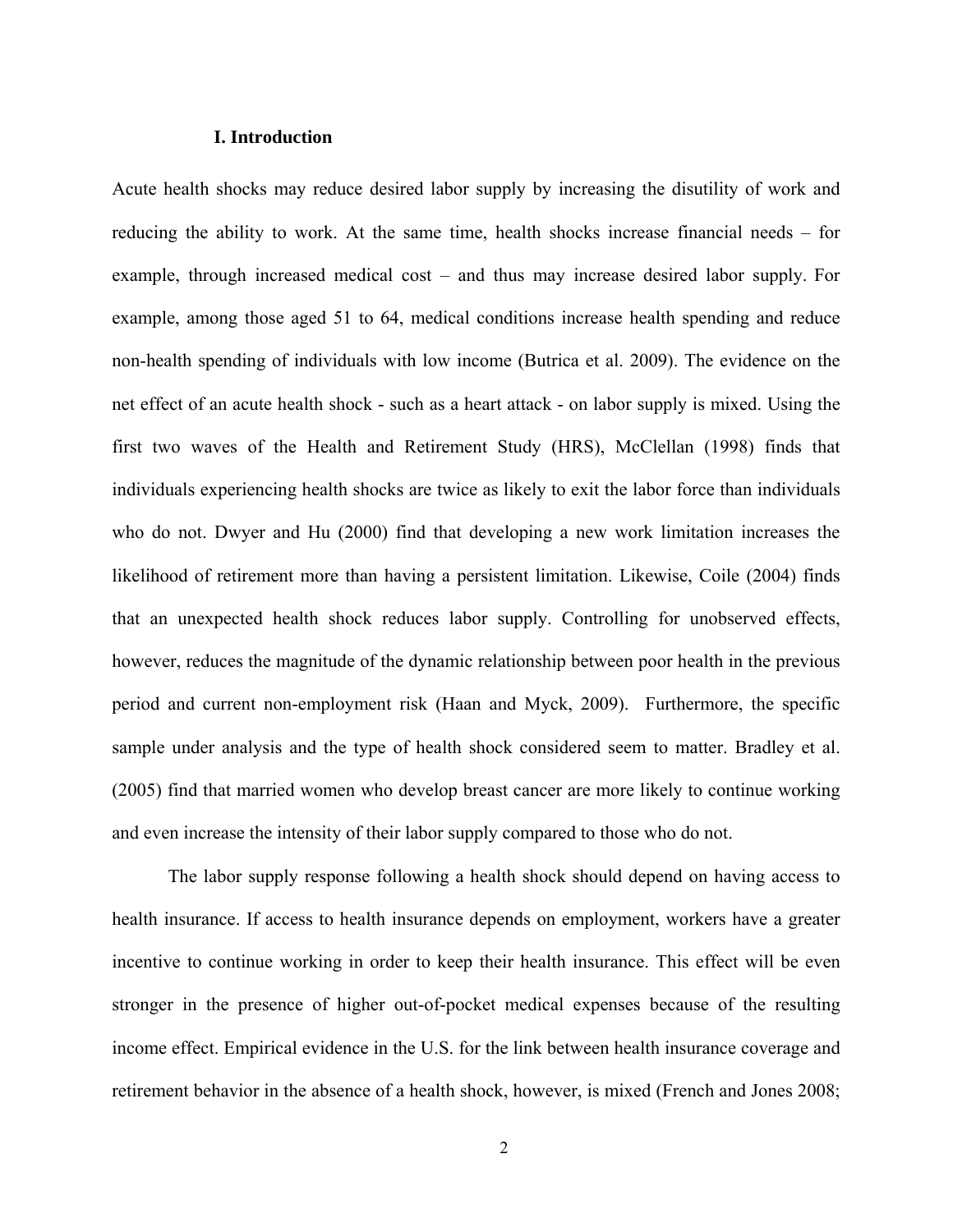Madrian 2006). Identifying and quantifying the potential effect is difficult because of potential self-selection into employment with different types of health insurance coverage and the correlation of health insurance incentives and pension-related incentives on work behavior (Madrian 2006).

Sidestepping these issues by exploiting exogenous variation in U.S. state and federal 'continuation of coverage' COBRA mandates (laws allowing individuals to purchase continuing health insurance for up to 18 months after leaving a firm), Gruber and Madrian (1995) find that access to one year of continuation benefits raises the retirement hazard by 30 percent for men aged 55-64. Other authors have dealt with these issues by estimating structural dynamic programming models of retirement decisions, modeling Social Security benefit rules and health insurance. Earlier models (Lumsdaine et al. 1994, Gustman and Steinmeier 1994) have found only small effects of health insurance on retirement behavior, but newer and more elaborate models, which account for risk aversion and uncertain medical expenditures, find bigger effects. Rust and Phelan (1997) find that "health insurance constrained" individuals (those who will lose their employer provided health insurance once they retire and have no access to actuarially fair private health insurance) are more likely to remain in employment until Medicare eligibility at age 65. Similarly, Blau and Gilleskie (2006) find that availability of employer-provided retiree health insurance has small positive effects on employment. These models lack a savings decisions, and are therefore likely to overstate the effect of health insurance since individuals are not able to self-insure against the risk of medical expenditures (French and Jones 2008). French and Jones (2008) explicitly incorporate the savings decision as well as preference heterogeneity for leisure. While they find that health insurance influences the timing of retirement, again the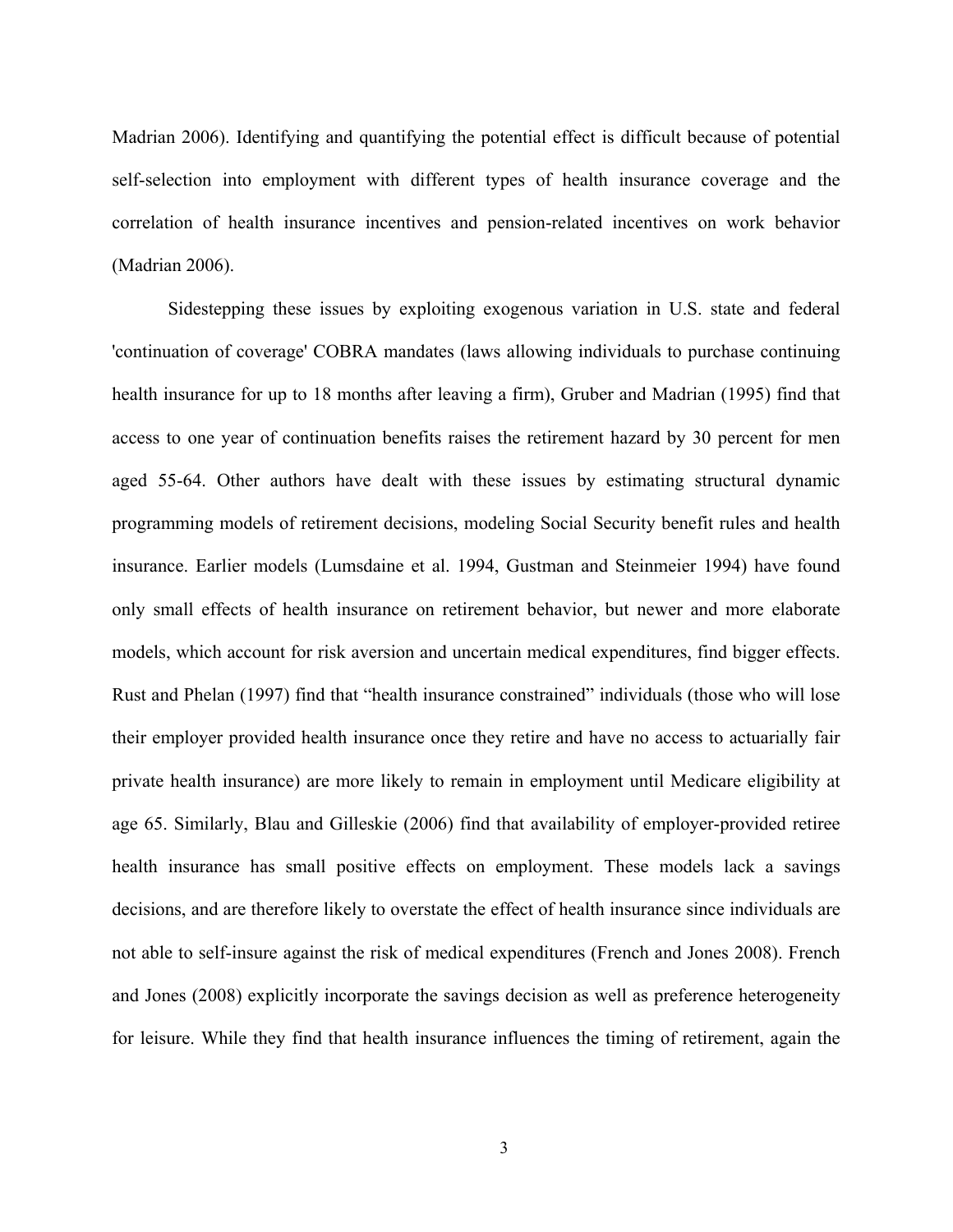effects are small: an increase in the age of Medicare eligibility increases the average age of retirement of men by less than one month.

In this paper, we explore the effect of acute health shocks of older workers on the probability of not working. We use the policy variation of two different types of health insurance – universal and employer-provided – to compare whether acute health shocks lead to different effects on work behavior. This circumvents the problem of self-selection into employment with different types of health insurance. At the same time, this enables us to study the response to actual medical events as opposed to broadly defined self-reported health changes since we are not restricted by state space considerations.<sup>1</sup> To our knowledge, no studies have examined this interaction between health shocks and health insurance systems.

Information on medically diagnosed health shocks and labor market participation of older individuals is drawn from two sources: sub-samples from the Danish Longitudinal Registers and matched sub-samples from the U.S. HRS. This comparison is meaningful as the two countries enjoy nearly the same level of prosperity and growth, similar levels and trends in the aging of the population and life expectancy, as well as similar rates of unused productive capacity in the age group 55-64 (Gruber and Wise 1998). Yet, institutions contrast sharply with income tax-financed universal health care and generous social protection in Denmark compared to the more liberal American economic system. The results from this study can inform policy makers in countries considering the adoption of universal health insurance schemes who are concerned with the effects of universal health insurance on retirement behavior.

<sup>&</sup>lt;sup>1</sup> For example, Rust and Phelan (1997) measure health status as good, bad or dead.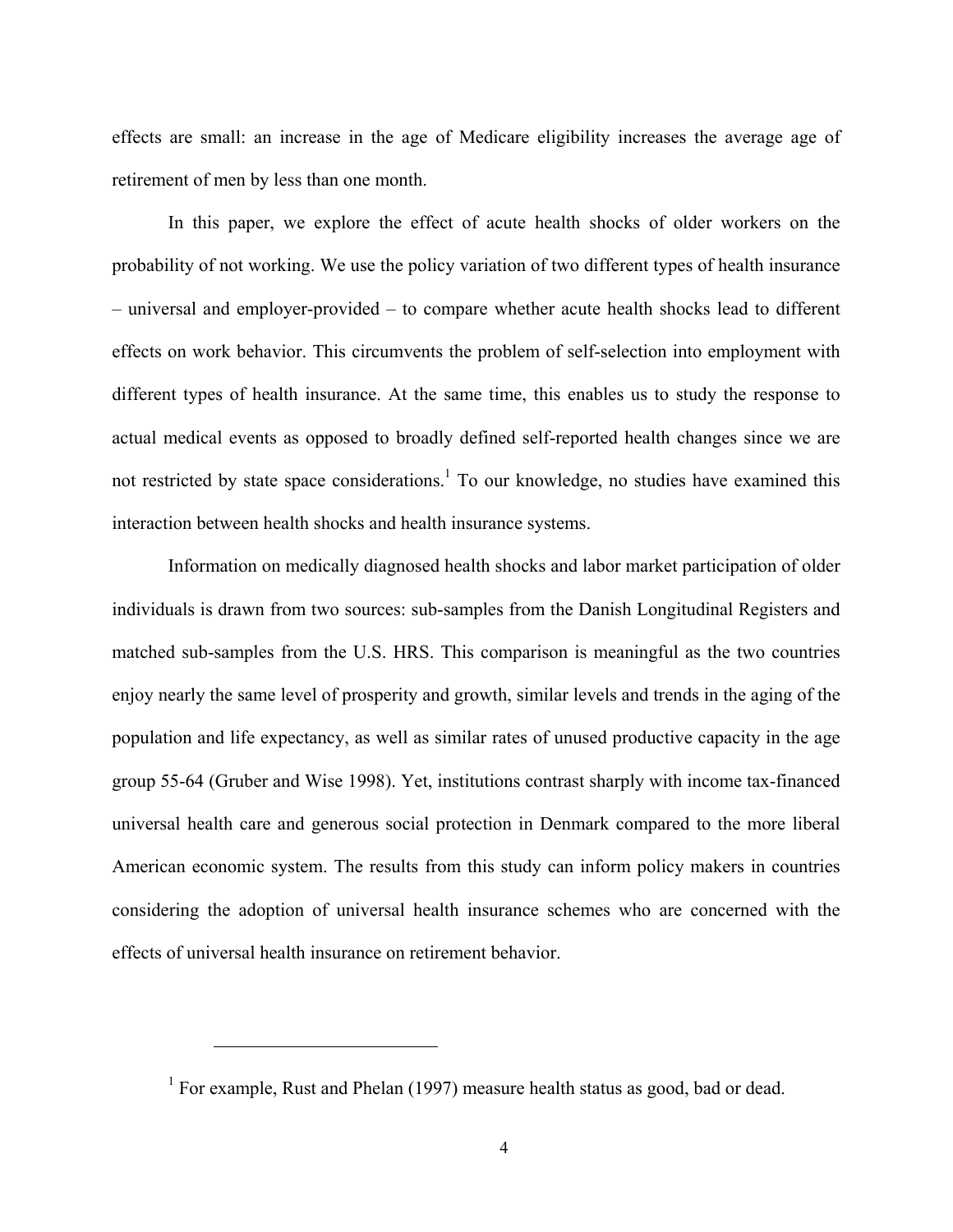The main result shows, surprisingly, that when comparing similarly defined samples and applying similar controls health shocks have *less* of an impact on paid work in Denmark than in the U.S. In fact, while older individuals aged 52-64 in Denmark are 7.2 percentage points more likely to be not working following a new acute condition, the same age group is 19.5 percentage points more likely to do so in the U.S. This increase represents 34% of the baseline probability of not working in Denmark of 21.2%, and 127% of the baseline probability of not working in the U.S. of 15.3%. We test a variety of potential explanations and find that they are able to account for a part of this country difference.

The rest of the paper is organized as follows: Section II suggests a theoretical framework, Section III describes the data, Section IV presents the estimation method, Section V the results and Section VI discusses the findings and concludes.

#### **II. Theoretical framework**

 $\overline{a}$ 

In this section, we present a simple theory of how health shocks influence the retirement decision through the budget constraint.<sup>2</sup> For an individual approaching retirement, the problem is to choose retirement age, *r*, by maximizing the sum of the discounted per period utilities of working from age *t* to age *r-1* and retiring at age *r* and the utilities of retiring thereafter until *T*, the highest possible age:

$$
V(r) = \sum_{s=t}^{r-1} \beta^{s-t} U^{w}(C_s, h_s) + \sum_{s=r}^{T} \beta^{s-t} U^{R}(C_s(r), 0)
$$
 (1)

 $2$  We thank Ronald Ehrenberg and Nicole Maestas for useful suggestions here.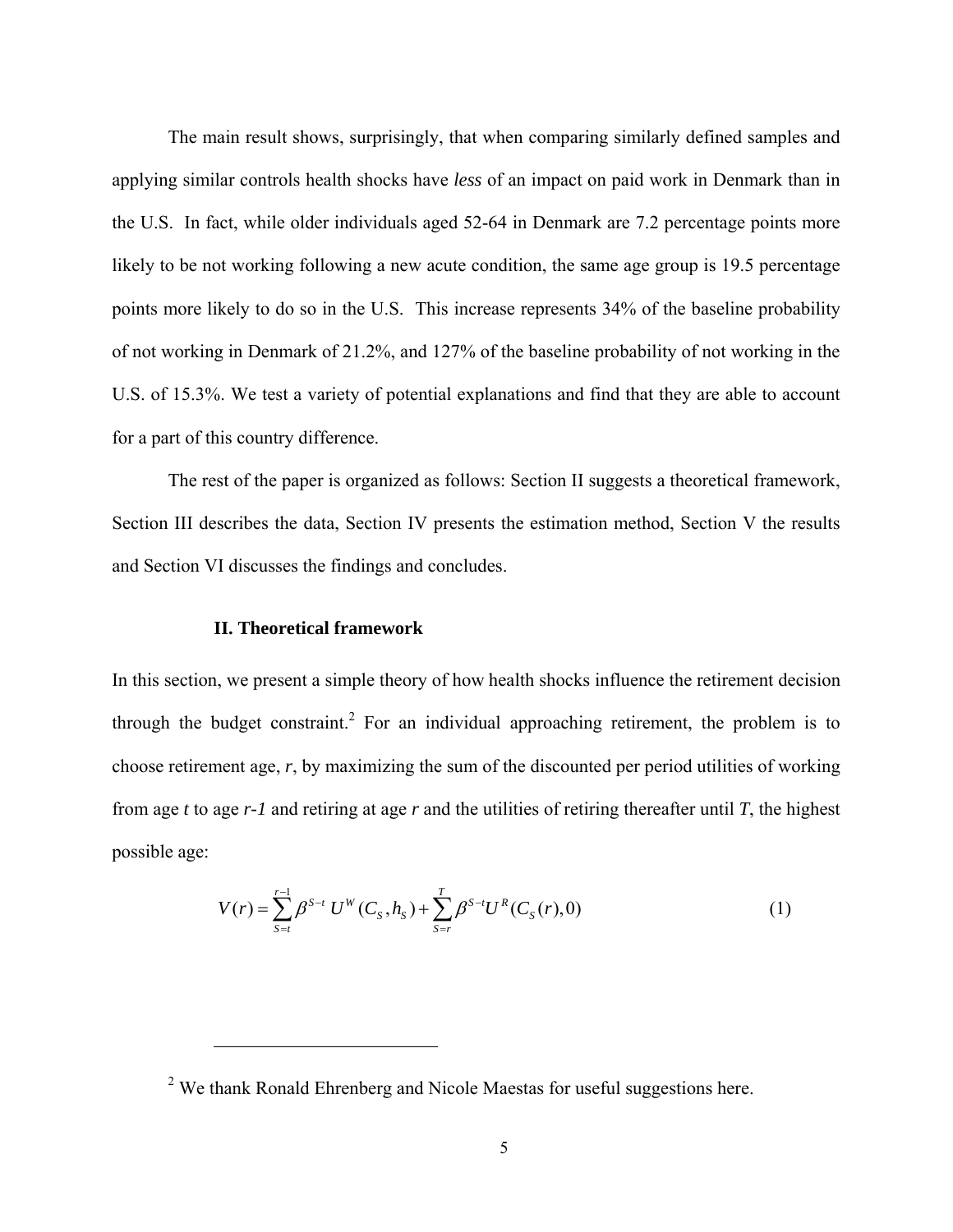The instantaneous utility of work is  $U^W$ , which depends on consumption,  $C_s$ , and hours worked (negatively),  $h_s$ , and the utility of retirement,  $U^R$ , which depends only on consumption as workers are assumed to stop working after retirement. The constraints are given by  $C_s = wh_s + A_s$ , where *A* is asset income, *w* the wage rate, and  $C_s(r) = B_s(r) + A_s$ , where  $B(r)$ are retirement benefits, which depend on the age of retirement. Thus, retirement at age *r* is preferred over working another year and postponing retirement to  $r+1$  if  $V(r) > V(r+1)$ . This occurs if

$$
U^{W}(C_r, h_r) < U^{R}(C_r(r), 0), \tag{2}
$$

i.e., the current disutility of working more than offsets the loss in consumption by retiring  $(C_r(r) < C_r$ ), in particular if this first order effect of not deferring retirement is sufficiently large in magnitude to dominate the second order effect of foregone benefit accrual:

$$
\sum_{S=r+1}^{T} \beta^{S-r} (U^{R}(C_{S}(r+1),0) - U^{R}(C_{S}(r),0)). \tag{3}
$$

This assumption is likely to be satisfied. First of all, the second order effect would vanish in a regime where benefits do not depend on age of retirement<sup>3</sup>. It may be positive if working another year increases subsequent benefit levels, but it is likely to be small in magnitude. Indeed, most benefits systems are not actuarially fair, and benefit accrual - the increase in expected present discounted value of future social security benefits if retirement is postponed by a year – is typically negative (Gruber and Wise, 2004). Thus, the retirement date is taken to be the first date *r* satisfying (2).

<sup>3</sup> In Denmark, Netherlands, Canada, among others, the first pillar is a flat, noncontributory demogrant benefit.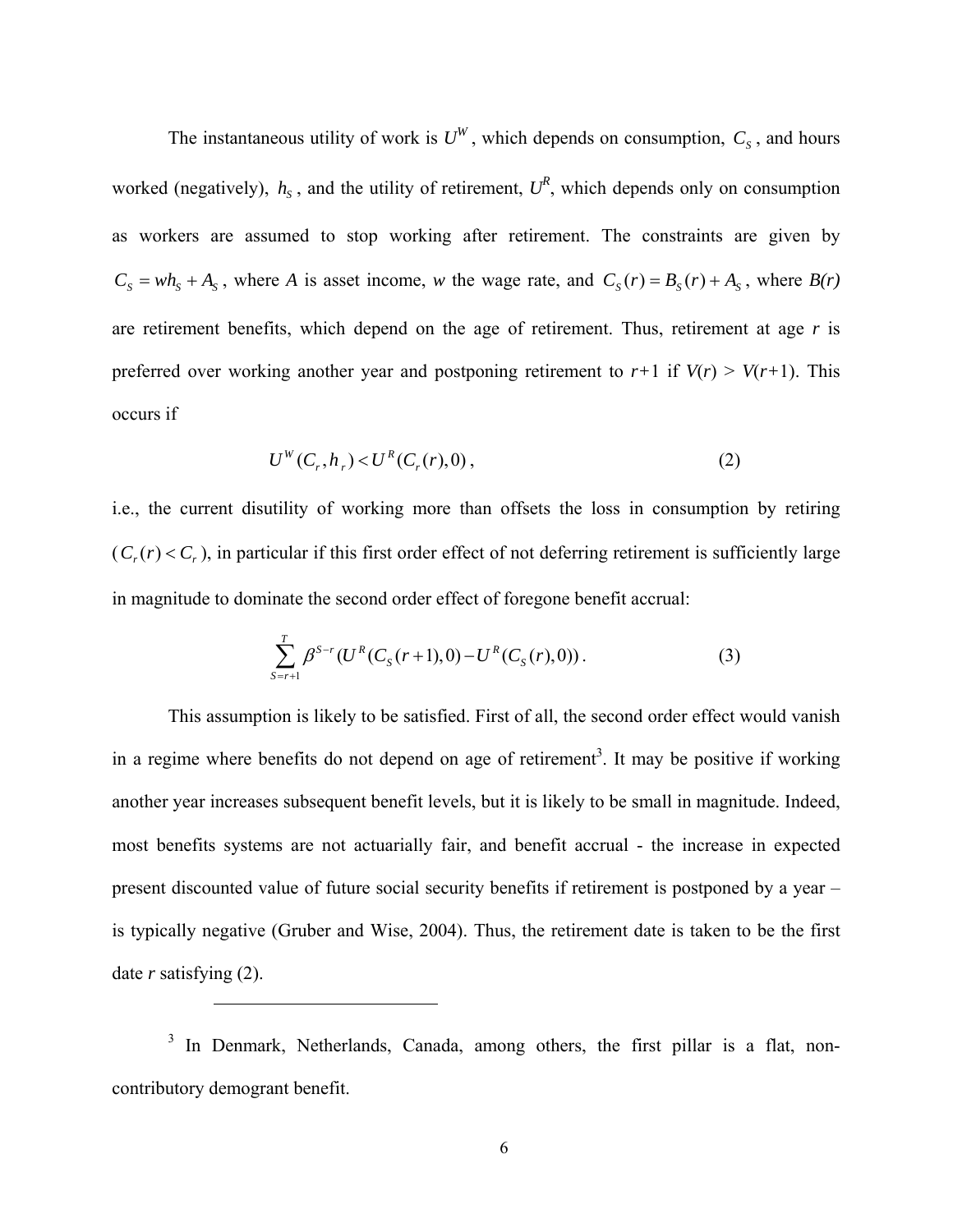Now, suppose the worker suffers from a health shock at age *r*. This may reduce the planning horizon *T*, thus reducing the second order effect (3) and hence reinforcing the relevance of (2) as the retirement criterion. We investigate whether the health shock makes (2) more or less likely to be satisfied. If hours do not adjust there is an income effect, that is, consumption while working is reduced to  $C_s = wh_s + A_s - M_s$ , where  $M_s$  are medical expenses, and consumption in retirement becomes  $C_s(r) = B_s(r) + A_s - M_s$ . Thus, retirement should be delayed if the reduction in utility is less if working, i.e. if

$$
\frac{\partial U^W}{\partial C_r}(C_r, h_r) < \frac{\partial U^R}{\partial C_r}(C_r(r), 0). \tag{4}
$$

As  $C_r(r) < C_r$ , typically this would be the case.<sup>4</sup> Hence, it is likely that a health shock defers retirement when workers must pay out-of-pocket costs for their medical treatment. On the other hand, if health, *H*, were explicitly introduced in *U*(*.*) by way of the disutility of work effort, i.e.,  $U = U(C, h(H))$ , with  $h'(H) > 0$ ,  $U_{hH} < 0$ , then a health shock would raise the disutility of work, and this substitution effect would tend to accelerate retirement. In the Danish case of universal health insurance, there is only a small income effect since medical expenses are minor. Hence, only the substitution effect is present, thus making inequality (2) more likely and inducing earlier retirement following a health shock.

 $\overline{a}$ 

 $U(C_s, h_s) = \alpha C_s^{\alpha} + f(h_s)$ , where  $\alpha < 1$ , i.e., utility is additively separable in C<sub>S</sub> and h<sub>S</sub> with decreasing marginal utility. In this case, clearly (4) is satisfied for  $C_r(r) < C_r$ , i.e.  $C_r^{\alpha-1} < C_r(r)^{\alpha-1}$  since  $\alpha-1 < 0$ .

<sup>&</sup>lt;sup>4</sup> An example is the Gustman and Steinmeier (1994) specification,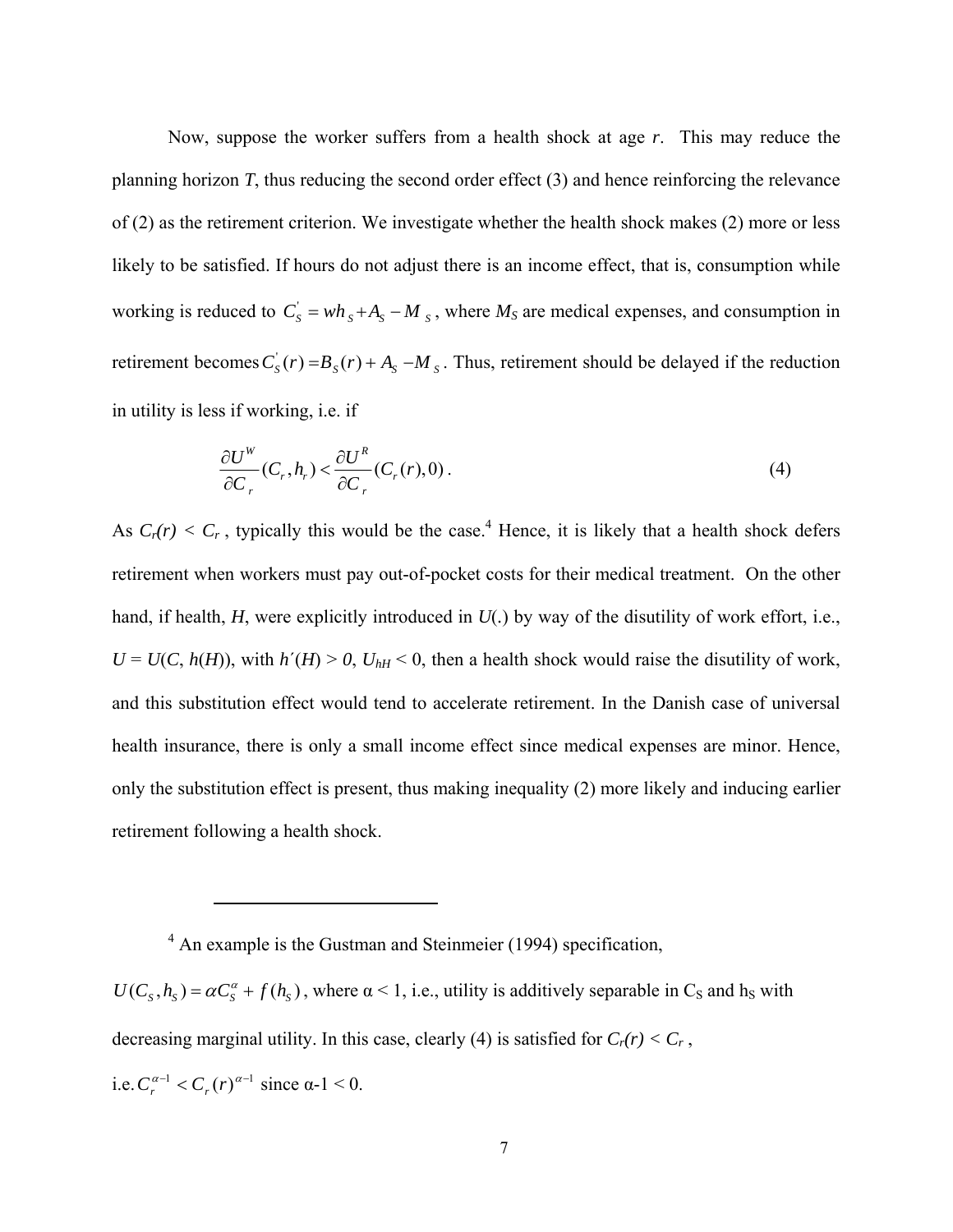In the U.S., both income and substitution effects are present, hence the effect of an acute health shock on retirement should be less than in Denmark, assuming equal preferences for leisure in both countries. This country difference increases for the health insurance constrained individuals in the U.S. who lose their health insurance when they stop working, which would increase medical expenses  $(M<sub>S</sub>)$  after retirement. This additional income effect ("job-lock") makes continued work more valuable and thus these individuals even more likely to keep working. $5$ 

#### **III. Data and Descriptives**

 $\overline{a}$ 

The data for the U.S. uses the first six waves (1992-2002) of the HRS, a national biennial panel survey of individuals born between 1931 and 1941 and their spouses. <sup>6</sup> Observations on HRS age-eligible individuals are selected who are between the ages of 52 and 63 in 1994, are working in all previous waves, and have not had a health shock prior to 1992. Thus, the sample consists of five two-wave periods based on 6 waves of data (wave 1-2, wave 2-3, wave 3-4, etc). After list-wise deletion of person-year observations with missing information in the previous wave, age ineligible individuals, those currently receiving Medicare or Medicaid (160), and those with missing variables (119), the final sample includes 15,709 person-wave observations.

 $5$  See Gruber and Madrian (2002) for a review of the literature on the effect of health insurance on job mobility.

<sup>6</sup> The HRS is sponsored by the National Institute of Aging and conducted by the University of Michigan. We use the public use data files produced by the RAND Center for the Study of Aging (RAND HRS Data Version H and fat files). See Juster and Suzman (1995) and the HRS website at http://hrsonline.isr.umich.edu for an overview of the data.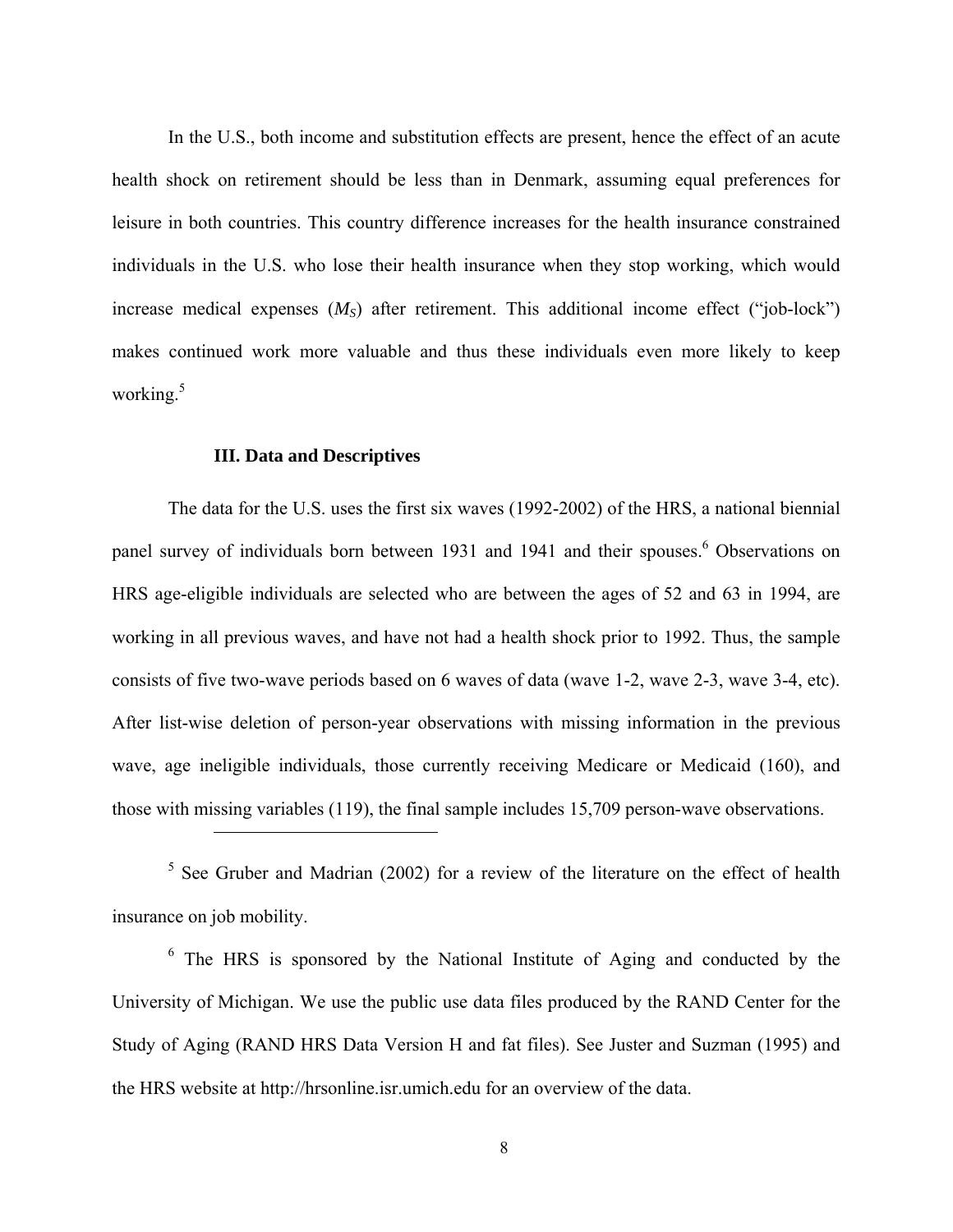The Danish data consists of a 20% random sample of individuals from the population registers from the years 1991-2001 who are 52-64 years old in 1993. The data include individual information on demographics, labor market characteristics, financial aspects, transfer payments, and objective health measures. The latter are merged from the National Patient Registry and consist of the diagnoses made at hospital admissions in any given year. Following McClellan (1998), we define an individual as having had an acute health shock if he or she was hospitalized in relation with a heart attack, a stroke, or a new cancer. We select individuals who are working in the previous wave and have not had a health shock in the period 1986-1991. Since no new individuals are added the sample becomes increasingly older. Individuals are never allowed to exceed age 64 at any time during the sample period since 65 is the age of eligibility of Medicare in the U.S. To match the sampling framework of the HRS, five two-year periods are constructed out of the 11 years of data at hand (1991-1993, 1993-1995 etc.). The final sample includes 263,788 person-wave observations.

We define individuals as working if they receive pay from work.<sup>7</sup> Instead of focusing narrowly on labor market exit through retirement we use the widest definition of non-work as possible, including retirement, unemployment, disability, other type of benefit receipt (e.g. sickness absence) or being outside the labor market.<sup>8</sup> This is useful because such a definition is not affected by the institutional differences between Denmark and the U.S. that might result in

 $7$  We conduct a variety of robustness checks, such as including those with very low wages among those not working, but found no significant different results.

<sup>&</sup>lt;sup>8</sup> While an alternative could be an hours-based measure, this information is not available in the Danish registers.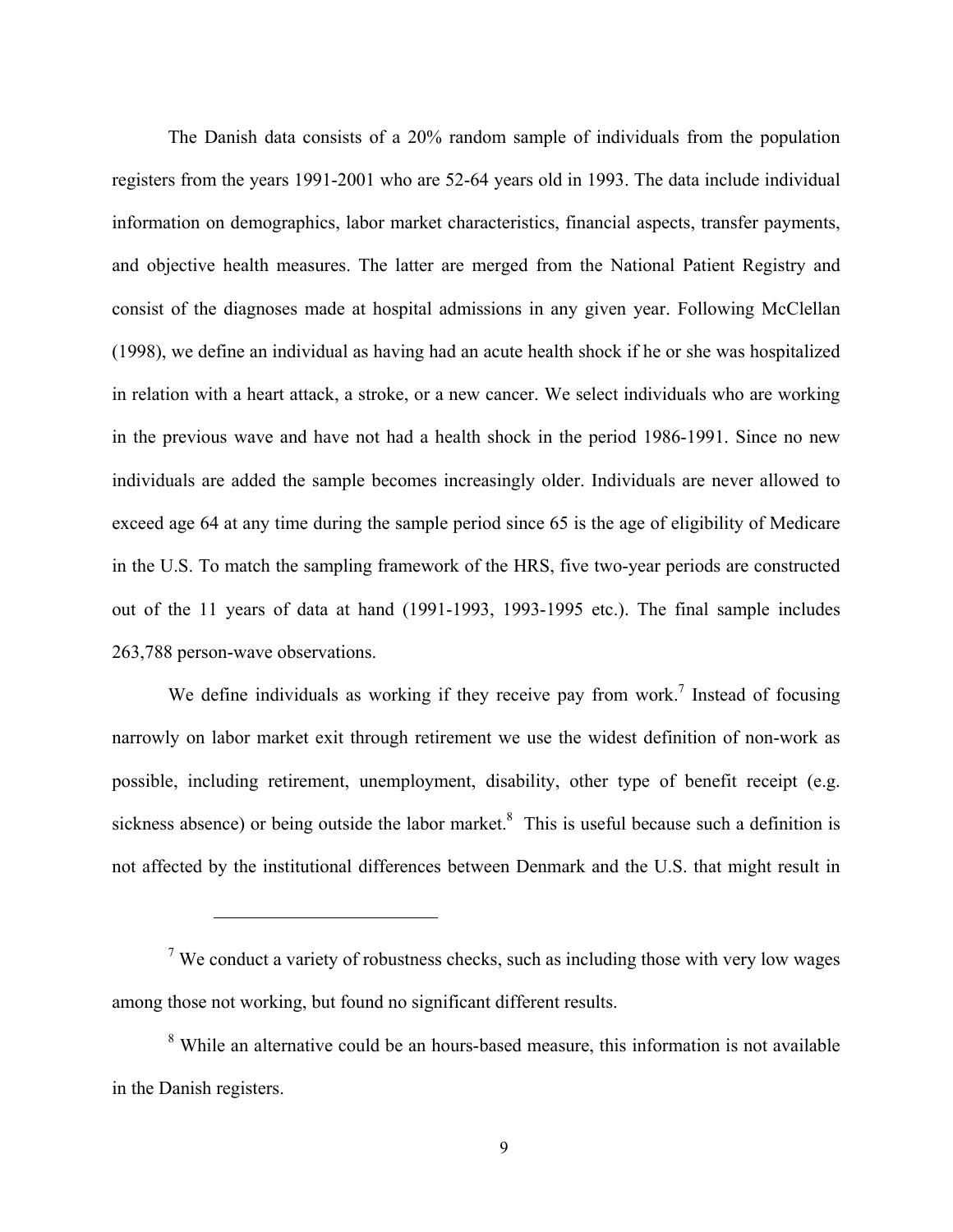different types of transition pathways from work to retirement.<sup>9</sup> Thus, the outcome measure is a dichotomous variable defined as working for pay or not. Aside from the health shock measures, the estimations include controls for gender, couple status, an interaction term between gender and couple status, age dummies, race dummies (for the U.S. sample only), education categories, self-employment, and financial aspects, all measured in the previous wave except for the age dummies. We include the logs of income and wealth as financial aspects but refrain from adding replacement rates, potential retirement benefit streams or other types of compensation measures as explanatory variables because of endogeneity concerns (Bound 1989).

The construction of the two samples differs in two ways. First, the Danish sample covers the period 1991-2001 while the U.S. sample covers the period 1992-2002. The difference is less than a year in most cases since in the Danish data labor market status and demographics are measured at the earliest at the end of November, while the median end of the interviews in the HRS sample is about midyear.

Second, while the Danish health measures are medical diagnoses made at the time of hospital discharge, these measures are self-reported in the U.S. HRS. Subjective reports of health are prone to justification bias (Anderson and Burkhauser 1985), but individuals are probably less

 $9^9$  For example, disability retirement is not as widely-used a path in the U.S., where the majority of individuals transits directly to the receipt of Social Security benefits from full-time work at the early or normal retirement ages. In the 50-54 age group, only 6% of men receive disability; at ages 55-59, this figure is 9% and at ages 60-64, 12.9% (Coile and Gruber 2004). By way of comparison, in Denmark in 2000, 11.3% of the 50-59 age group and 13.6% of the 60-64 age group retired through disability pension.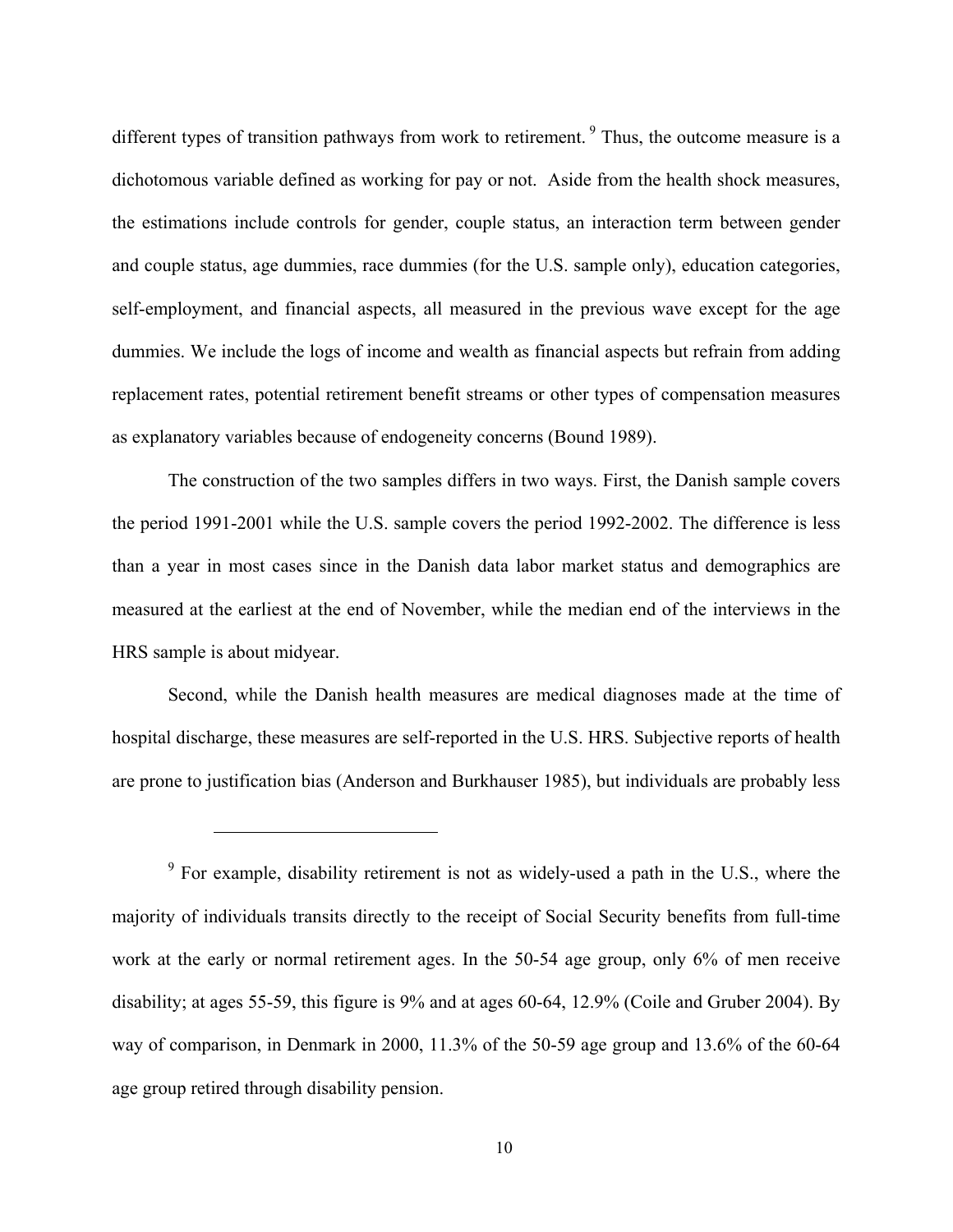likely to misreport the presence or new diagnosis of a specific acute condition. Self-reported measures may serve as more credible proxies in this case. On the other hand, objective health measures need not be correlated with work incapacity (Bound 1991). In our analysis only serious conditions (heart attack, stroke, and new cancer) are considered which can be expected to impose work limitations.

The share of those not working is lower in the U.S. While 21.2% of the age-cohort is not working over this period in the Danish sample, the equivalent figure in the HRS is 15.3% (see Appendix Tables A.1. and A.2. for summary statistics). In the HRS, shares of those not working are highest among those with health insurance coverage in retirement (17%), followed by those without any form of health insurance (15.3%). Those with employer provided health insurance but no retiree coverage have the lowest rate (12.8%). The Danish and U.S. samples are comparable in terms of female share, marital status, age distribution, self-employment status and education, but some differences confirm the need to control for these factors. Most importantly, while 3.7% of the HRS sample experiences an acute health shock over this period, the corresponding figure in the Danish case is lower, at 1.5%. We explore different explanations for this difference and how it might influence our results in Section V.

#### **IV. Empirical Model**

Probability models of not working are estimated on the pooled samples, where the latent variable  $NW_{it}^{*}$  is the unobserved propensity to not work at period *t* given that the individual was working in period *t*-1, and is given by:

$$
NW_{it}^* = \beta_0 + \beta_{AN} Acute\_new_{i[t-1,t]} + \beta'_X X_{it-1} + \beta'_Z Z_{it} + \mu_{it}
$$
, for  $i = 1..N, t = 1..T$ , with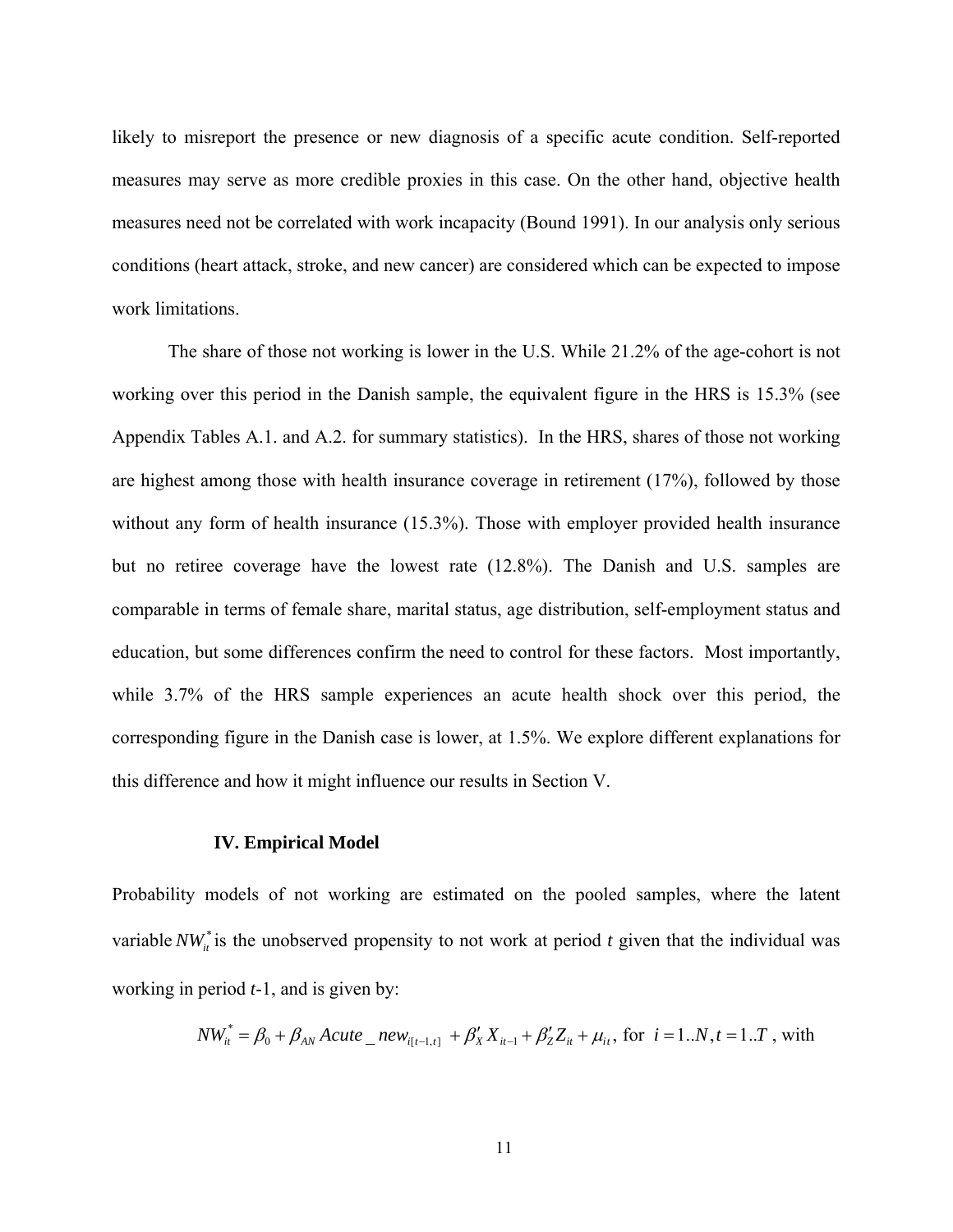$$
NW_{it} = \begin{cases} 1 & if \quad NW_{it}^* > 0 \\ 0 & else \end{cases}
$$

where  $NW_{it}$  is the observed not working indicator; *Acute\_new*<sub> $it$ [t-1,t]</sub> measures the occurrence of an acute health shock between *t*-1 and *t*; *X* is a vector of controls measured at time *t-1*, which includes gender, marital status, the interaction between the two, educational categories, selfemployment status, income, and wealth; and *Z* is a vector of age dummies measured at time *t*. Standard errors are adjusted for multiple observations of individuals. A parsimonious specification is chosen to avoid any endogeneity via the regressors. Specifically, we do not control for health insurance status in the U.S. sample. Individuals who are insured may have different unobserved characteristics than those uninsured with respect to tastes for work, risktaking, discounting behavior etc., so that the inclusion of health insurance status in the estimation may bias the effect of an acute health shock on labor supply. For example, French and Jones (2008) find that those with employer-provided retiree health insurance have stronger preferences for leisure than those without such insurance. Instead, the identification strategy used in this paper consists of comparing similar individuals in a setting where insurance is universal to a setting in which some individuals may select themselves into jobs providing insurance while for others this option does not exist. By conditioning on a wide and relevant set of observables, the aim is to reduce all other types of measurable heterogeneity.

#### **V. Results**

We begin by comparing the results from a random effects model to those of a pooled probit and find that assuming random-effects does not substantially affect the results (see Table 1). Hence,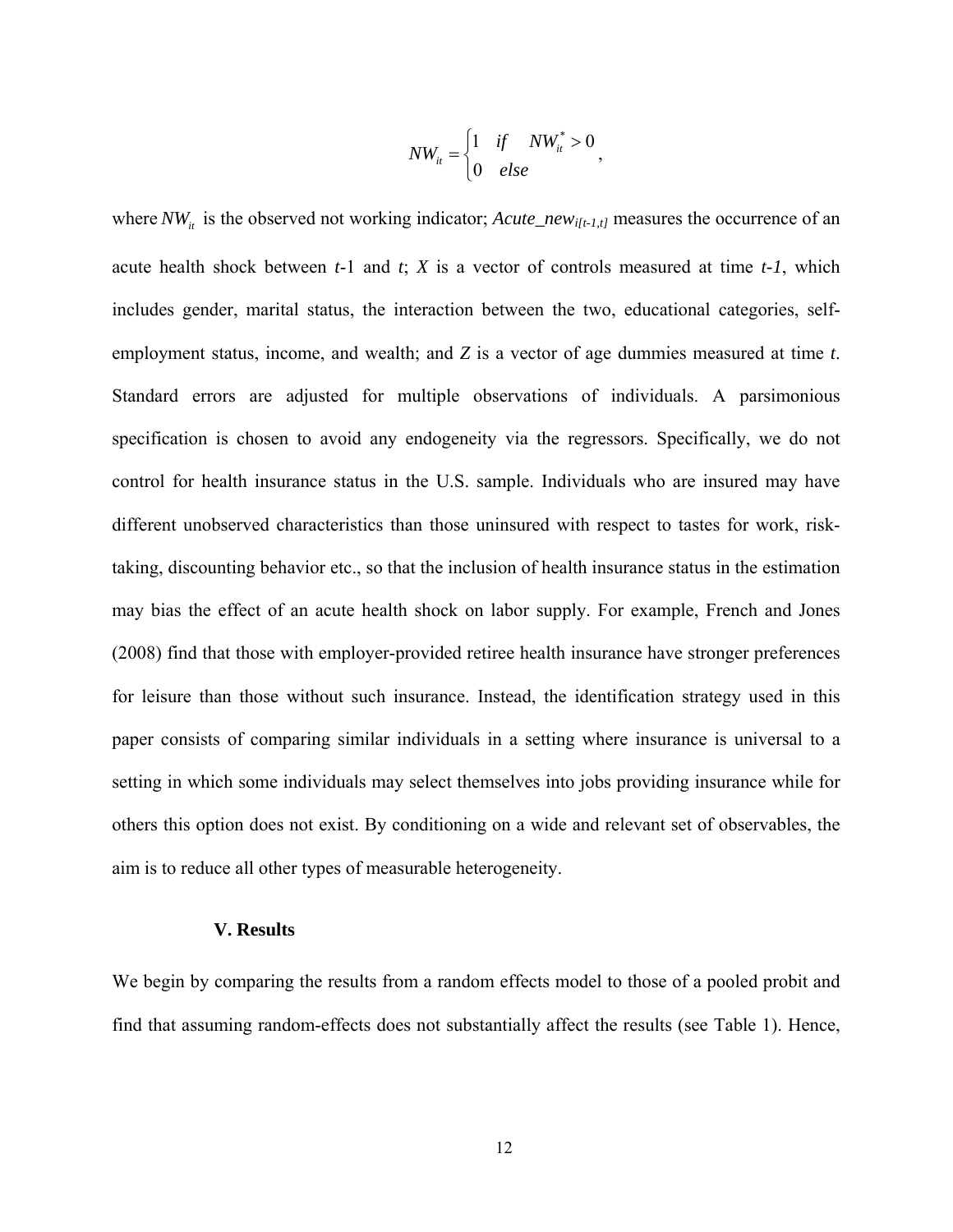we proceed with pooled probit models. Table 2 presents the marginal effects<sup>10</sup> of the pooled probit model. According to the estimates from the Danish sample, a new acute health shock raises older workers' probability of not working (NW) by 7.2 percentage points. This estimate is highly statistically significant. In the equivalent U.S. sample, the corresponding estimate is also strongly statistically significant but much higher than in Denmark with 19.5 percentage points (see Table 2, columns 1 and 2).<sup>11</sup> In fact, comparing the marginal effects relative to baseline probabilities, Americans are nearly four times as likely to stop working following an acute health shock compared to Danes (the effect represents 127% of the baseline probability of non-work in the U.S. compared to 34% of the baseline probability of non-work in Denmark).

Comparing individuals by gender and marital status, we find that married men in the U.S. (with other characteristics of average married men) have a probability of not working of 11.5% if they had no health shock, and 32.2% if they had a health shock (for all U.S. men these probabilities are 12.0% versus 32.8%). For married Danish men, the probability of not working in the absence of a health shock is 14.9% and in the presence of a shock is 25.0% (for all Danish men these numbers are 15.4% versus 25.5%). For married women in the U.S. (with other

 $\overline{a}$ 

 $11$  This compares to the findings by Coile (2004) who estimates linear probability models of labor force exit on a sample of married individuals aged 50-69 from the first six waves of the HRS. She finds a marginal effect of a health shock for married men (women) of 16.1 (9.7) percentage points, with effects almost twice as big when considering severe shocks. Coile does not condition on the absence of shocks prior to first observation as we do in this paper.

Throughout the paper, we report the marginal effects of continuous variables at the means and of dummy variables for a change from 0 to 1.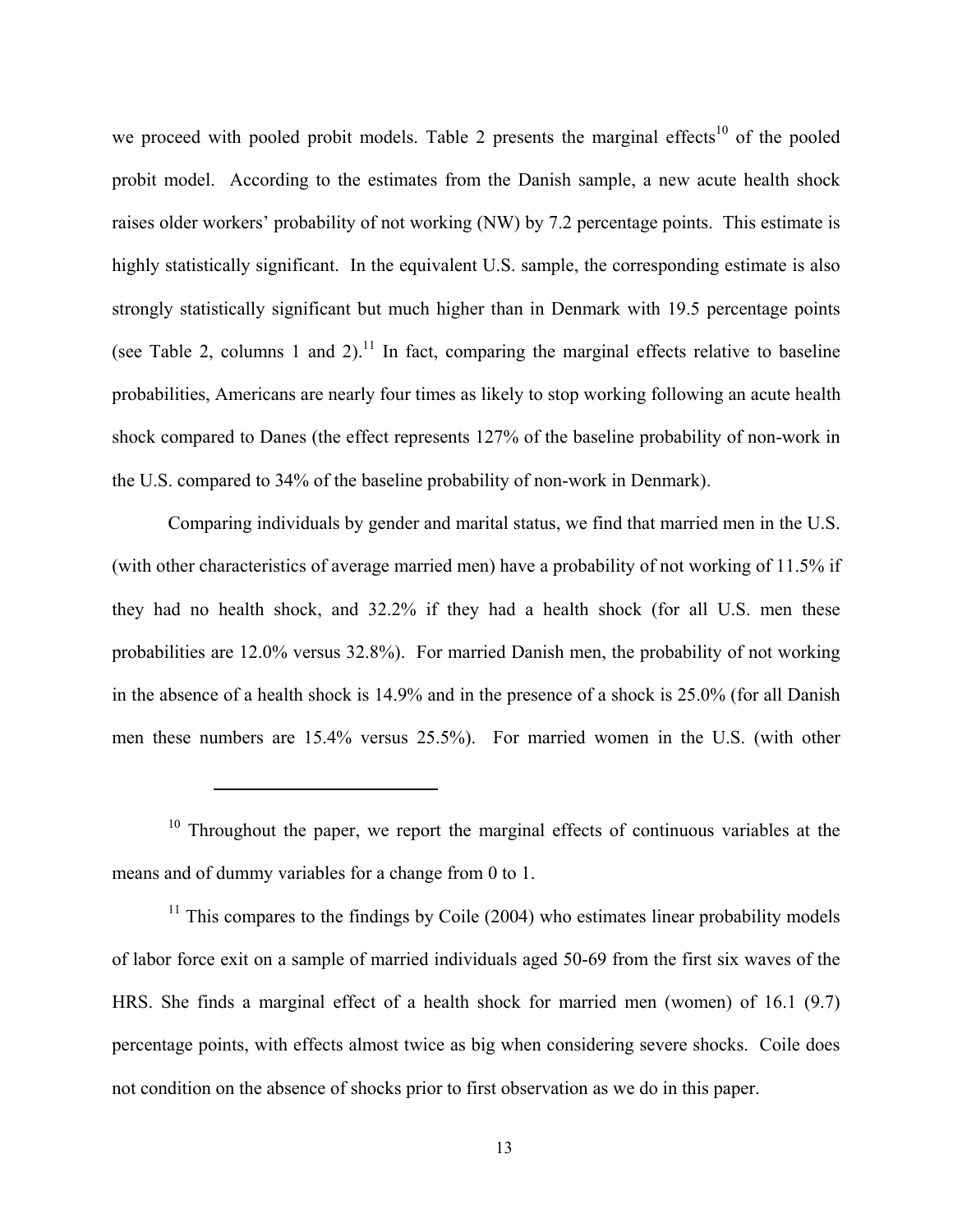characteristics of average married women), the probability of not working is 16.1% if they had no health shock and 39.3% otherwise (for all U.S. women it is 14.9% vs. 37.4%). For married women in Denmark, the same probabilities are 22.9% and 33.7% (for all Danish women, 22.5% vs. 32.9%). The impact of an acute health shock is thus much greater in the U.S. than in Denmark, and the hypothesis that individuals should retire to a greater extent in a universal health insurance system following a health shock is not supported by this evidence.

The estimated marginal effects of the other variables (shown in Table 2) conform to expectation.<sup>12</sup> Older workers, those not self-employed and those with lower income are more likely to stop working in both countries. Greater wealth is associated with non-work among Americans but with more work in Denmark.

Figure 1 plots the marginal effects by age. Across all ages, the marginal effect of an acute health shock on not working is greater in the U.S. than in Denmark. The marginal effects increase by age and rise sharply at the early retirement ages in both countries (age 60 in Denmark and age 62 in the U.S.). The country difference remains when we plot the marginal effects by gender and couple status (see Figures 2 and 3). The availability of retirement programs has a larger impact in the Danish sample as mentioned earlier whereas withdrawal from work increases more continuously in the U.S. case.

Although it is likely that individuals self-select into employment with health insurance both with and without retirement coverage (Levy and Meltzer, 2004), it is useful to examine the differences in the size of the effects of an acute health shock for individuals with different types

<sup>&</sup>lt;sup>12</sup> Note that in non-linear models interaction terms are not easily interpretable (Ai and Norton, 2003).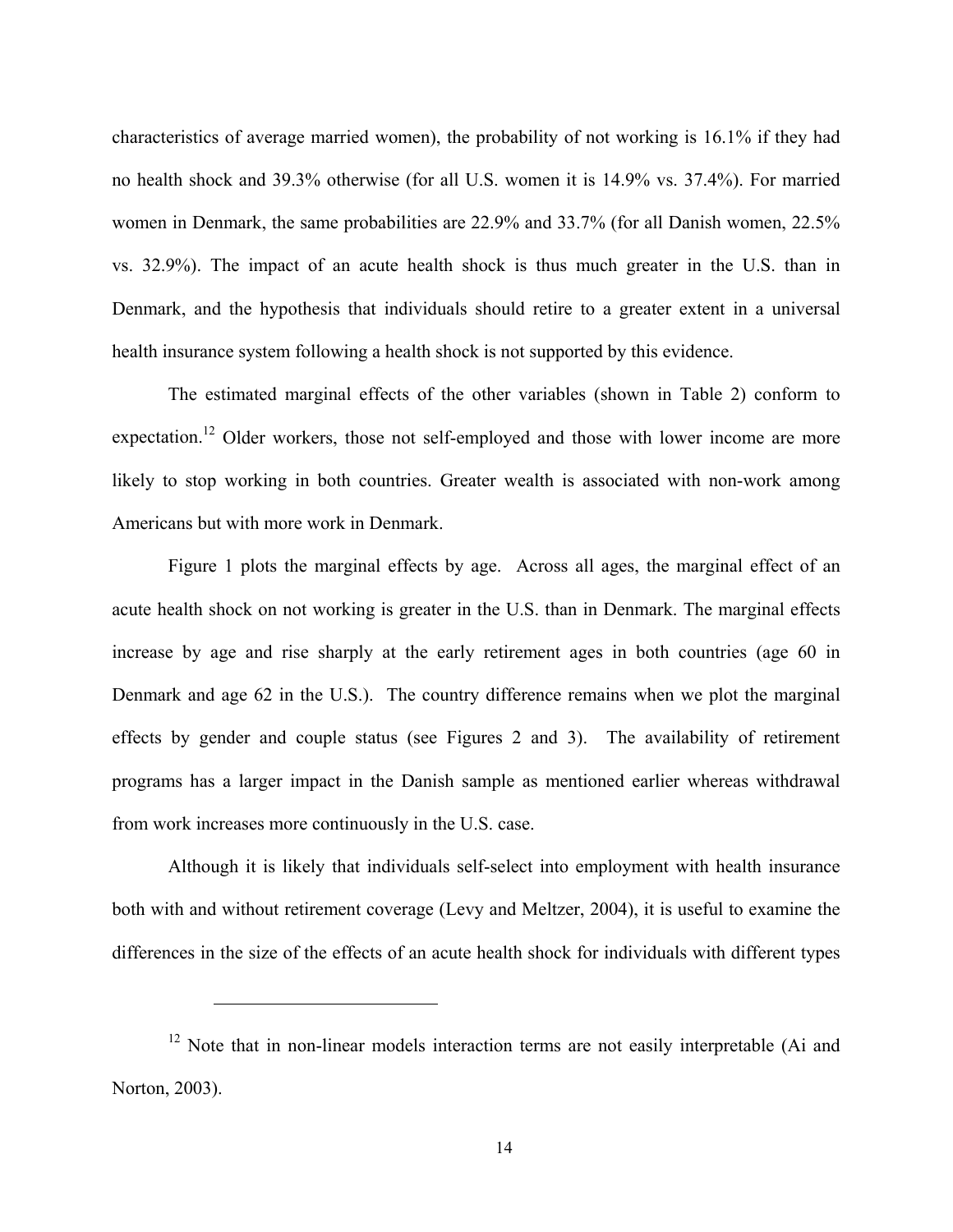of health insurance. To investigate this, we subdivide the U.S. sample by insurance status measured in period t-1, before the potential health shock has occurred. That is, we explore differences in behavior between individuals with insurance and those who are "insurance constrained" (cf. Rust and Phelan, 1997). Four subsamples are considered separately: Group 1, *health insurance unconstrained*, includes everybody whose employer health insurance coverage (either own or spousal) continues in retirement up to at least age 65 or who is covered by a federal government health insurance program. Group 2, *health insurance constrained*, are those who lose their employer provided health insurance when they stop working and are not covered by a federal government health insurance program. Group 3, *no health insurance*, includes those individuals who have neither (own or spousal) employer provided nor federal government health insurance. Group 4, *missing*, consists of 1,577 observations where we do not have sufficient information on health insurance status to place them in any of the three groups. A comparison of observed characteristics of these groups shows important differences and the selection effect into different types of occupations (see Appendix A2). Individuals with unconstrained health insurance are healthier and have more education than those who are constrained, which are in turn healthier and have more education than those without health insurance.

Table 2, columns 3-5, show that individuals without any health insurance have the strongest response following an acute health shock (with a marginal effect of 26.1 percentage points), followed by health insurance unconstrained (19.5 percentage points) and health insurance constrained individuals (15.6 percentage points). This is consistent with the finding by French and Jones (2008) that individuals with retiree health insurance have stronger preferences for leisure. Figure 4 plots marginal effects by age separately for each insurance group. In the U.S., individuals in all of these groups respond stronger to an acute health shock than Danes, despite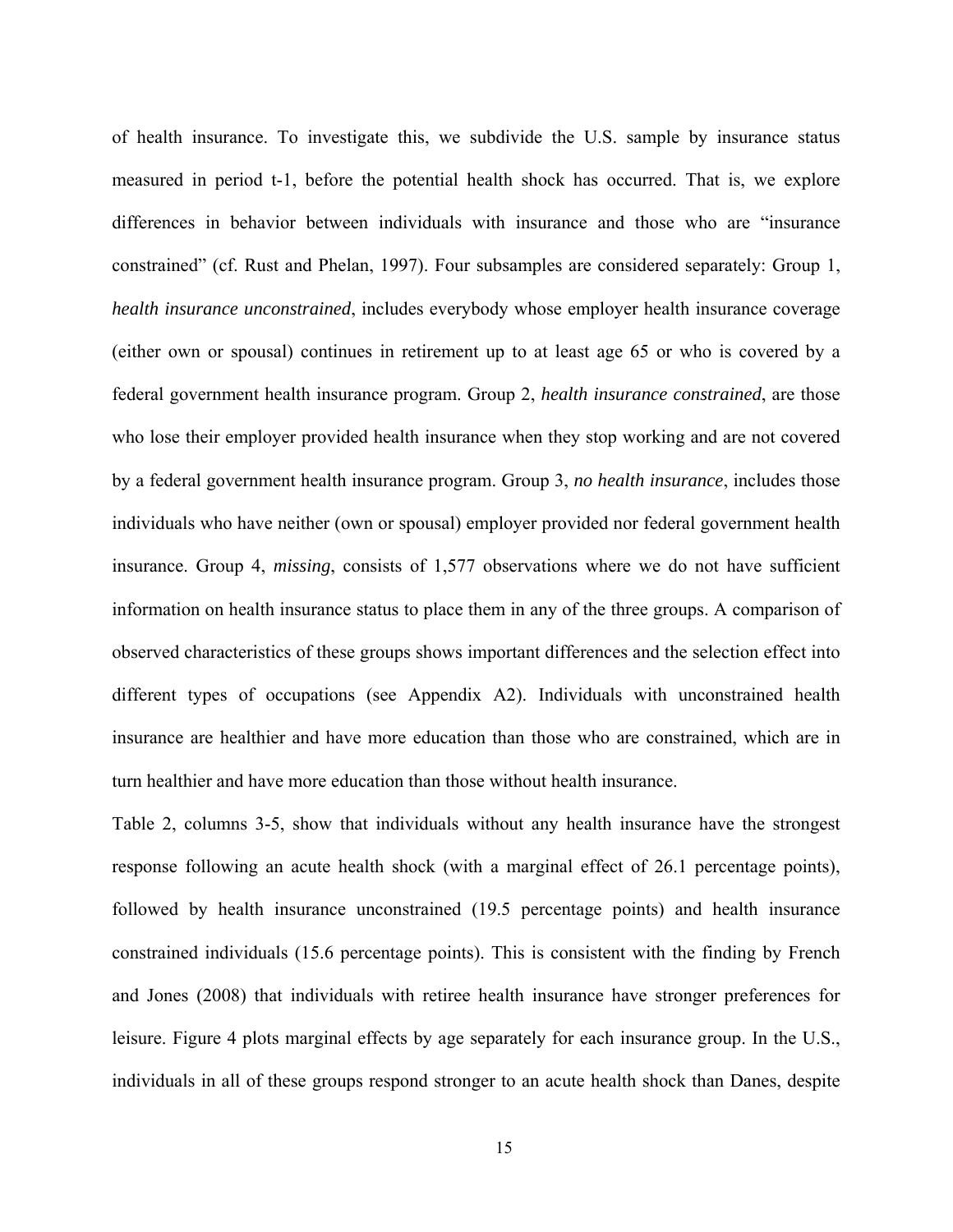the fact that the job-lock effect and the income effect from increased medical expenses are not present in Denmark. Thus, the hypothesis that individuals should retire to a greater extent in a universal health insurance system compared to an employment-based insurance system seems not to be supported even after subdividing by insurance status in the U.S. We therefore test country differences in the other parameters hypothesized to affect work behavior implied by our theoretical model. In the following, we successively investigate five possibilities that might contribute to the differential work response following an acute health shock in the two settings: Differences in baseline health and the severity of the acute health shock; differences in work disutility; unobserved heterogeneity; differences in the dynamic response to an acute health shock; and institutional differences.<sup>13</sup> Because of data restrictions, most of these possibilities are assessed using the U.S. sample.

#### **A. Health, Mortality and Health Care Differences (***H, T* **)**

 $\overline{a}$ 

The differences in the marginal effects of acute health shock on work behavior in the U.S. and Denmark could be related to differences in either the measurement of an acute health shock, in underlying health, treatment of health shock, or out-of-pocket medical expenditures. We in turn

<sup>&</sup>lt;sup>13</sup> A variety of robustness checks regarding variable and sample definitions showed no significant effects. We imposed an income cut-off in Denmark (>50,000 D.Kr. annual income after tax in 2000-prices), a work hours cut-off (over 20) in the U.S., added industry dummies in the U.S., defined unemployment as working for pay, restricted the sample to couples with unchanged partner status in the two successive periods considered, to only whites (U.S.), and to only those with positive wealth (U.S.) (see Appendix Tables A.4 and A.5.)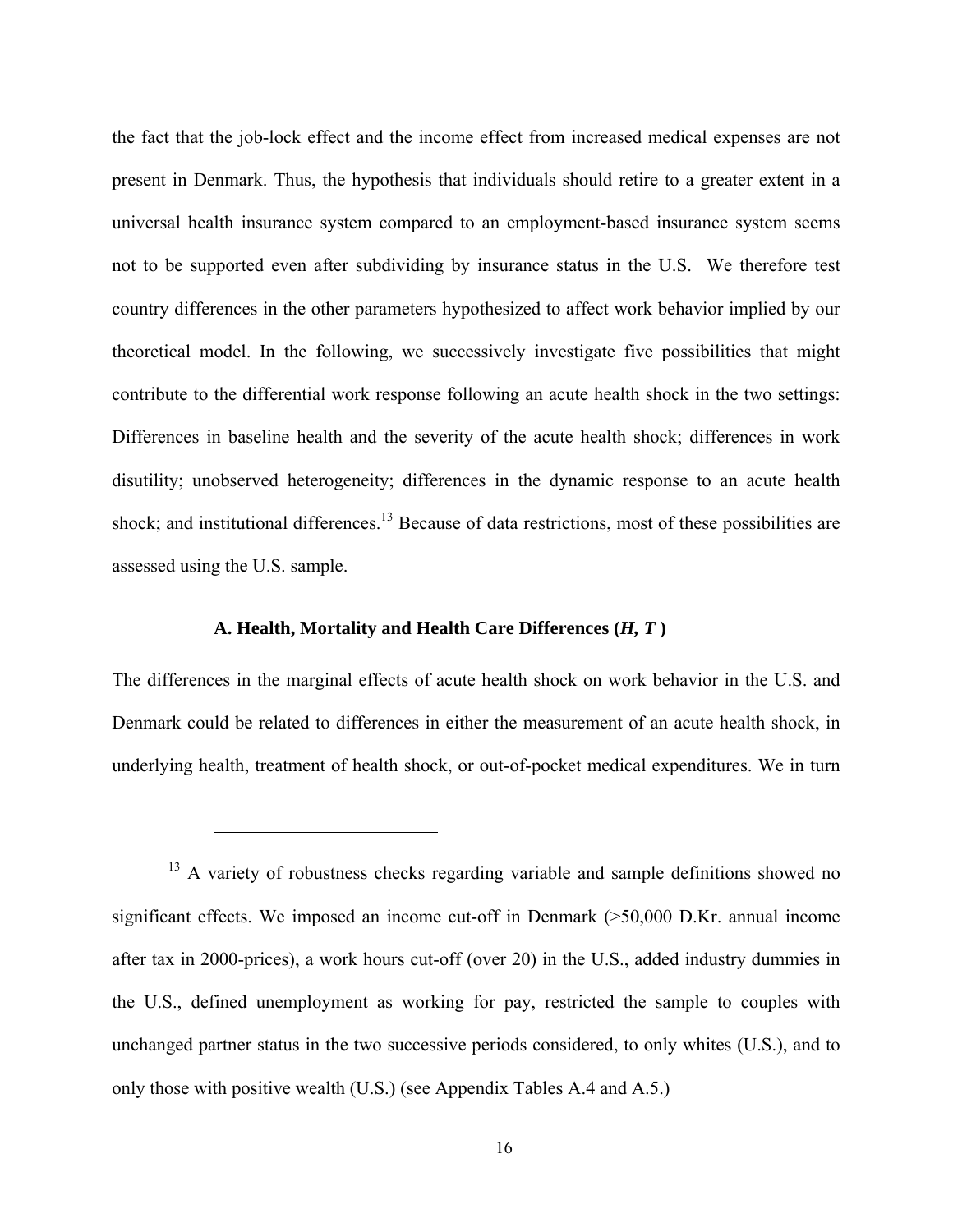investigate each of these four possible explanations, starting with the differences in the measurement of the health shock.

As mentioned earlier, the prevalence of acute health shocks is much lower in the Danish sample with 1.5% compared to 3.7% in the U.S. sample. This is similar to the findings by Banks et al. (2007) that rates of heart attacks, strokes, and cancer were much higher in the U. S. than in England. This lends support to the idea that the differences in measured acute health shocks are real rather than the result of differences in measurement. Nevertheless, there are two differences in the measurement of health shocks. In the Danish sample, acute health shocks are doctordiagnosed and contingent on a related hospital stay. In the U.S. sample, the health shock is selfreported (as diagnosed by a physician) and independent of a hospital stay. One might expect that acute health shocks that were not diagnosed in a hospital to be less severe. This would bias the estimate of the marginal effect in the case of the U.S. downward, and can, therefore, not explain the stronger effect we find in the U.S. There is not enough information available in the HRS to connect each health shock with a hospital stay, but if we define individuals as having had a health shock only if they reported a hospital stay (possibly unrelated to the health shock) during the previous two-year period, marginal effects indeed increase (to 0.253 in the baseline case).

The second difference in the measurement of health shocks is the use of medical diagnoses in Danish sample and of self-reports in the U.S. sample. We are constrained to making a register-survey comparison because no panel survey of the elderly exists in Denmark that is comparable to the HRS in terms of size and richness. 14 This difference between self-reports and

<sup>&</sup>lt;sup>14</sup> The Survey of Health, Ageing and Retirement in Europe (SHARE) is currently only available for two waves, and the sample we could use to compare our results to is too small.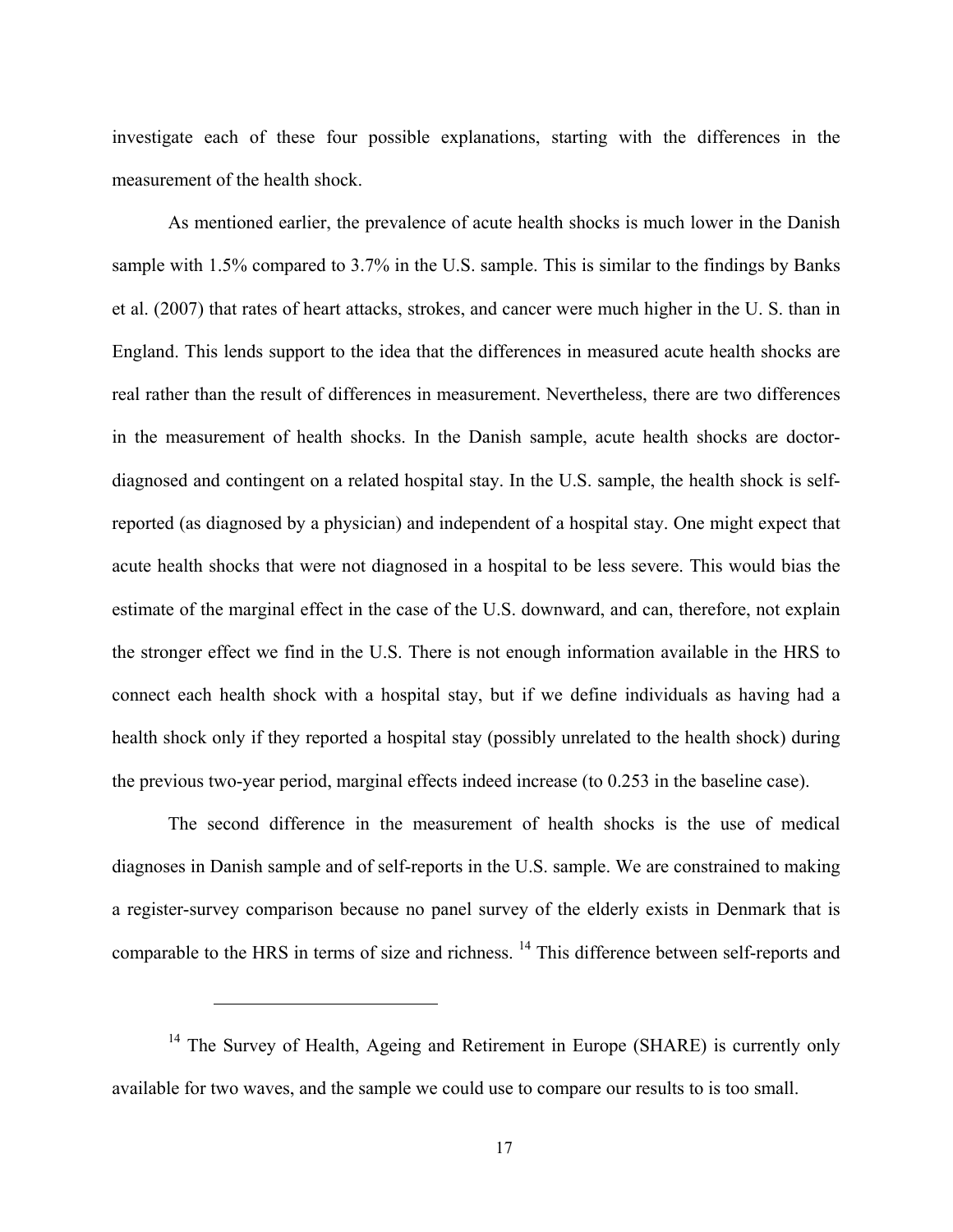diagnoses could only explain our findings, however, if the shocks reported in the HRS are more severe than those defined by the diagnoses, which is likely not the case.

One way of addressing this is to test whether any cross-sectional survey-register differences are present in the Danish case. Thus, we make use of a large Danish cross-sectional survey, the National Health Interview Survey (SUSY) 2000 of about 22,000 individuals aged 16 or more, which is the third general health and morbidity survey carried out by the National Institute of Public Health. This survey has been merged to register data on labor market variables and diagnoses for the years 1998-2000. Limiting the sample to 50-62 year olds in 1998 who were working according to the register employment measure, we run probit regressions of NWFP in 2000 on the same controls as before, i.e. gender, marital status (and their interaction), educational categories, self-employment status, income, wealth and age-dummies, all measured in 2000. Two measures of acute health shocks are tried on this single cross-sectional survey sample – the previously defined register measure based on diagnoses at hospitalization, and the corresponding survey measure based on individuals' self-reports on the presence of (current) chronic conditions such as heart attack/angina pectoris, hypertension/high blood pressure or cancer. The results show that the marginal effect of an acute health shock on NWFP is 0.179 (standard error 0.061) using the register-based measure and 0.098 (0.061) using the survey-based measure, and that the difference between the two is not statistically significant,  $\chi^2(1) = 1.16$ Prob $>\chi^2(1) = 0.2813^{15}$ .

Another potential explanation for our findings are health differences in the two samples. As mentioned above, older Americans appear to be in worse physical health than similar Danes.

<sup>&</sup>lt;sup>15</sup> These results are available on request.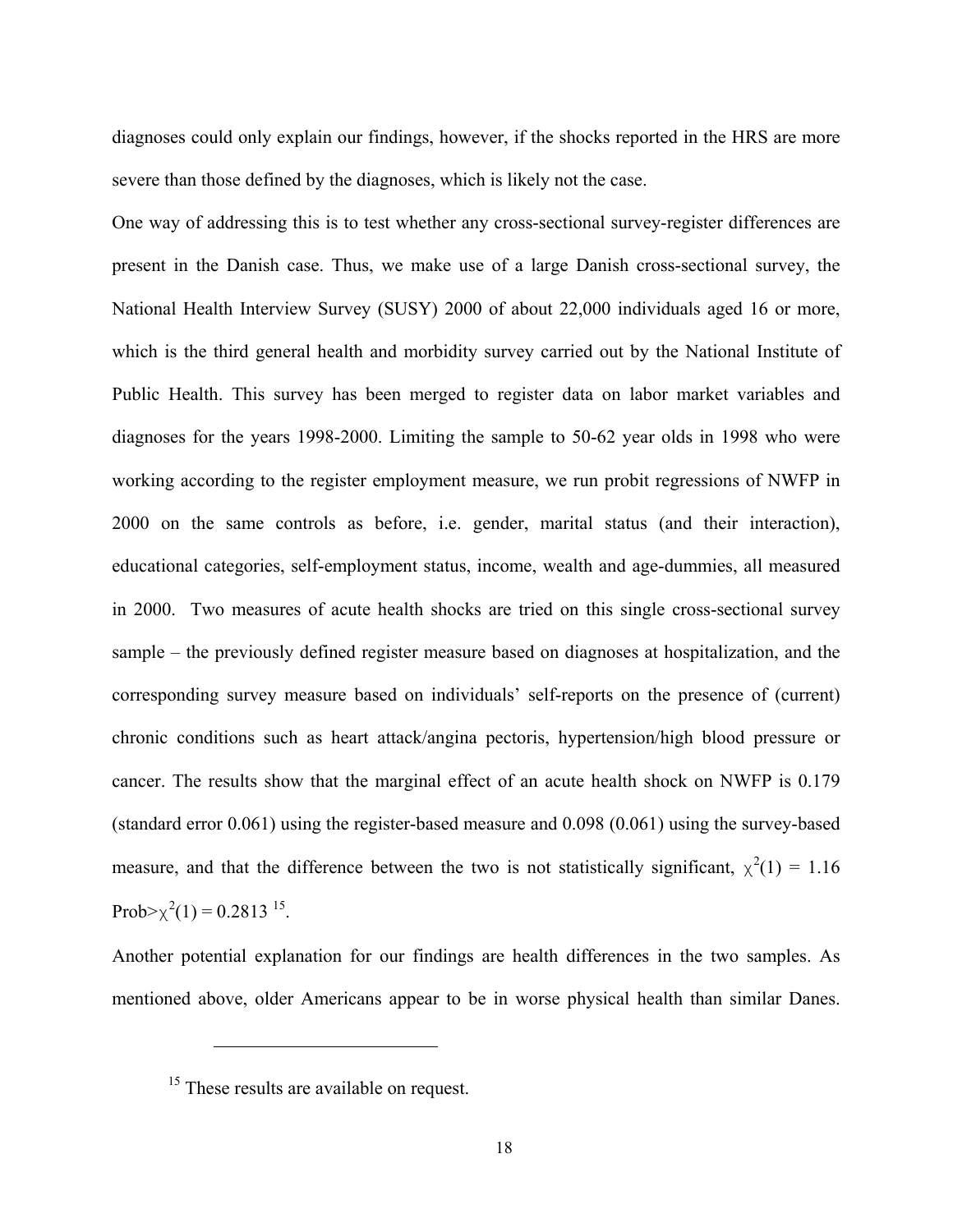Such differences might affect the results of our comparison both in terms of health, *H*, and mortality, *T*. Poor underlying health and poorer physical functioning also make it more difficult to recover and return to work after an acute health shock.

To assess the potential role of differences in baseline health, we added information on self-reported health in *t*-1 to the model (Table 4, column 2). Though this reduces the impact of an acute shock on NW, the effect is small and the marginal effect of an acute health shock on NW remains 2-3 times larger in the U.S. than in Denmark. We also added dummy variables for having some difficulty with any instrumental activity of daily living (IADL) and for the numbers of activities of daily living (ADL) with which the respondent has reported having some difficulty at time t, that is, after the health shock has occurred.<sup>16</sup> Assuming that more severe health shocks are affecting these activities more, controlling for those should give a lower bound on the effect of an acute health shock. When including these dummies (all of which are highly statistically significant), the marginal effect of an acute health shock in the U.S. decreases from 19.4 to 16.4 percentage points, still well above the effect in Denmark (results not shown).

Country differences in health may also reflect a different racial and socioeconomic composition, as much previous work confirms the existence of a strong socioeconomic gradient in health as well as important health disparities in outcomes and access to health care across racial groups (Banks et al. 2007, Marmot 1999). It could be that the gradient is different in the two countries, affecting the estimate of an acute health shock. Table 3 shows the marginal effects

<sup>&</sup>lt;sup>16</sup> The IADLs included are using the phone, managing money, taking medications, shopping for groceries, and preparing meals. The ADLs included are bathing, dressing, eating, getting in/ out of bed, and walking across a room.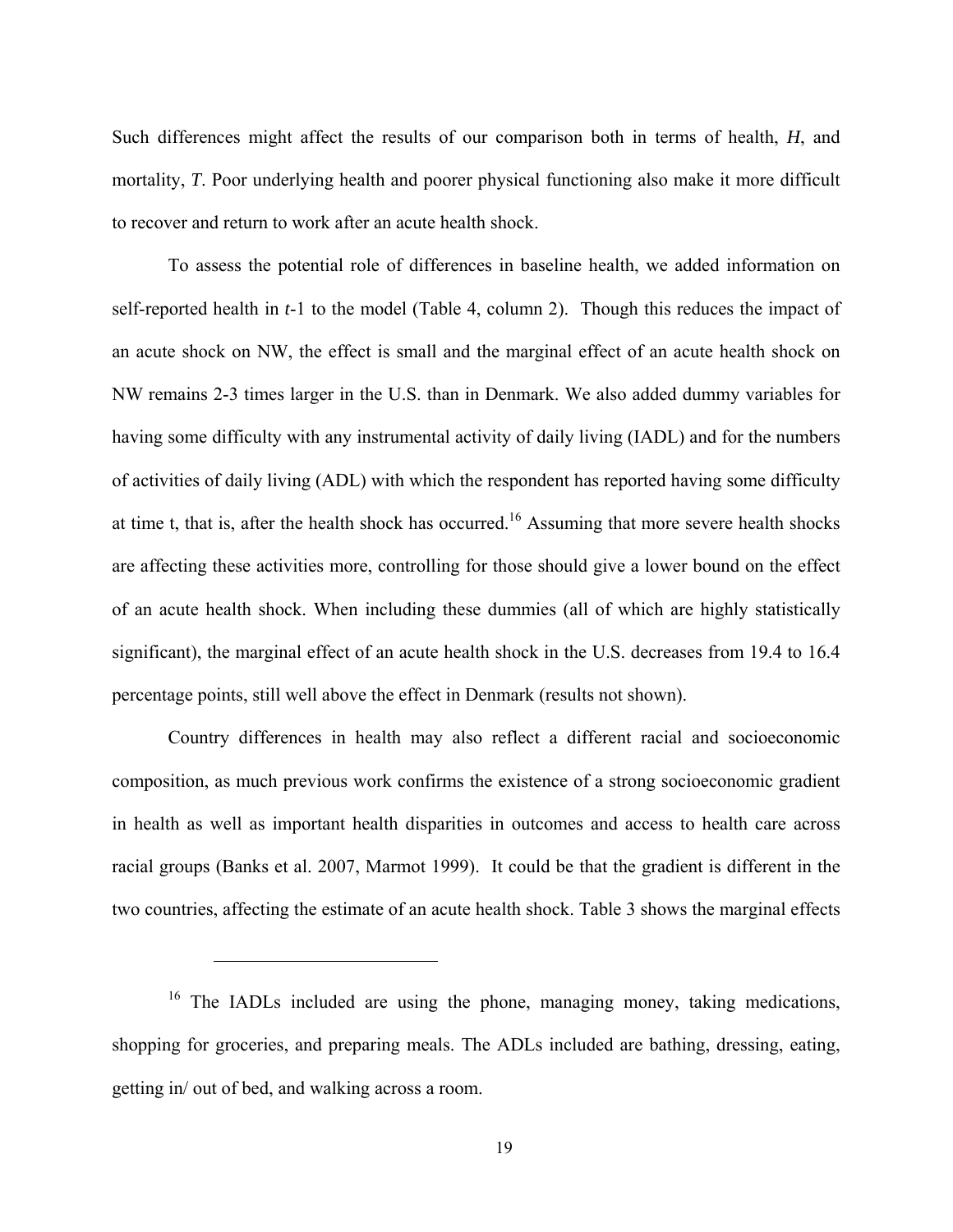of an acute health shock on NW in the two countries for the samples split by educational level. As expected, there is a strong effect of education: in both countries, the higher the level of education the smaller the effects of a health shock, but the country differences remain. Recent studies, which compare health of U.S. and British heads of household using biological markers for diseases, find that Americans are in much worse health than their English counterparts at all points in the socioeconomic distribution (Banks et al. 2006 and 2007). All our models for the U.S. include controls for race. In a robustness check, redoing the U.S. analysis on whites only and those with positive wealth made no difference to our results (see Appendix Table A.4.).

Another reason for the difference in marginal effects of an acute health shock in the two countries could be that the composition of health shocks is different. For example, if the share of individuals with an acute health shock who had cancer is higher in Denmark, and cancer has a smaller impact on the ability to work then heart attacks and strokes, then this could explain the smaller effect of an acute health shock on work behavior found in the Danish sample.<sup>17</sup> To assess whether this might be the case, we first split the dummy for an acute health shock by type of condition and compare the relative shares of the different types of health shocks in the two countries. The shares for the U.S. sample are 48% (cancer), 30% (heart attack), and 22% (stroke) compared to 65% (cancer), and 35% (heart attack/stroke) in Denmark (it is not possible to distinguish between heart attack and stroke in the Danish sample). That is, compared to the U.S. sample, Danes are more likely to have had cancer and less likely to have had a heart attack or a stroke suggesting that the composition of the types of health shocks indeed is different. Second, we replace the dummy for an acute health shock with dummies for the different types of

 $17$  Thanks to Jared Rubin for pointing this out.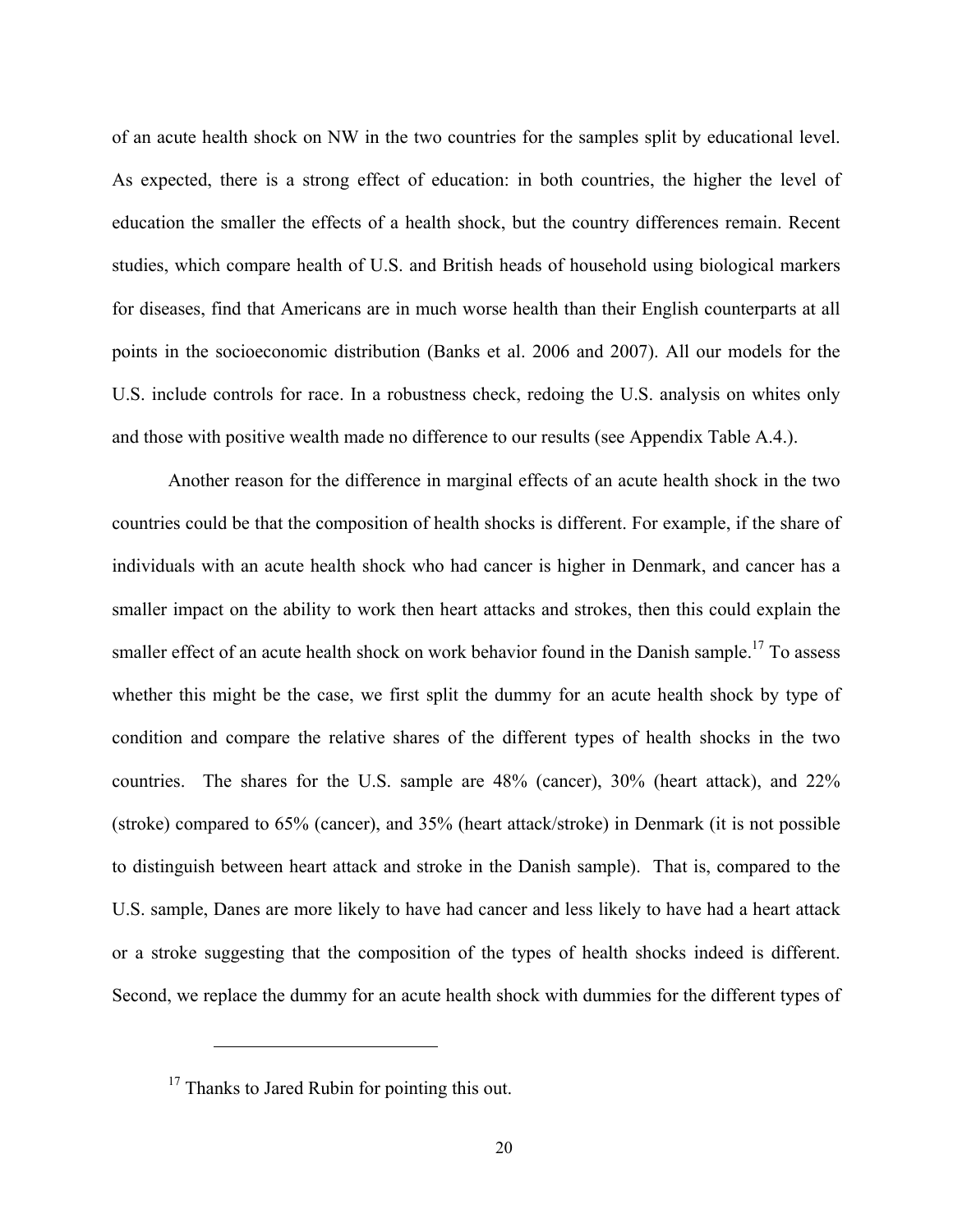health shocks in the estimations. We find that the marginal effects of heart attack, stroke and new cancer on non-work are, respectively, 24.5, 26.0 and 12.5 percentage points for the U.S. compared to 9.8 and 5.9 percentage points for heart attack/stroke and new cancer respectively for Denmark (all highly statistically significant; results not shown). Thus, irrespective of the type of health shock the marginal effect of an acute shock is higher in the U.S. than in Denmark, supporting the idea that, although the composition of health shocks differs in the two countries, the divergence in marginal effects cannot be explained by this difference.

It is also possible that differential mortality could explain the findings. Self-reported health may not capture the full extent of the severity of the condition if Americans - because of poorer physical functioning and obesity - tend to be hit with more severe, life-threatening health shocks that affect their planning horizon, *T*, and this could explain their greater non-work. However, life expectancy at age 60 is lower in Denmark than in the U.S. by about 1/3 of a year for men and 1 year for women (Barbi 2008). In fact, the trend in life expectancy in the 35-74 age group in Denmark has been unfavourable over the last few decades in comparison to countries with similar income levels (Juel et al. 2000). When splitting by cause, this study finds that mainly heart diseases but also liver cirrhosis and lung cancer (women) contribute to the excess Danish mortality. Considering these levels and trends in mortality differences between Denmark and other developed countries, Danes should be retiring earlier.

Differences in the health care production technology could also be a driving factor. It is claimed that the U.S. medical system is more thorough and state-of-the-art when it comes to treating acute conditions, see, for example, Cutler and Mas (2006) who compare non-fatal health outcomes across the U.S., Canada, U.K., and Spain and find that while the U.S. medical system does worse in treating some chronic diseases, such as diabetes, compared to the other countries,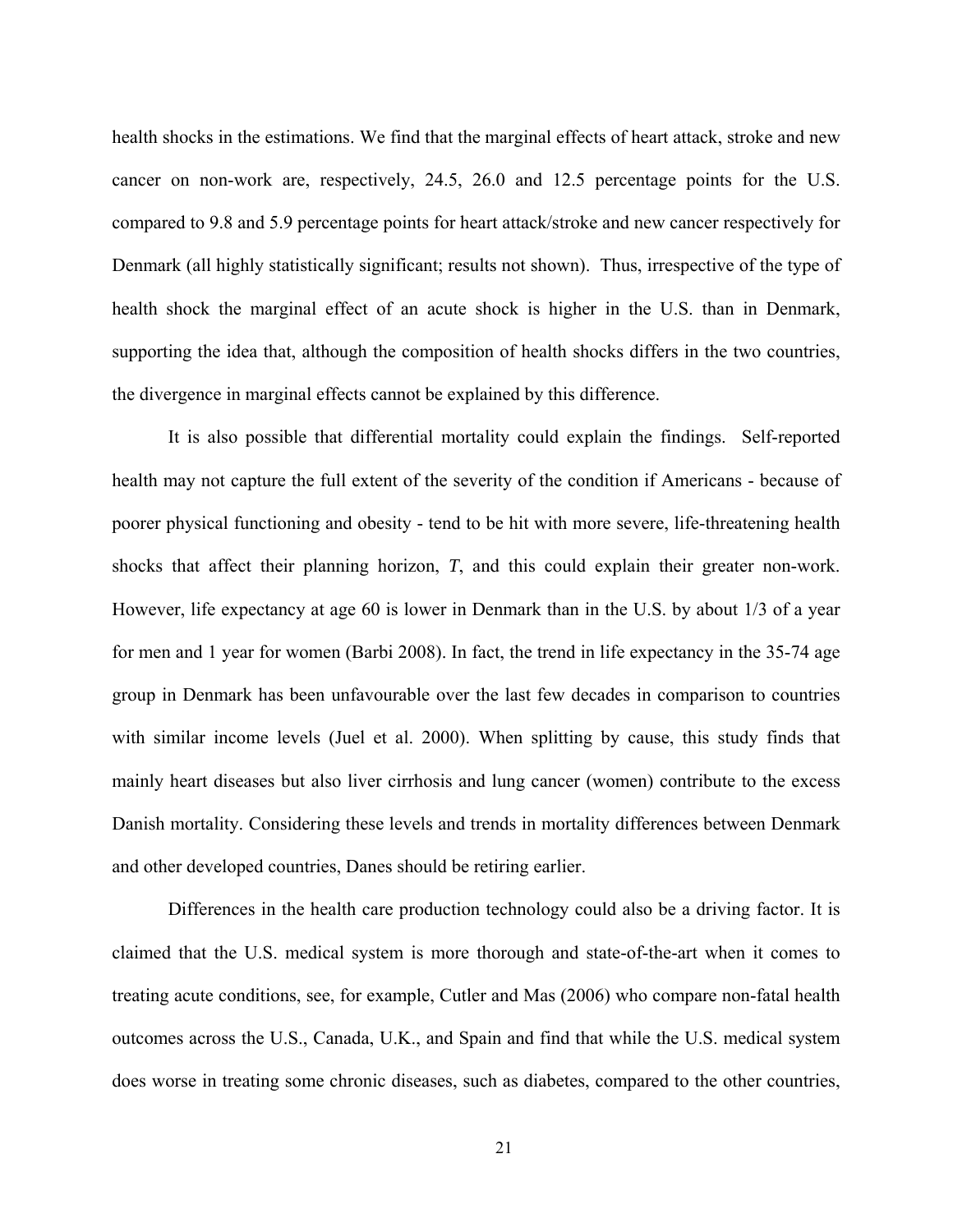it provides better acute care, particularly for heart diseases. On the other hand, Skinner, Staiger and Fisher (2006) find in recent years that those regions in the U.S. that had the greatest health care spending related to acute myocardial infarction were not those that achieved the highest improvements in survival. In contrast, nationalized health care systems tend to use dated technology and, typically, hospitals are short-staffed, waiting times are long and stays are relatively short even for acute care cases. If patients in the U.S. are admitted faster to the hospital, are subject to more rigorous examinations and receive more aggressive treatment for acute conditions, this may explain the greater propensity to be away from work in the U.S. following a health shock.

The model predicts that medical expenses operating through the budget constraint should induce individuals to keep working. Reverting back to the baseline, we test whether controlling for baseline health care usage affects the rate at which individuals experiencing health shocks stop working. In Table 4, column 3, we add the number of physician visits and log of out-ofpocket medical expenditures for the period preceding the possible health shock. We use previous period measures because current out-of-pocket expenditures and number of doctor visits are likely correlated with the severity of the health shock. The inclusion of these two variables barely changes the marginal effect of acute health shock in the U.S. When including current period measures the marginal effect of an acute health shock decreases to 15.2 though only the number of doctor visits is statistically significant.

To further control for severity, expected mortality, and a health care production technology that more frequently diagnoses conditions, we add the previous diagnosis of a severe condition that reduces life expectancy (high-blood pressure and diabetes), health care usage, and self-reported health in Table 4, column 4. The effects of previous diagnoses on non-work are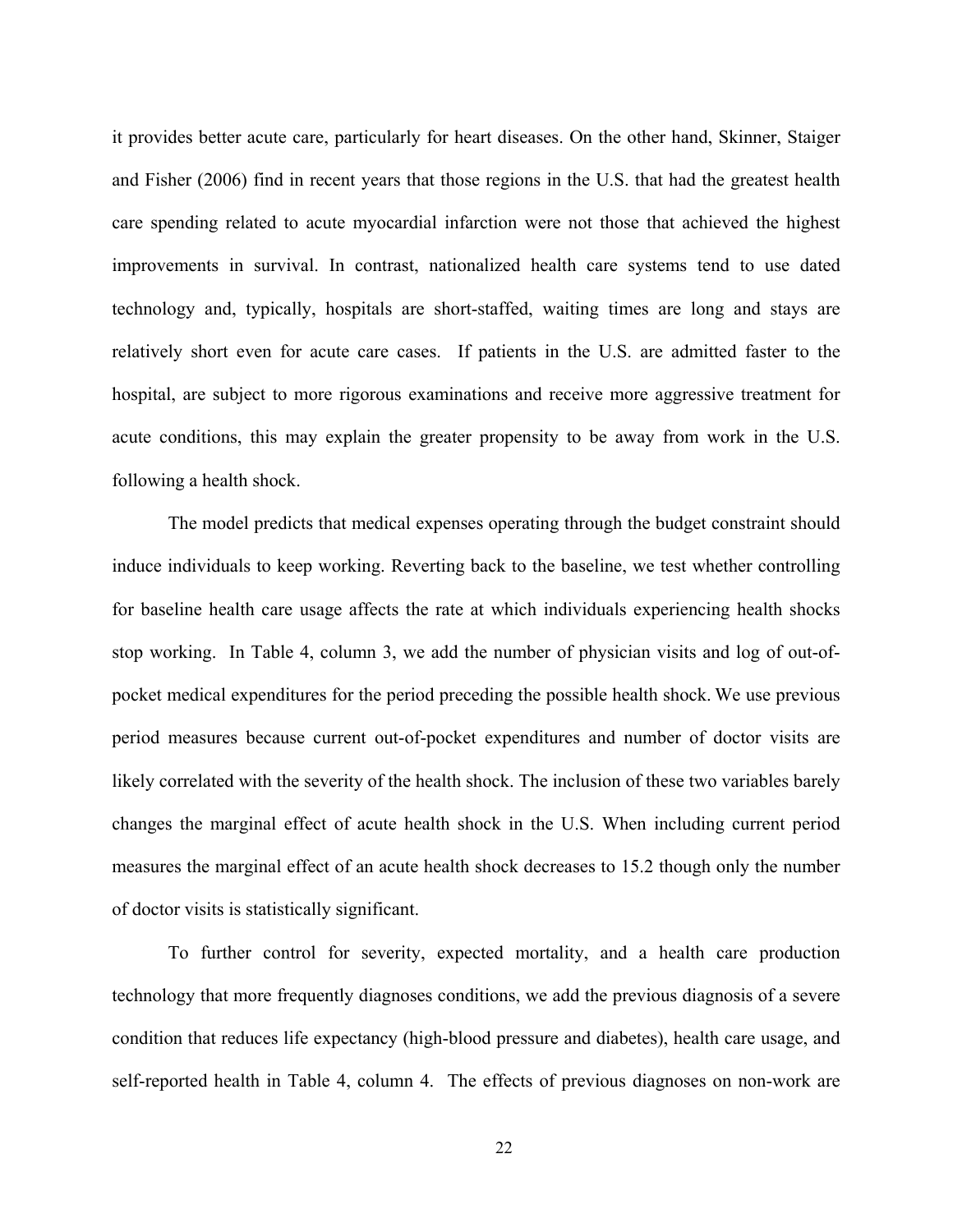only minor and not statistically significant. To summarize, we do not find compelling evidence that differences in the measurement of acute health shocks, treatment protocols, medical expenses or even underlying health can explain the counterintuitive finding that a health shock has a much stronger effect on NW in the U.S. than in Denmark.

#### **B. Work Disutility**  $(U_{hH})$

The theoretical model indicated that a health shock could raise the disutility of work and thereby accelerate retirement. It is possible thatthis effect is weaker in Denmark. Danish workplaces have been found to be among the most accommodating in Europe, especially since the twin pillars of corporate social responsibility and activation of marginalized groups were embraced beginning in the mid-1990s (Bengtsson 2007). Larsen (2006) reports that almost half of the private and public workplaces in Denmark with at least ten employees and with a least one employee above the age of 50 make an effort to retain older workers. Municipalities pay for necessary workplace adaptations, provide employers with wage subsidies and give sick-listed workers a form of social support that facilitates continued work without risk of benefit loss**.**  These schemes came into being in the mid to late 1990's during the latter part of the sample period. Still, if American workplaces are considerably less accommodating of workers with health problems, this may explain some of the difference in the findings. While there is no direct information at hand on workplace accommodation, workers in the HRS are asked whether their job is stressful and whether or not the job is physically demanding. Plausibly, workers with health conditions that are not accommodated find working more stressful and demanding. Including these indicators, however, barely changes the coefficient of an acute health shock (results not shown). Likewise, adding industry dummies to the baseline model did not change the marginal effect of an acute health shock (results not shown).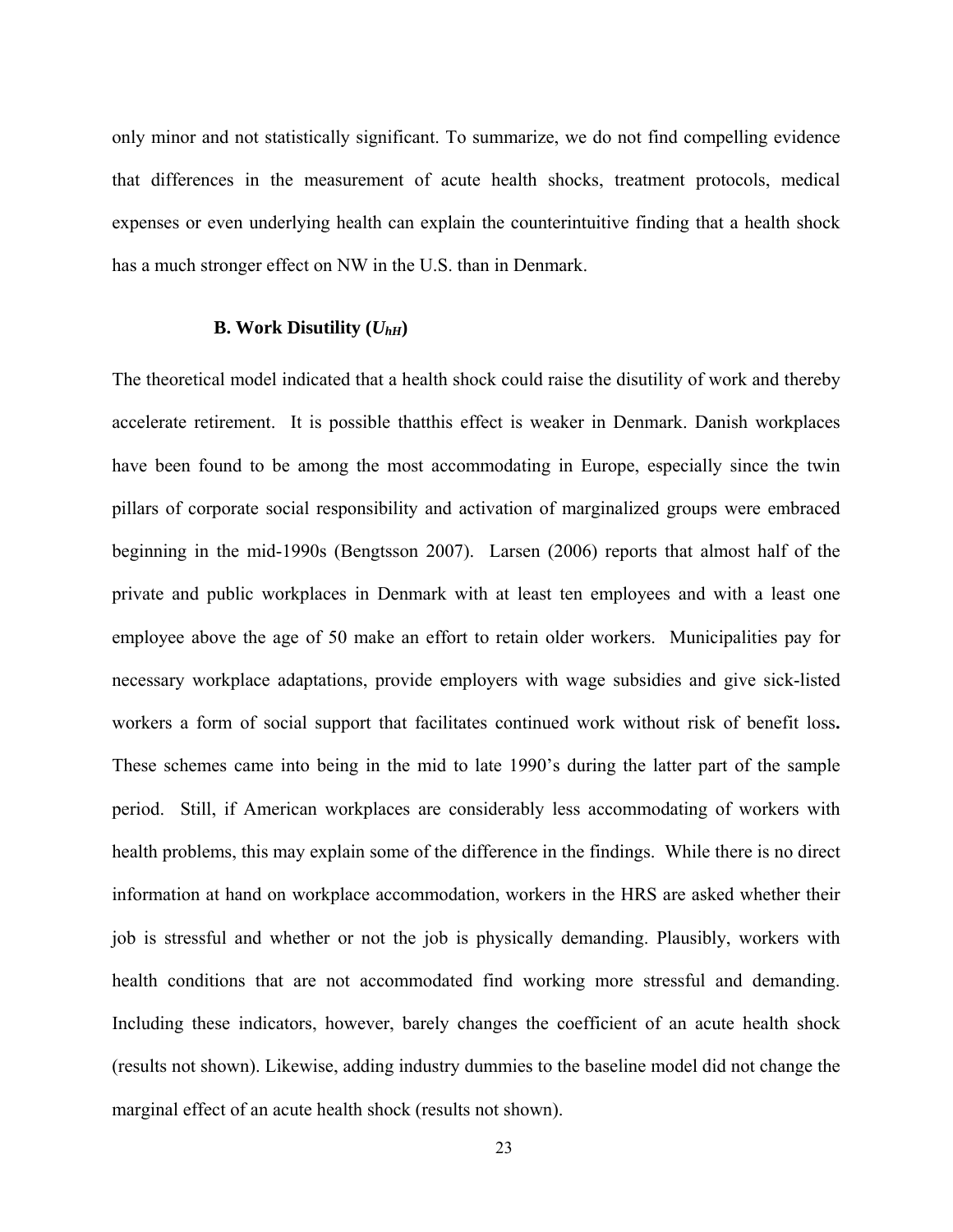As the country difference remains largely unexplained, we investigate the importance of differential sample selection and different institutional settings.

#### **C. Differential Attrition and Unobserved Heterogeneity**

Differential attrition and unobserved heterogeneity could explain the stronger effect in the U.S. if the Danish sample strongly positively selects over time, that is, if the individuals in the Danish sample become successively relatively healthier and valuing leisure less than the U.S. sample. Survey nonresponse in the HRS is unlikely to yield this outcome since attrition in the HRS is not selective in health when controlling for observables (Kapteyn et al. 2006). Nevertheless, it is possible that health and other factors lead to differential selectivity over time in the two settings. Since at any time we condition on having worked in the previous wave, any worker who stops working will disappear from the sample. If relatively healthy workers drop out from the U.S. sample, say high-income individuals with adequate private pension savings, this could explain the relatively stronger effect of health shocks on not working in the remaining sample in the U.S. All available evidence in this area, however, suggests the opposite – that those with high discount rates, low assets and poor health retire at 62 (Gustman and Steinmeier 2004).

At the same time, we expect that the existence of a multitude of early exit options and a generous and somewhat more easily accessible disability pension in the Danish welfare state would tend to siphon out low wage/low SES workers from the labor market early, a group for whom the replacement rate from early retirement pensions is high (see, for example, Bingley et al. 2004). Thus, individuals in Denmark who continue to work at older ages are probably predominantly high SES, white-collar workers with stronger tastes for work and in relatively better health and therefore more prone to return to work following a health shock. Pre-existing co-morbidities (such as cardiac disease), which are more prevalent among low SES groups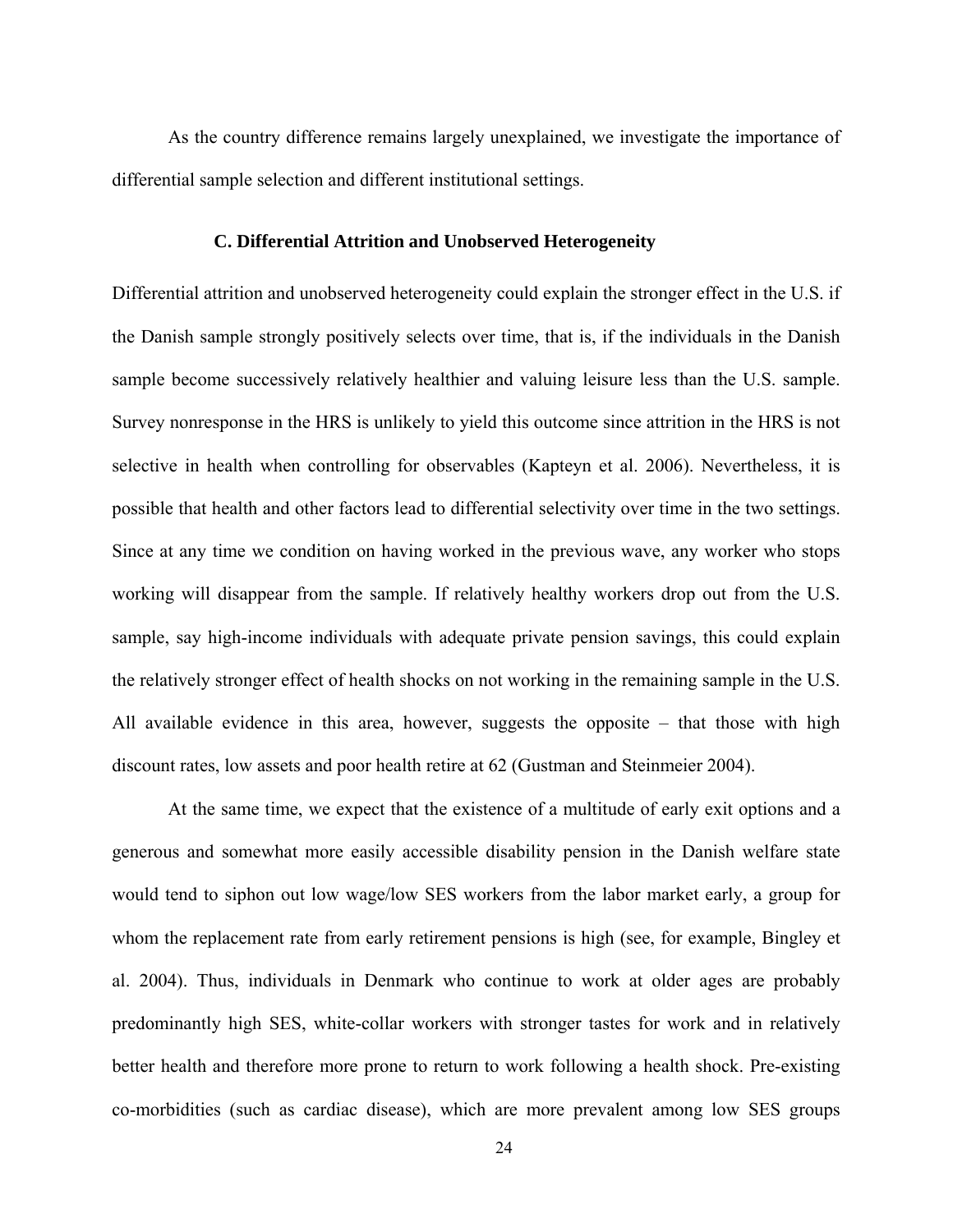(Marmot 2001), reduce the number of work hours and increase labor market exit (Saeki et al. 1995). If the Danish sample were more selected with respect to health than comparable Americans, the effect of a health shock would be weaker.<sup>18</sup>

To test the importance of differential selection over time, we conducted three robustness checks. First, we repeated the analysis for the first two-year span (1992-1994). In the baseline regression on the HRS, the marginal effect increases from 0.195 to 0.314 when we restrict the sample. In the Danish register sample, the marginal effect from the first wave only is 0.064 (see Appendix Tables A3 and A4, column 5). Thus, an even bigger country gap is present in the first wave only. Second, we split the samples by educational level (Table 3). As mentioned earlier, we find a gradient in both countries but wide differences in the size of the marginal effect. Third, we split the sample by wealth quartile (results not shown). Here, we again find a negative gradient in the U.S. (with marginal effects of 0.292, 0.195, 0.177, and 0.115), but this time not in Demark. The country difference remains.<sup>19</sup> We conclude that differential sample selection does

 $18$  In prior work, we corrected for potential sample selection due to disability exit in the Danish case with a Heckman two-step procedure using the regional disability rate by age group as an instrument for the disability take-up decision. Although the Mills ratio was significant in the retirement model, health shock effects on retirement remained unchanged when it was included as a regressor (Datta Gupta and Larsen, 2007).

 $\overline{a}$ 

<sup>19</sup> This is supported by Kaplan-Meier estimates (not shown), which show that in both countries the probability of continuing to work is lower for those with an acute health shock at all ages and that the difference between those with and without an acute health shock increases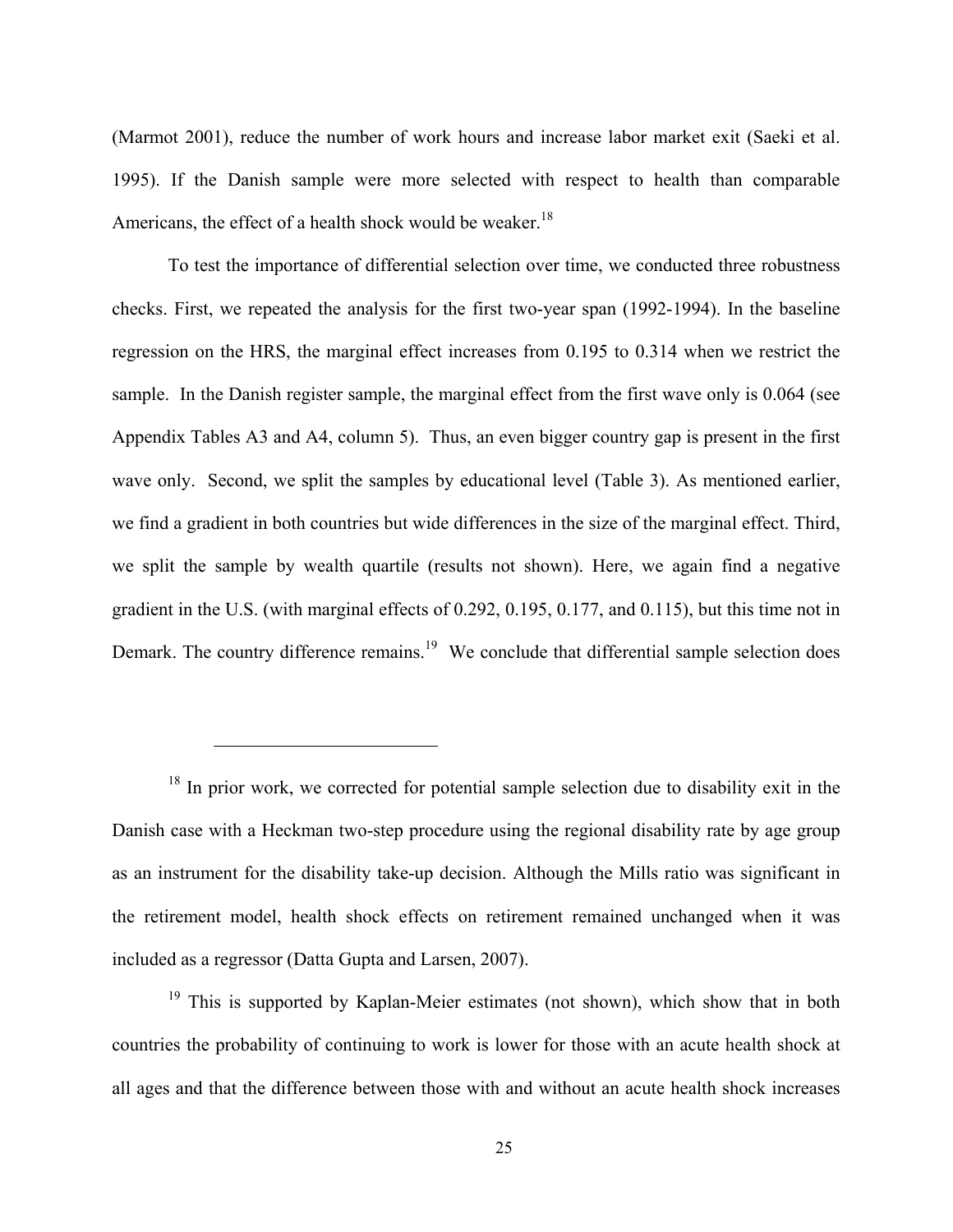not appear to be the reason behind the observed country differences. We turn therefore to differences in short and long run behavior of Danes and Americans.

#### **D. Dynamic Response: Re-entry via partial employment**

Older workers in the U.S. may more easily leave their jobs following a health shock than in Denmark because re-entry to a bridge job or to partial employment at a lower wage and reduced hours is easier to obtain than in a high-wage, high-benefit labor market such as Denmark. Maestas (2007) found that in the HRS almost 50% of retirees either partially retire or re-enter the workforce at a later point in time. On the other hand, retirement continues to be an absorbing state in Denmark (Bingley et al. 2004) so that conditionally on working at that age, workers may be more reluctant to give up their career jobs in the event of an acute health shock.

To assess whether short-term discontinuations of work can explain some of the differences between Denmark and the U.S., we re-estimate the final models by comparing the effect of an acute health shock occurring between *t-*1 and *t* on not working at period *t*+1. The results shown in Table 5 confirm our supposition above. The marginal effect rises from 7.2 percentage points in period *t* (Table 2) to 11.8 percentage points in period *t*+1 in the Danish register data. For the U.S., the marginal effects diminish with time, decreasing to a 17.0 percentage point probability of NW two periods later following an acute health shock. In terms of baseline probabilities, in Denmark the effect is 56% of baseline probability, and in the U.S. 111% of baseline probability, implying roughly half the size of the gap found before. If we also

1

with age. This difference, however, increases much more in the U.S. – at age 64, it is almost three times as big in the U.S. as in Denmark.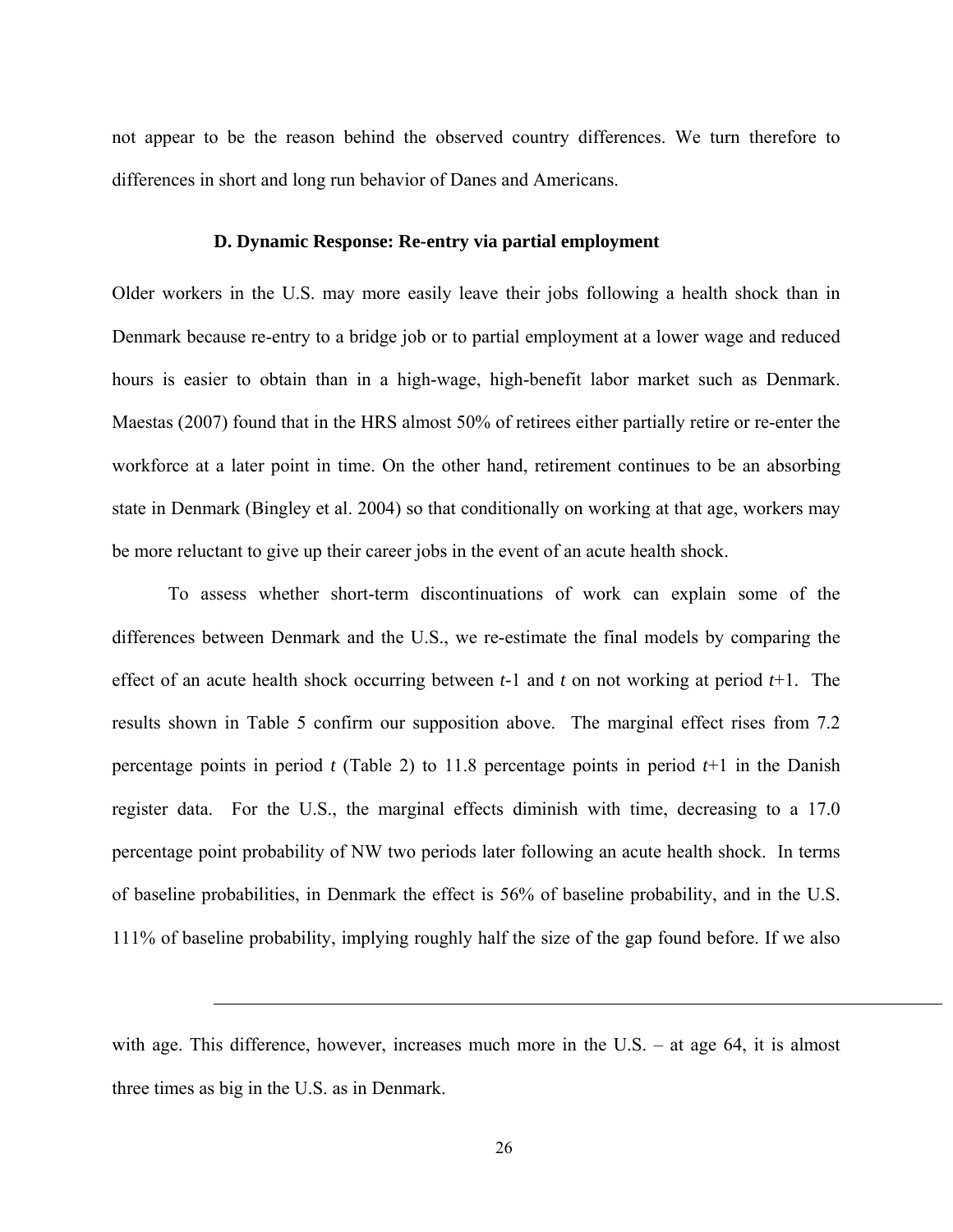include self-reported health, the difference in the marginal effects decreases from 5.2 to 4.1 percentage points, but the difference in baseline probabilities is still about 100% (see Table 5).

Thus, looking ahead one period in Figure 5, the basic pattern of the age-profile remains the same as in Figure 1, but the country differential narrows substantially. Over time, therefore, the work response following a negative health episode in the two settings converges as the Danes tend to retire more and Americans retire less two periods after a health shock. In the U.S., this is most likely due to re-entry via bridge jobs or partial employment. In Denmark, there is the possibility that some of the individuals previously classified as working were in fact on shortterm government-financed sickness benefits<sup>20</sup>. This may explain the rise in non-work two periods later when benefits are exhausted and these workers fully withdraw from the labor market. We are not able to distinguish in the data between those on salaries and those receiving these benefits.

It is also possible that Danes reduce the number of hours worked in response to an acute health shock while Americans stop working altogether. We do not have a measure of hours worked in Denmark, but a tobit regression on hours worked in the U.S. shows that individuals reduce work hours in response to an acute health shock, but when we exclude those who stopped working, an acute health shock has no effect on the number of hours worked (results not shown).

#### **E. Job change, involuntary job loss and voluntary work discontinuation**

There are three other potential explanations for the differences in the effects of an acute health shock on work behavior in Denmark and the U.S. related to the specifics of the American labor

<sup>&</sup>lt;sup>20</sup> Mainly within salaried workers.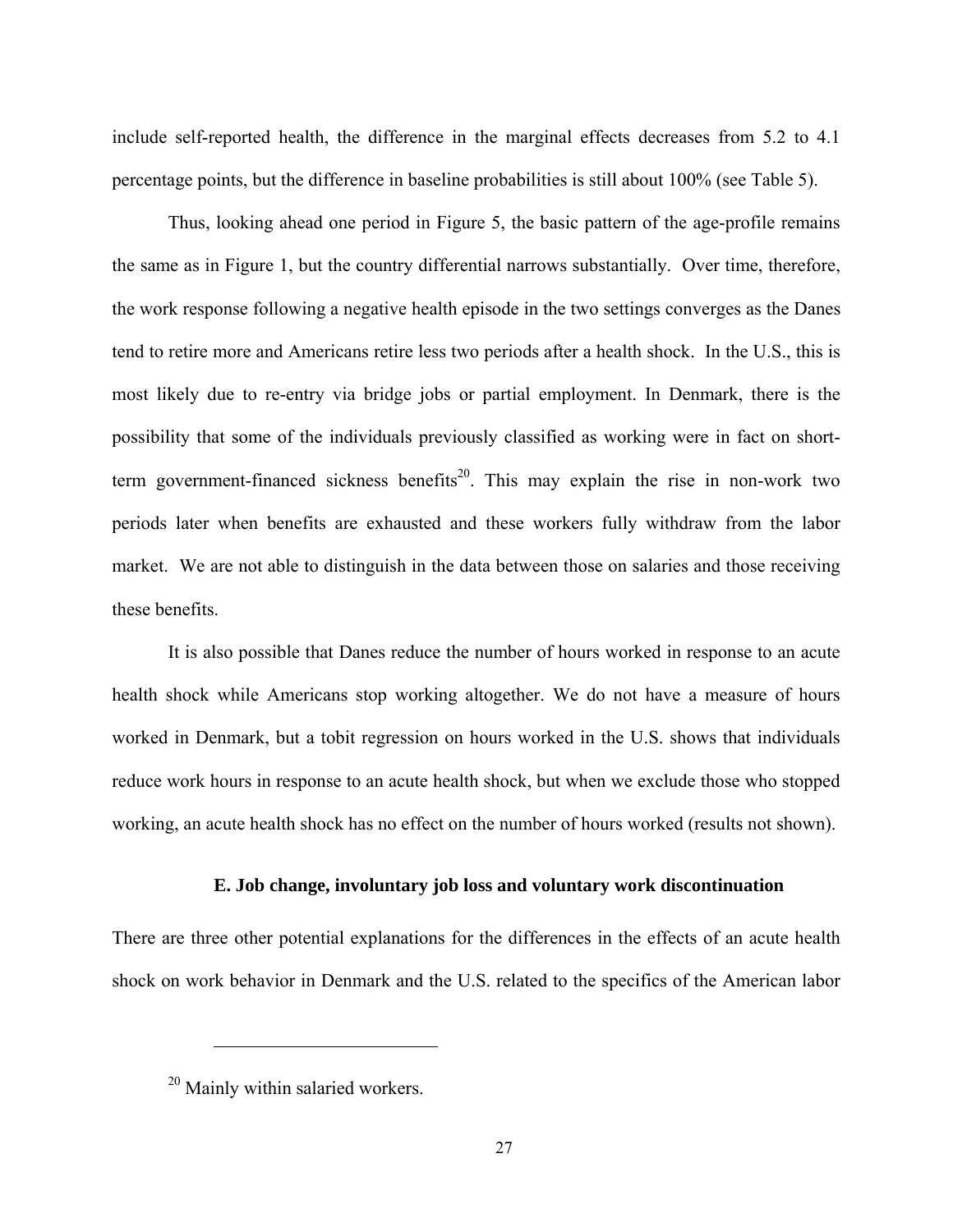market and its institutions: Job switching to gain health insurance; involuntary job loss; and voluntary work discontinuation because of a disability application.

First, individuals may change jobs after suffering a health shock to gain health insurance coverage. There is no statistical difference, however, between the probabilities of switching employers for those who had a health shock and for those who did not. Likewise, the probability of having health insurance for those who did not have insurance in the previous period is not statistically different for those with and without a health shock. The previous argument only considers those who keep working. It is also possible that employers dismiss employees with high health costs to keep costs down.<sup>21</sup> To investigate this, we compare the means of being fired for individuals with health insurance that have or have not had a health shock. The means are borderline statistically different: those with a health shock are slightly more likely to have been fired (3.75% versus 2.32%). But further study reveals that if we consider only individuals who suffered from a health shock, there is no difference of being fired between those with and without health insurance.

We also considered the potential effect of the institutional design of disability pensions in the U.S., which place a cap on earnings in order for workers to qualify for disability benefits (the substantial gainful activity limit). In addition, the probability of being awarded disability increases if applicants appear ill (Benítez-Silva et al., 1999) and, therefore, Americans might withdraw from work after experiencing a health shock in order to increase their chances of being awarded disability benefits. To check this, we added a dummy whether the individual is a current disability applicant to the specification (3), Table 4. Its marginal effect is strong and highly

 $^{21}$  Thanks to Steven Tadelis for pointing this out.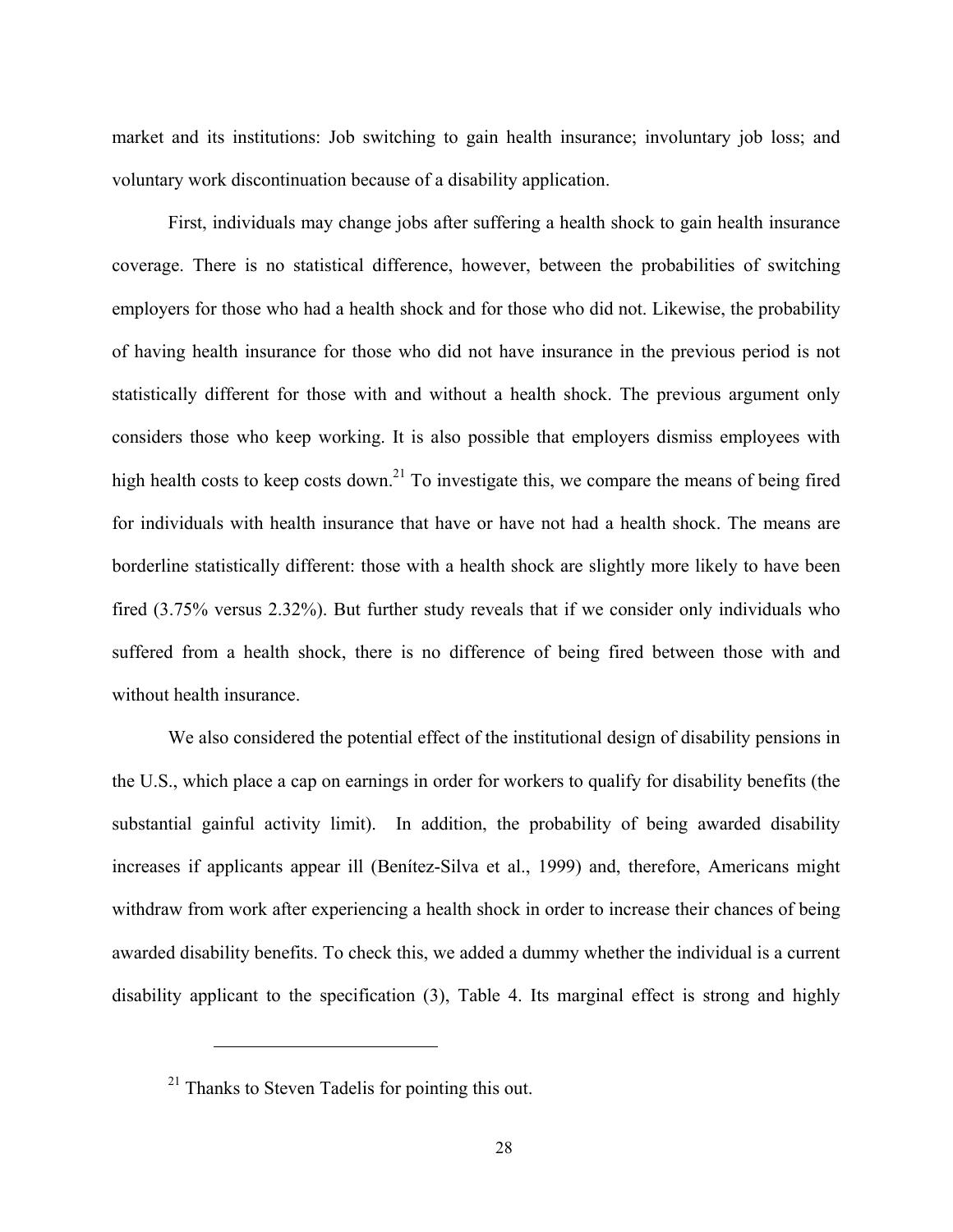statistically significant at 42.2, but the marginal effect of an acute health shock decreased only slightly to 19.2 despite the likely positive correlation between the severity of the health shock and the application for disability.

#### **VI. Discussion and Conclusions**

This paper compares the effect of acute health shocks on the probability of not working among a sample of elderly workers from the Danish Longitudinal Registers and a comparison sample from the U.S. HRS. Though the job lock effect of employer-based health insurance and the income effect of increased medical expenditures only exist in the U.S., health shocks reduce work to a much greater extent in the U.S. than in Denmark, despite its general tax-financed health-care system with universal access to health care. Our results show that older Americans are nearly two times as likely to stop working following an acute health shock than similar Danes. We consider a variety of possible explanations for this, including country differences in base line health, differences in work disutility, unobserved heterogeneity, dynamic response to a health shock, and job changes in the U.S. We find that worse health and the fact that some Americans re-enter the labor force after dropping out after suffering from an acute health shock can explain some of the gap in response. We speculate that this convergence may be due to reentry via bridge jobs or partial employment in the U.S. and labor force exit after exhaustion of sickness benefits in Denmark. Institutional differences thus account for a portion of the gap in work responses one period after the shock. Still, even if we focus on behavior two periods after the shock, relative to baseline, U.S. elderly hit by a health shock stop working at almost twice the rate of Danish elderly even after controlling for previous health status. A possible though untested explanation for the findings could be the importance of cultural norms – perhaps their stronger work ethic lead Danes to remain on the labor market even when hit by serious disease?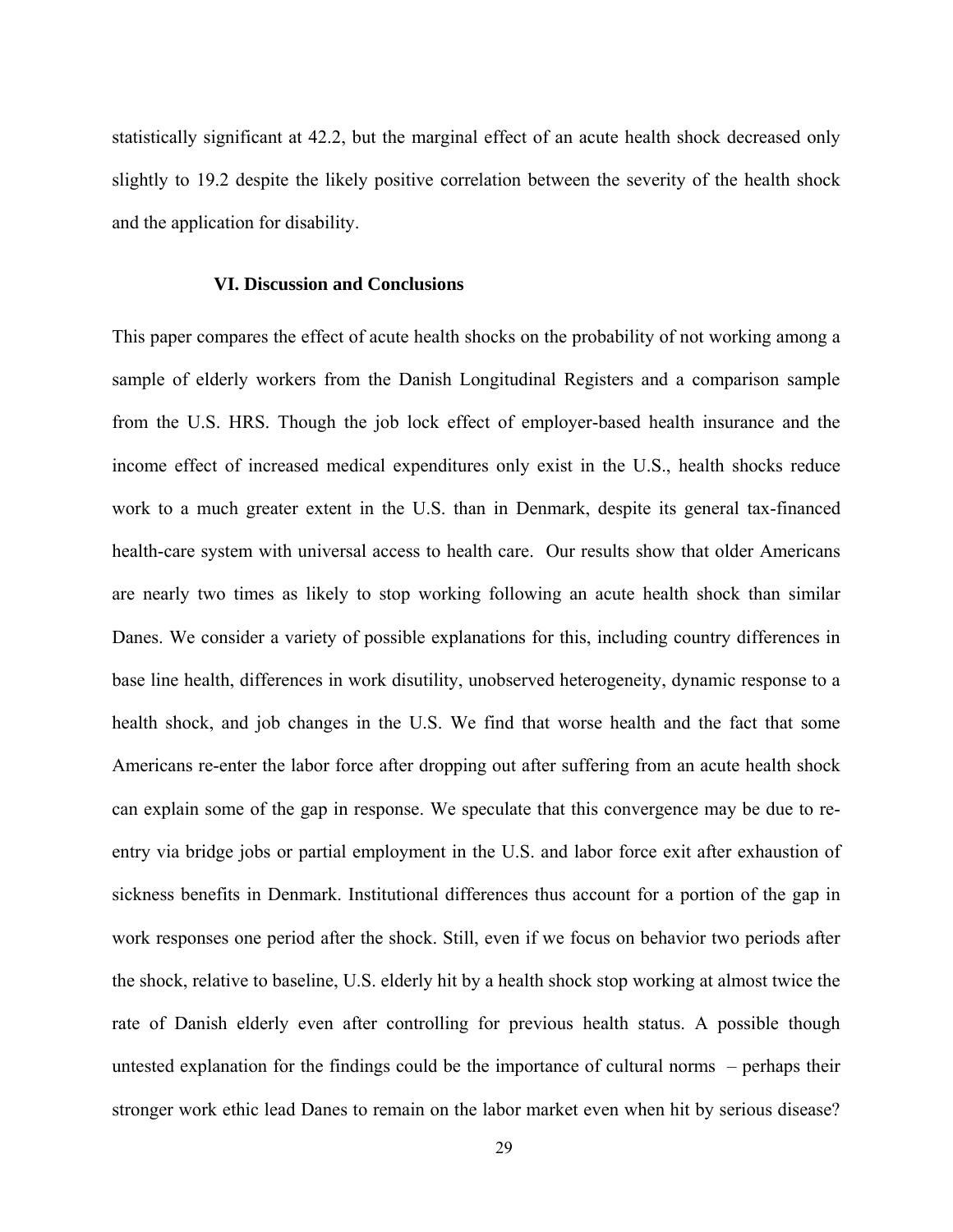Yet, on average, Danes work significantly fewer hours and are considerably more often absent from work due to illness than Americans.

One caveat remains: self-reported health measures in the HRS may not be easily compared to register-based diagnostic measures of health even for narrowly specified acute conditions. We are not able to address that question in this paper except to claim that hospitaldiagnosed acute conditions are likely to be more severe and therefore associated with more nonwork. On the basis of our analyses, however, there appears to be little evidence to suggest that a universally insured health care system like the Danish one is associated with considerably more retirement/non-work than an employment-contingent system because workers buffered by the safety net of social insurance in the former tend to drop out at the first sign of a health problem. This result may be useful for countries that are considering adopting universal insurance systems and are concerned that labor market withdrawal following health deterioration may occur earlier in such regimes, thus resulting in a loss of output.

#### **References**

Ai, C. and E.C. Norton. 2003. "Interaction terms in logit and probit models." *Economics Letters* 80: 123-129.

Anderson, K.H. and R.V. Burkhauser. 1985. "The Retirement-Health Nexus: A New Measure of an Old Puzzle." *The Journal of Human Resources* 20(3): 315-330.

Banks, J., M. Marmot, Z. Oldfield, and J. P. Smith. 2007. "The SES Health Gradient on Both Sides of the Atlantic." IZA Discussion Paper 2539 (January).

Banks, J., M. Marmot, Z. Oldfield Z. and J. P. Smith. 2006. "Comparison of Health Status Between the United States and England." *Journal of the American Medical Association* 295(17): 2037-2045.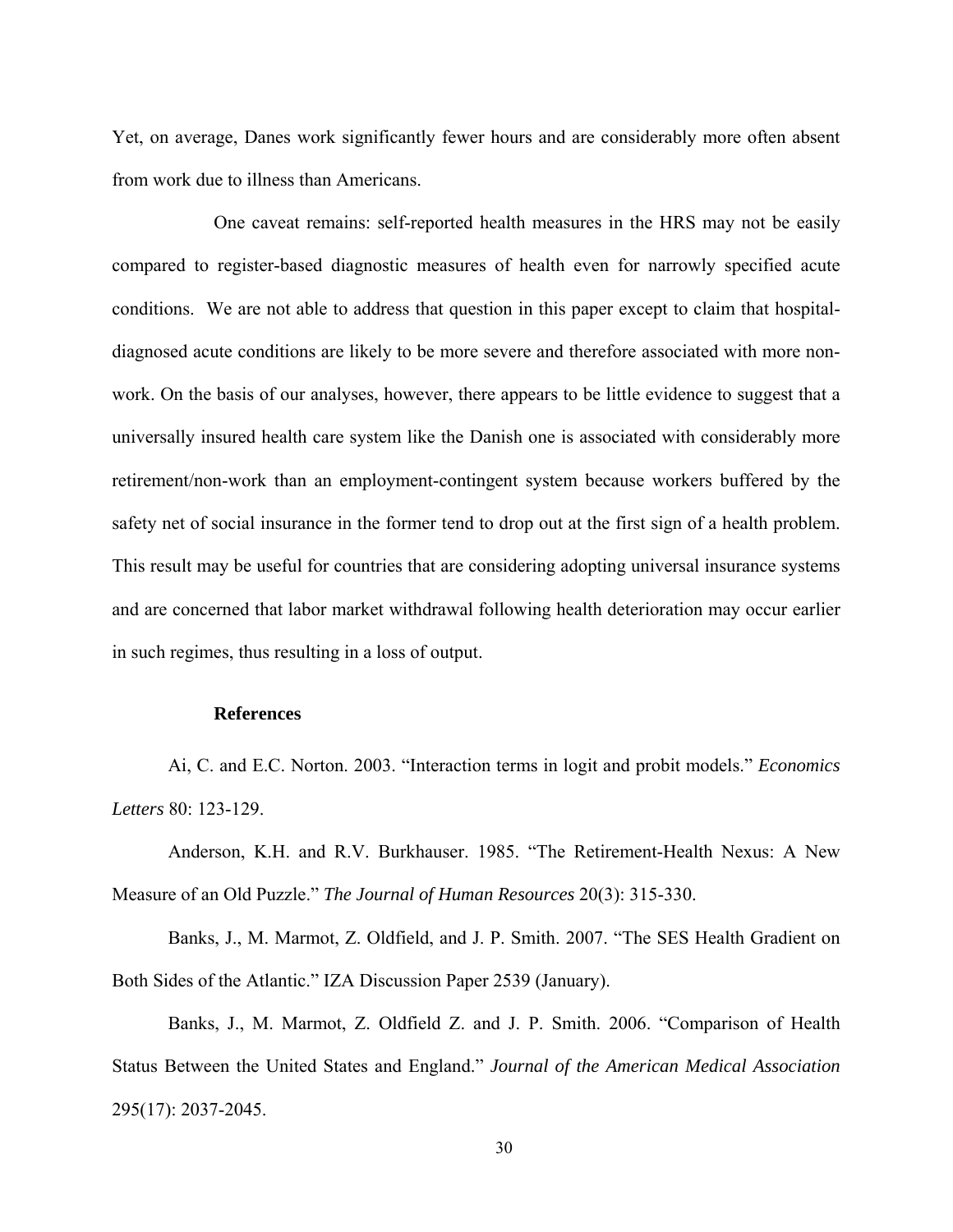Barbi, E. 2008. "Regularities and Deviations in Mortality Trends in the Developed World." MPIDR Working Paper WP 2008-014.

Benítez-Silva, H. Buchinsky, M., H. M. Chan, J. Rust and S. Sheidvasser. 1999. "An Empirical Analysis of the Social Security Disability Application, Appeal, and Award process." *Labour Economics* 6(2): 147-178.

Bengtsson, S. 2007. "Report on the Employment of Disabled Persons in European Countries." The Academic Network of European Disability Experts (ANED)-VT/2007/005.

Bingley, P., N. Datta Gupta, N. and P. J. Pedersen. 2004. "The Impact of Incentives on Retirement in Denmark." In: J. Gruber and D. Wise (eds.) *Social Security Programs and Retirement Around the World: Micro-Estimation*, Cambridge, MA: NBER Press, 153-234.

Blau, D. M. and D. B. Gilleskie. 2006. "Health Insurance and Retirement of Married Couples." *Journal of Applied Econometrics* 21: 935-953.

Bound, J. 1989. "The Health and Earnings of Rejected Disability Insurance Applicants." *American Economic Review* 79(3): 482-503.

Bound, J. 1991. "Self-Reported versus Objective Measures of Health in Retirement Models." *Journal of Human Resources* 26(1): 106-138 (winter).

Bradley, C.J., D. Neumark, H.L. Bednarek, and M. Schenk. 2005. "Short-term Effects of Breast Cancer on Labor Market Attachment: Results from a Longitudinal Study." *Journal of Health Economics* 24 (1): 137-160.

Butrica, B. A., R. W. Johnson and G. B. T. Mermin. 2009. "Do Health Problems Reduce Consumption at Older Ages?" Center for Retirement Research at Boston College Working Paper WP 2009-9.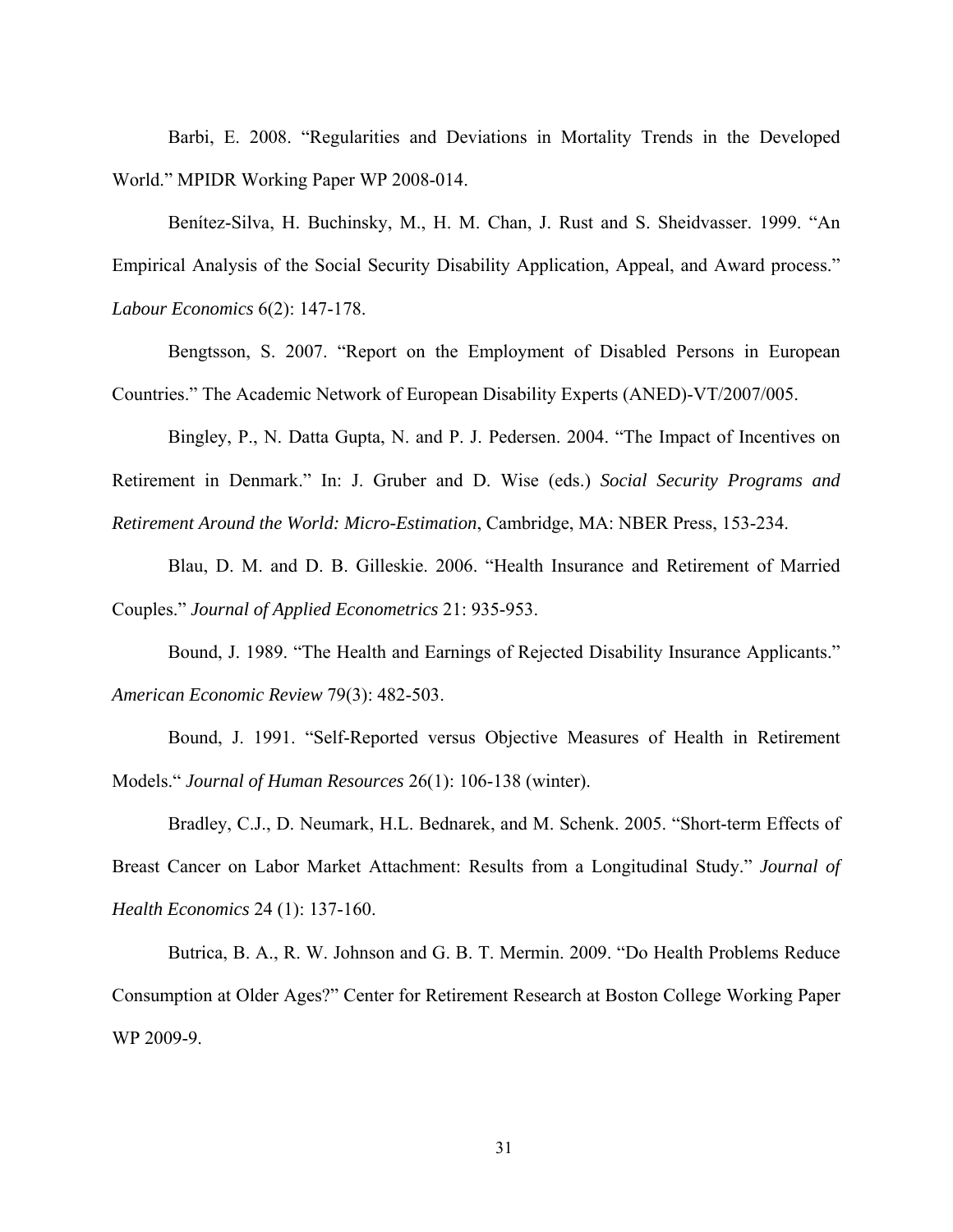Coile, C. 2004. "Health Shocks and Couples' Labor Supply Decisions." NBER Working Paper 10810.

Coile, C. and J. Gruber. 2004. "The Effect of Social Security on Retirement in the United States." In: J. Gruber and D. Wise (eds.) *Social Security Programs and Retirement around the World: Micro-Estimation*, Cambridge, MA: NBER Press, 691-729.

Currie, J. and B. C. Madrian. 1999. "Health, Health Insurance and the Labor Market." In: O. Ashenfelter and D. Card (eds.), *Handbook of Labor Economics* 1, 3 (50): 3309-3418.

Cutler, D. and N. Mas. 2006. "Comparing Non-Fatal Health Across Countries: Is the US Medical System Better?" Mimeo.

Datta Gupta, N. and M. Larsen. 2007. "Health Shocks and Retirement: The Role of Welfare State Institutions." *European Journal of Ageing* 4 (3): 183-190.

Dwyer, D. S. and J. Hu. (2000). "Retirement Expectations and Realizations: The Role of the Health Shocks and Economic Factors." In O. Mitchell, P. Hammond, and A. Rappaport (eds.) *Forecasting Retirement Needs and Retirement Wealth*, Philadelphia, PA: University of Pennsylvania Press, 274-287.

French, E. and J. B. Jones. 2008. "The Effects of Health Insurance and Self-Insurance on Retirement Behavior." Mimeo.

Gruber, J. and B. C. Madrian. 2002. "Health Insurance, Labor Supply, and Job Mobility: A Critical Review of the Literature." NBER Working Paper 8817.

Gruber, J. and B. C. Madrian. 1995. "Health-Insurance Availability and the Retirement Decision." *American Economic Review* 85(4): 938-948.

Gruber, J. and D. A. Wise. 1998. "Social Security and Retirement: An International Comparison." *American Economic Review Papers and Proceedings* 88 (2): 158-163.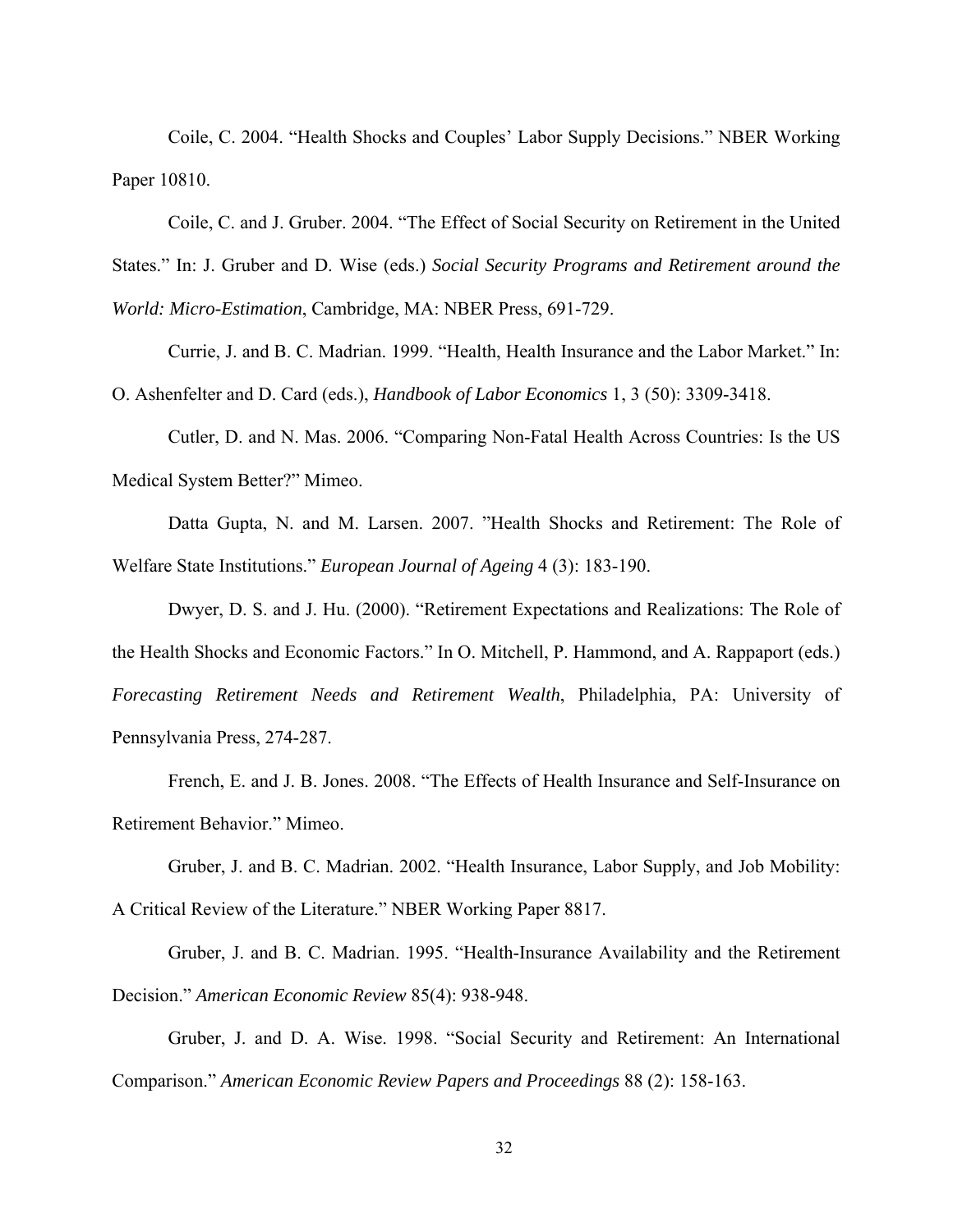Gruber, J. and D. A. Wise. 2004. *Social Security Programs and Retirement around the World – Microestimation*, Chicago, IL: University of Chicago Press.

Gustman, A. L. and T. Steinmeier. 1994. "Employer Provided Health Insurance and Retirement Behavior." *Industrial and Labor Relations Review* 48 (October): 124-140.

Gustman, A.L. and T. Steinmeier. 2004. "The Social Security Early Retirement Age in a Structural Model of Retirement and Wealth." *Journal of Public Economics* 89 (2-3): 441-463.

Haan, P. and M. Myck. 2009. "Dynamics of Poor Health and Non-Employment." IZA Discussion Paper 4154.

Juel, K., P. Bjerregaard and M. Madsen. 2000. "Mortality and Life-expectancy in Denmark and in other European Countries: What is happening to middle-aged Danes?" *The European Journal of Public Health* 10(2): 93-100.

Juster, F. T. and R. Suzman. 1995. "An Overview over the Health and Retirement Study." *Journal of Human Resources* 30 (Supplement): S7-S56.

Kapteyn, A., and P.-C. Michaud, J. P. Smith and A. Van Soest. 2006. "Effects of Attrition and Non-Response in the Health and Retirement Study." RAND DP WR-407.

Larsen, M. 2006. *Fastholdelse og rekruttering af ældre. Arbejdspladsers indsats*. (Retaining and Recruiting the Elderly: Workplace Interventions), (Copenhagen: The Danish National Centre for Social Research), WP 06: 09.

Levy, H. and D. Meltzer. 2004. "What Do We Really Know about Whether Health Insurance Affects Health?" In: C. McLaughlin (ed.) *Health Policy and the Uninsured: Setting the Agenda*, Washington, DC: Urban Institute Press, 179-204.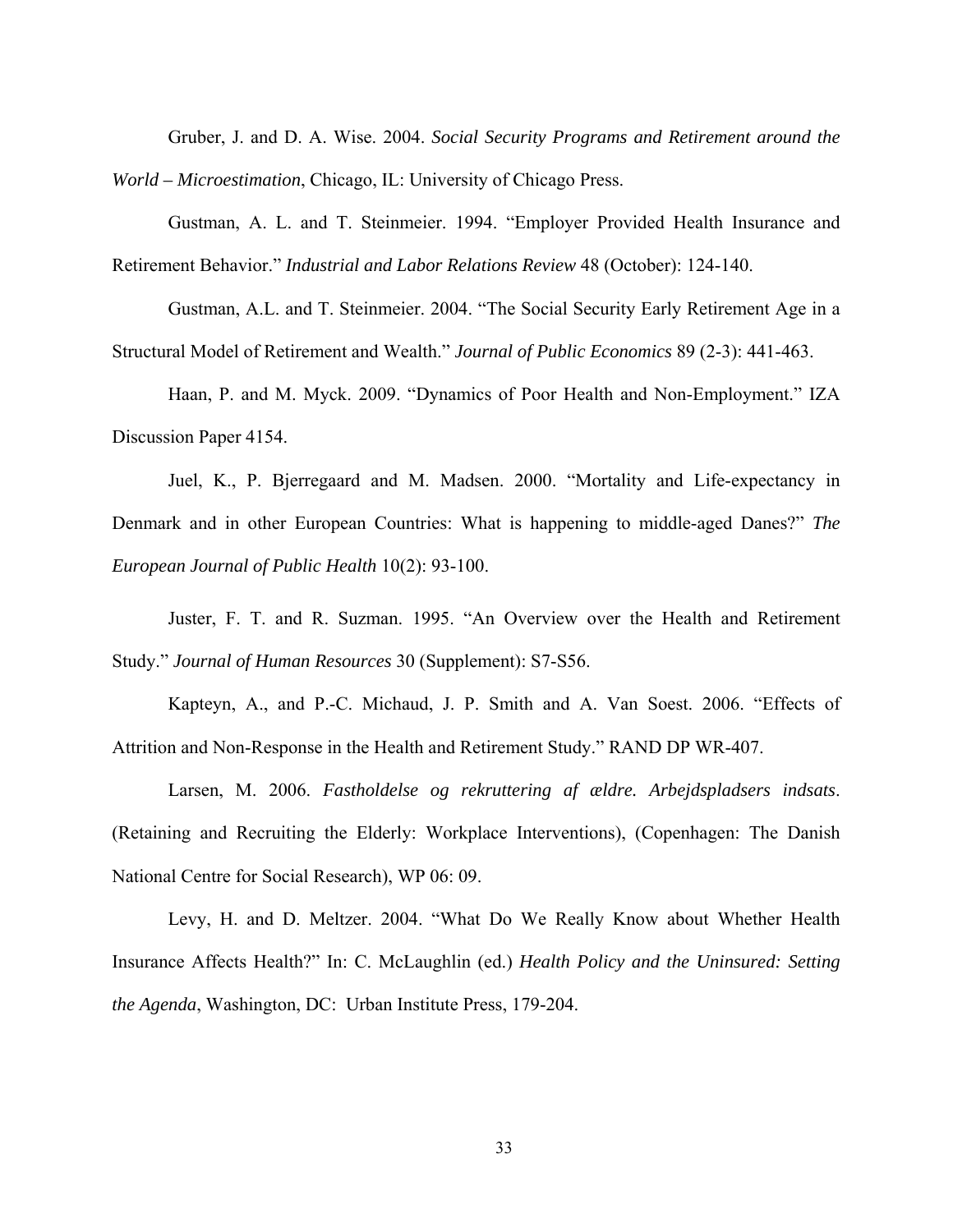Lumsdaine, R., J. Stock and D. Wise. 1994. "Pension Plan Provisions and Retirement: Men and Women, Medicare, and Models." In: D. Wise (ed.) *Studies in the Economics of Aging*, Chicago, IL: University of Chicago Press, 183-222.

Madrian, B. C. 2006. "The U.S. Health Care System and Labor Market." NBER Working Paper 11980.

Maestas, N. 2007. "Back to Work: Expectations and Realizations of Work after Retirement." RAND Working Paper WR-196-2.

Marmot, M. 1999. "Multi-level approaches to understanding social determinants." In: L.

F. Berkman, and I. Kawacki (eds.) *Social Epidemiology*, New York, NY: Oxford University Press.

Marmot, M. 2001. "Economic and social determinants of disease." *Bulletin of the World Health Organization* 79: 906-1004.

McBurney, C. R., K. A. Eagle, E. A. Kline-Rogers, J. V. Cooper, D. E. Smith and S. R. Erikson. 2004. "Work-Related Outcomes after a Myocardial Infarction." *Pharmacotherapy* 24 (11): 1515-1523.

McClellan, M. 1998. "Health Events, Health Insurance and Labor Supply: Evidence from the Health and Retirement Survey." In: D. A. Wise (ed.). *Frontiers in the Economics of Aging*, Chicago. IL: University of Chicago Press, 301-350.

Rust, J. and C. Phelan. 1997. "How Social Security and Medicare affect retirement behavior in a world of incomplete markets." *Econometrica* 65(4): 781-831.

Saeki, S., H. Ogata, T. Okubo, K. Takahashi and T. Hoshuvama. 1995. "Return to Work after Stroke: A follow-up study." *Stroke* 26 (3): 339-401.

34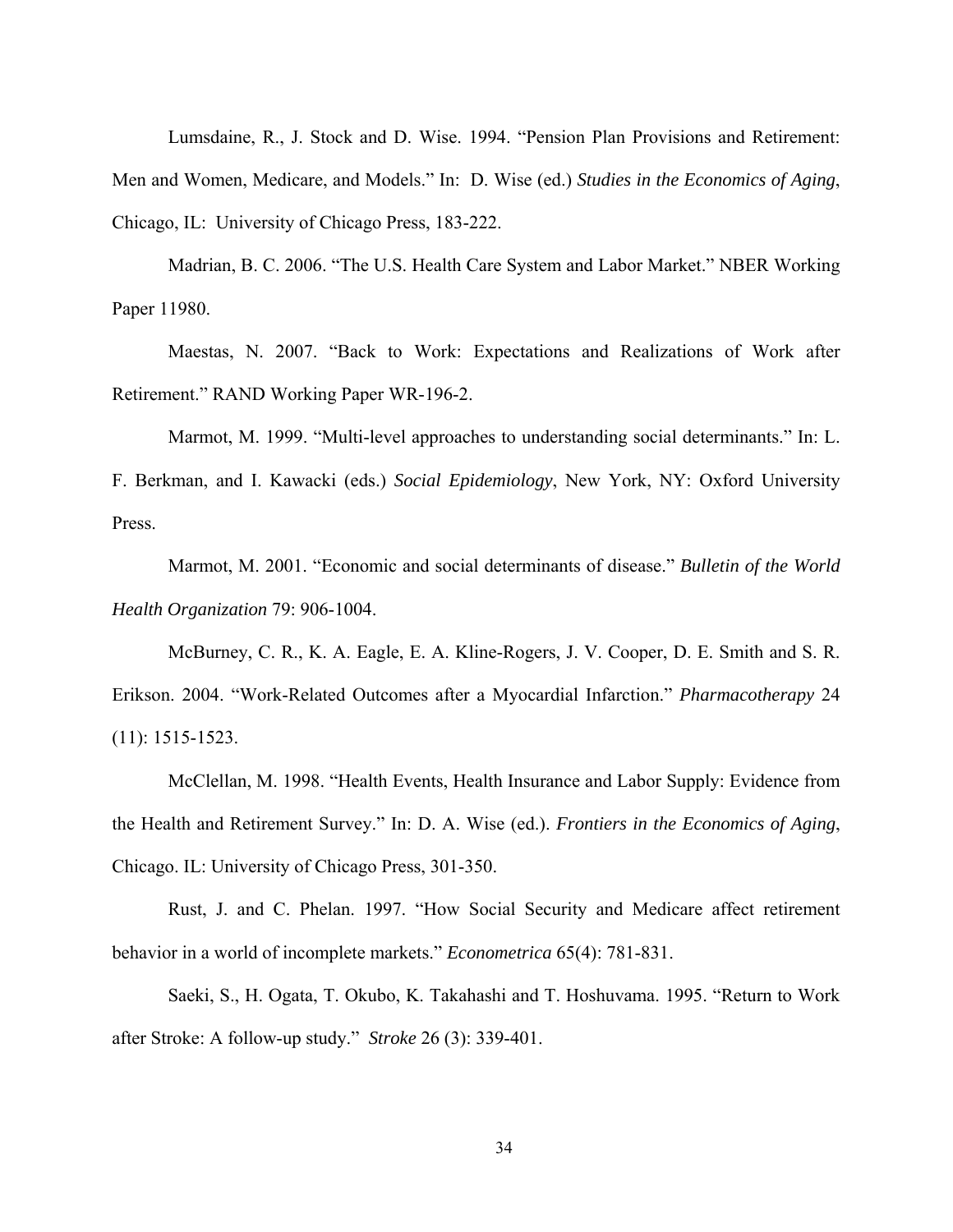Skinner, J., D. O. Stagier and E. S. Fisher. 2006. "Is Technological Change in Medicine

Always Worth It? The Case of Acute Myocardial Infarction." *Health Affairs* 25 (2): w34-w47.

## **Tables**

**Table 1: Pooled Probit vs Random Effects Probit, Coefficients on Not Working, U.S. and Denmark**

|                            | Denmark       |                  |               | U.S.             |
|----------------------------|---------------|------------------|---------------|------------------|
|                            | <b>Pooled</b> | <b>RE Probit</b> | <b>Pooled</b> | <b>RE Probit</b> |
|                            | <b>Probit</b> |                  | <b>Probit</b> |                  |
| <b>New acute condition</b> | $0.246***$    | $0.254***$       | $0.666***$    | $0.709***$       |
|                            | (0.022)       | (0.025)          | (0.057)       | (0.063)          |
| <b>Log Likelihood</b>      | $-120619.8$   | $-120424.97$     | $-6285.20$    | $-6282.87$       |
| # of Individuals           | 89,248        |                  | 5,455         |                  |
| # of Observations          | 263,788       | 263,788          | 15,709        | 15,709           |
| Rho                        |               | 0.188            |               | 0.112            |
| <b>Sigma</b>               |               | 0.482            |               | 0.355            |

Standard errors in parentheses. \*  $p<0.10$ , \*\*  $p<0.05$ , \*\*\*  $p<0.01$ . Additional controls include: female, couple status, female\*couple, educational categories, self-employment status $_{t-1}$ , log of wealth $_{t-1}$ , log of income<sub>t-1</sub>, race (U.S. only) and age dummies.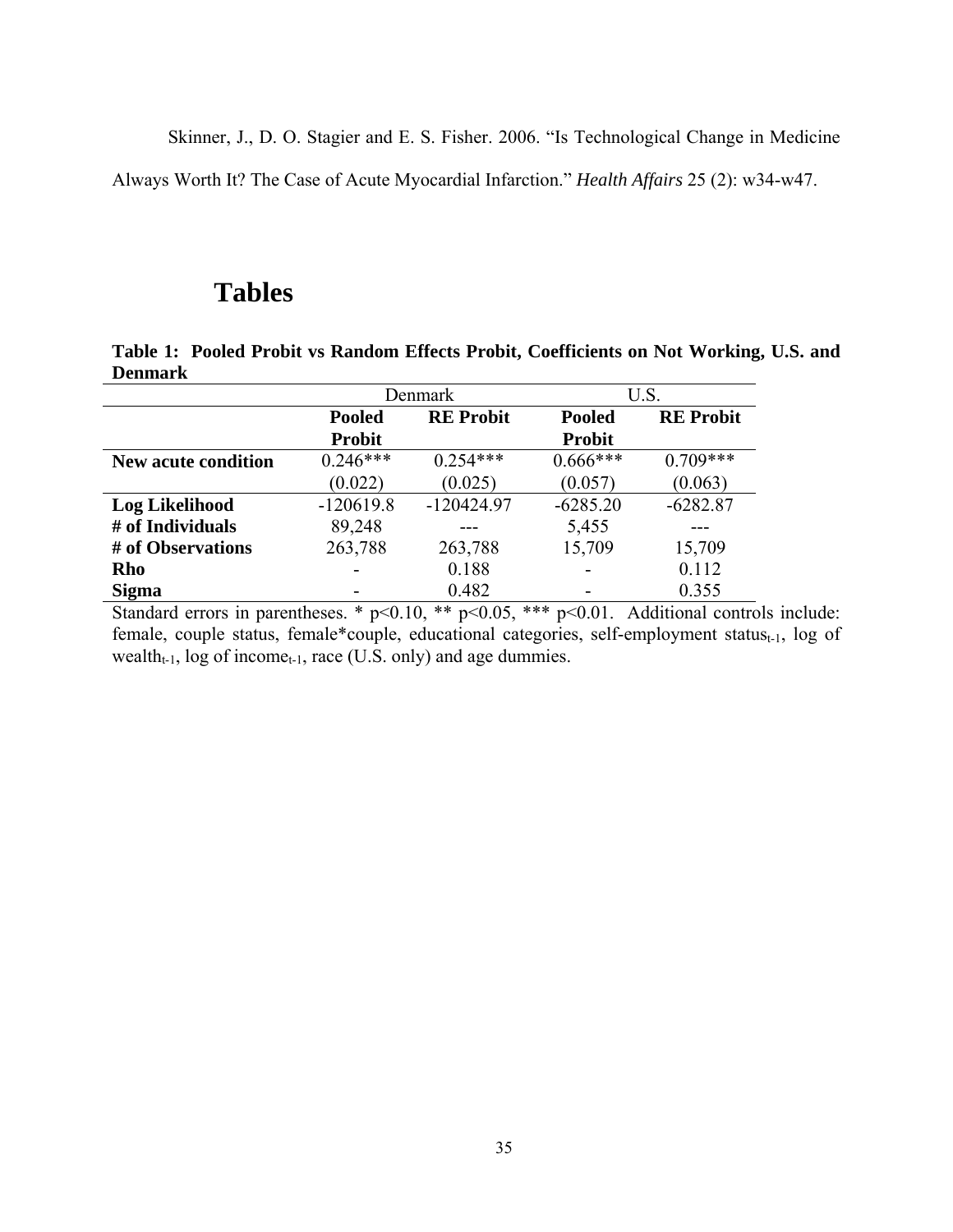|                       | <b>Denmark</b>  | U.S.            |             |                                       |             |                |
|-----------------------|-----------------|-----------------|-------------|---------------------------------------|-------------|----------------|
|                       | (1)             | (2)             | (3)         | (4)                                   | (5)         | (6)            |
|                       | <b>Baseline</b> | <b>Baseline</b> |             | <b>Health Insurance Status in t-1</b> |             |                |
|                       |                 |                 | Un-         | <b>Constrained</b>                    | No health   | <b>Missing</b> |
|                       |                 |                 | constrained |                                       | insurance   |                |
| <b>New acute</b>      | $0.072***$      | $0.195***$      | $0.195***$  | $0.156***$                            | $0.261***$  | $0.149***$     |
| <b>Condition</b>      | (0.007)         | (0.020)         | (0.029)     | (0.045)                               | (0.046)     | (0.053)        |
| <b>Female</b>         | $0.008**$       | $-0.048***$     | $-0.051**$  | $-0.027$                              | $-0.048*$   | $-0.025$       |
|                       | (0.004)         | (0.013)         | (0.020)     | (0.027)                               | (0.026)     | (0.028)        |
| Couple in t-1         | $-0.037***$     | $-0.049***$     | $-0.054***$ | $-0.018$                              | $-0.087***$ | $-0.040$       |
|                       | (0.003)         | (0.013)         | (0.020)     | (0.027)                               | (0.028)     | (0.030)        |
| Female*couple         | $0.064***$      | $0.092***$      | $0.087***$  | 0.041                                 | $0.162***$  | 0.045          |
|                       | (0.004)         | (0.017)         | (0.024)     | (0.035)                               | (0.042)     | (0.042)        |
| $Age = 53$            | 0.004           | 0.025           | $0.109*$    | $-0.057$                              | $-0.023$    | $-0.060$       |
|                       | (0.007)         | (0.035)         | (0.063)     | (0.039)                               | (0.060)     | (0.054)        |
| $Age = 54$            | $0.015**$       | 0.053           | $0.134**$   | $-0.059*$                             | $-0.013$    | 0.119          |
|                       | (0.006)         | (0.036)         | (0.063)     | (0.035)                               | (0.060)     | (0.138)        |
| $Age = 55$            | $0.027***$      | 0.057           | $0.111*$    | $-0.068**$                            | 0.058       | 0.115          |
|                       | (0.006)         | (0.035)         | (0.060)     | (0.031)                               | (0.075)     | (0.135)        |
| $Age = 56$            | $0.022***$      | 0.047           | $0.150**$   | $-0.086***$                           | $-0.019$    | 0.092          |
|                       | (0.006)         | (0.034)         | (0.063)     | (0.025)                               | (0.056)     | (0.125)        |
| $Age = 57$            | $0.034***$      | 0.049           | $0.130**$   | $-0.082***$                           | 0.031       | 0.081          |
|                       | (0.006)         | (0.034)         | (0.061)     | (0.027)                               | (0.067)     | (0.118)        |
| $Age = 58$            | $0.028***$      | 0.027           | $0.100*$    | $-0.071**$                            | $-0.013$    | 0.054          |
|                       | (0.006)         | (0.031)         | (0.058)     | (0.032)                               | (0.058)     | (0.109)        |
| $Age = 59$            | $0.051***$      | $0.084**$       | $0.186***$  | $-0.050$                              | $-0.021$    | 0.162          |
|                       | (0.006)         | (0.036)         | (0.064)     | (0.038)                               | (0.055)     | (0.140)        |
| $Age = 60$            | $0.260***$      | $0.102***$      | $0.185***$  | $-0.017$                              | 0.019       | 0.156          |
|                       | (0.007)         | (0.037)         | (0.064)     | (0.047)                               | (0.064)     | (0.138)        |
| $Age = 61$            | $0.379***$      | $0.132***$      | $0.249***$  | $-0.041$                              | 0.036       | 0.201          |
|                       | (0.007)         | (0.039)         | (0.067)     | (0.041)                               | (0.067)     | (0.146)        |
| $Age = 62$            | $0.342***$      | $0.266***$      | $0.401***$  | 0.050                                 | 0.121       | $0.318*$       |
|                       | (0.008)         | (0.045)         | (0.069)     | (0.065)                               | (0.082)     | (0.164)        |
| $Age = 63$            | $0.367***$      | $0.284***$      | $0.425***$  | 0.061                                 | 0.118       | $0.323*$       |
|                       | (0.008)         | (0.047)         | (0.070)     | (0.068)                               | (0.084)     | (0.170)        |
| $Age = 64$            | $0.394***$      | $0.237***$      | $0.366***$  | 0.009                                 | 0.122       | $0.365**$      |
|                       | (0.008)         | (0.047)         | (0.074)     | (0.057)                               | (0.086)     | (0.178)        |
| Controls <sup>1</sup> | yes             | yes             | yes         | yes                                   | yes         | yes            |
| Log Likelih.          | $-120619.8$     | $-6,285.20$     | $-3658.49$  | $-950.27$                             | $-1067.50$  | $-525.88$      |
| # of Individ.         | 89,248          | 5,455           | 3,853       | 1,591                                 | 1,456       | 1,182          |
| # of Observ.          | 263,788         | 15,709          | 8,690       | 2,736                                 | 2,706       | 1,575          |

**Table 2: Pooled Probit, Marginal Effects of Health Shocks on Not Working** 

Marginal effects; Standard errors in parentheses. \*  $p<0.10$ , \*\*  $p<0.05$ , \*\*\*  $p<0.01$ .<br><sup>1</sup> Includes education dummies, race dummies ( U.S. only), log of wealth in t-1, log of income in

t-1, and dummy for self-employment in t-1.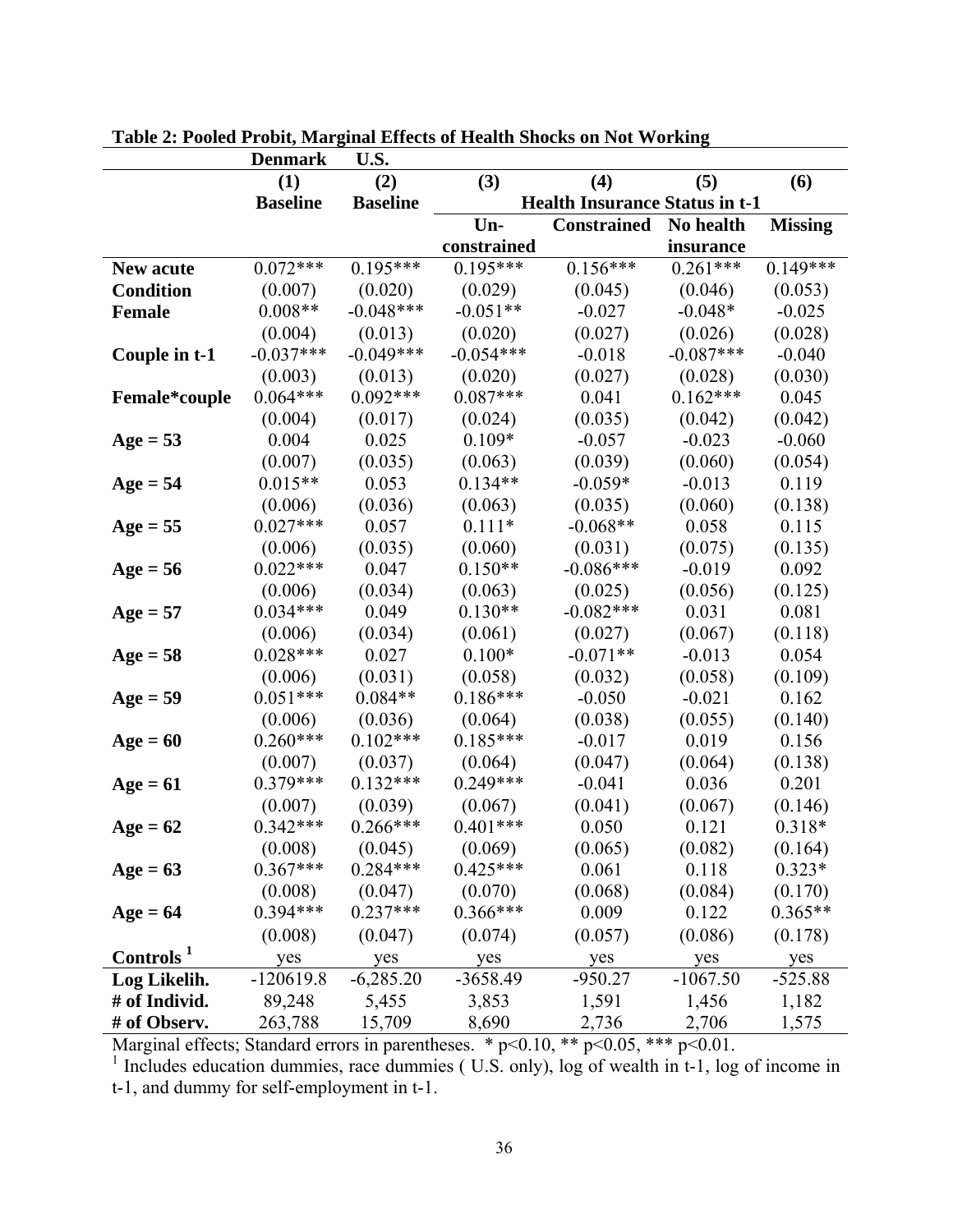| $\rightarrow$<br>U.S. | o<br>(1)    | (2)                 | (3)               | (4)                 | (5)            |
|-----------------------|-------------|---------------------|-------------------|---------------------|----------------|
|                       | All         | <b>Less than HS</b> | <b>HS/GED</b>     | <b>Some College</b> | <b>College</b> |
| <b>New acute</b>      | $0.195***$  | $0.320***$          | $0.189***$        | $0.172***$          | $0.128***$     |
| <b>Condition</b>      | (0.020)     | (0.055)             | (0.032)           | (0.043)             | (0.040)        |
| <b>Log Likelihood</b> | $-6,285.20$ | $-1,272.81$         | $-2,414.11$       | $-1,285.99$         | $-1,255.03$    |
| # of individuals      | 5,455       | 1,116               | 2,067             | 1,129               | 1,143          |
| # of Observ.          | 15,709      | 2,956               | 5,844             | 3,374               | 3,535          |
| <b>Denmark</b>        | (1)         | (2)                 | (3)               | (4)                 | (5)            |
|                       | All         | <b>Basic</b>        | <b>Vocational</b> | <b>Short or</b>     | Long           |
|                       |             |                     |                   | medium              |                |
| New acute             | $0.072***$  | $0.080***$          | $0.072***$        | $0.063***$          | 0.026          |
| <b>Condition</b>      | (0.007)     | (0.011)             | (0.012)           | (0.017)             | (0.024)        |
| <b>Log Likelihood</b> | $-120619.8$ | $-56681.267$        | $-44515.58$       | $-15710.43$         | -3374.344      |
| # of Individuals      | 89,248      | 37,226              | 31,856            | 12,423              | 3,824          |
| # of Obs.             | 263,788     | 114,297             | 95,448            | 41,023              | 13,020         |

**Table 3: Probit, Selected Marginal effects on Not Working, U.S. (top panel) and Denmark (lower panel), By Highest Education Completed** 

Standard errors in parentheses.\* p<0.10, \*\* p<0.05, \*\*\* p<0.01. Additional controls include: female, couple status, female\*couple, educational categories, self-employment status<sub>t-1</sub>, log wealth $_{t-1}$ , log income<sub>t-1</sub>, race (U.S. only) and age dummies.

| Table 4: Pooled Probit, Selected Marginal Effects of Health Shocks on Not Working, U.S. - |  |
|-------------------------------------------------------------------------------------------|--|
| <b>Checks for Explanations</b>                                                            |  |

| спеско гот партанатнопо  |                 |               |                          |              |
|--------------------------|-----------------|---------------|--------------------------|--------------|
|                          | $\bf(1)$        | (2)           | (3)                      | (4)          |
|                          | <b>Baseline</b> | <b>Health</b> | <b>Health Care Usage</b> | Health - all |
| New acute condition      | $0.195***$      | $0.183***$    | $0.193***$               | $0.183***$   |
|                          | (0.020)         | (0.020)       | (0.020)                  | (0.020)      |
| Health fair/ poor in t-1 |                 | $0.093***$    |                          | $0.085***$   |
|                          |                 | (0.011)       |                          | (0.011)      |
| # of doctor visits       |                 |               | $0.002***$               | $0.001***$   |
| between t-1 and t        |                 |               | (0.000)                  | (0.000)      |
| Log of out-of-pocket     |                 |               | $-0.001$                 | $-0.002*$    |
| medical expenses t-1     |                 |               | (0.001)                  | (0.001)      |
| High blood pressure t-1  |                 |               |                          | 0.004        |
|                          |                 |               |                          | (0.006)      |
| Diabetes t-1             |                 |               |                          | 0.013        |
|                          |                 |               |                          | (0.012)      |
| <b>Log Likelihood</b>    | $-6,285.20$     | $-6,239.35$   | $-6,271.79$              | $-6,231.54$  |

Standard errors in parentheses.\*  $p<0.10$ , \*\*  $p<0.05$ , \*\*\*  $p<0.01$ . Additional controls include: female, couple status, female\*couple, educational categories, self-employment status $_{t-1}$ , log wealth<sub>t-1</sub>, log income<sub>t-1</sub>, race and age dummies. N= 15,709 and # of individuals = 5,455.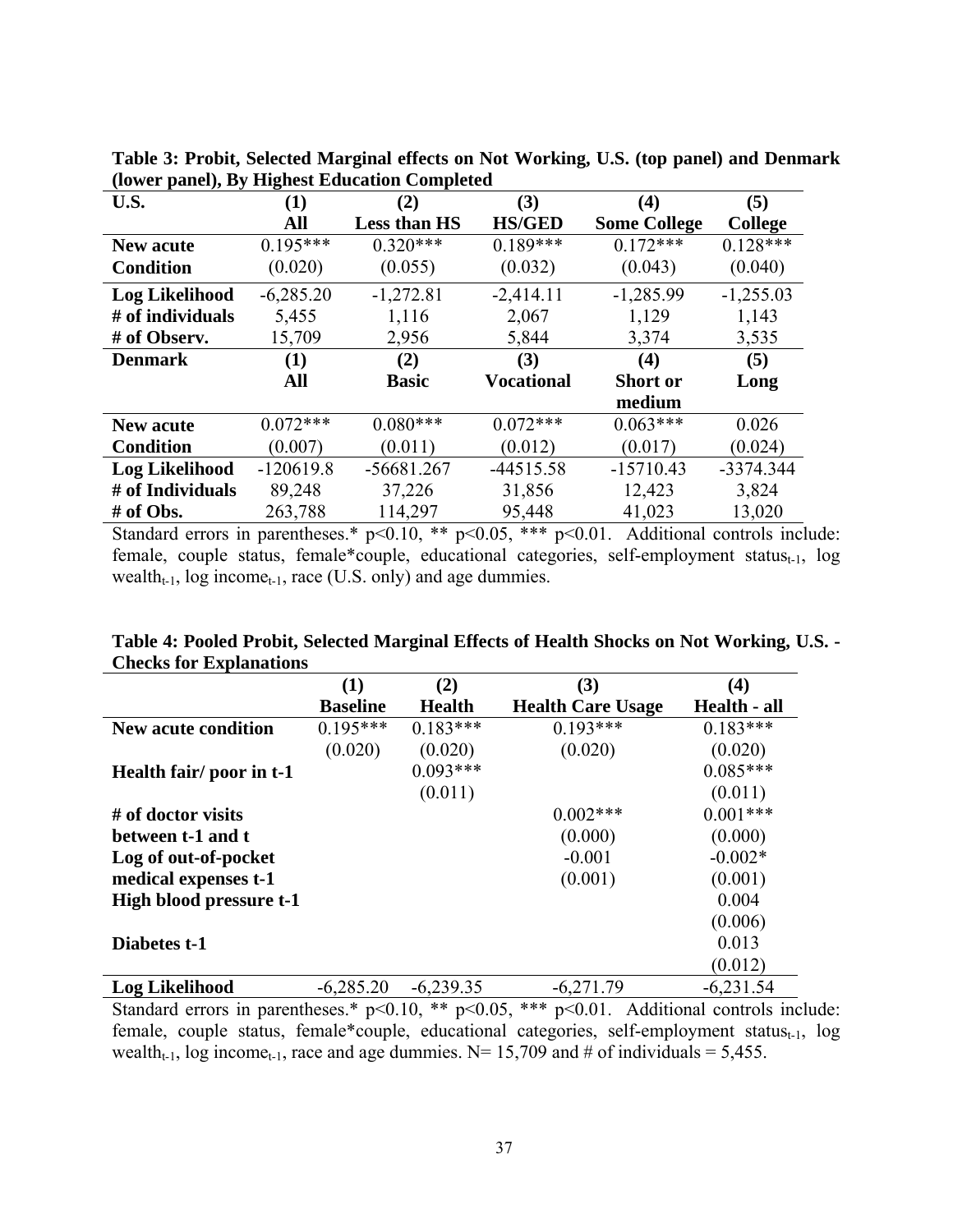|                            | <b>Denmark</b>                                        |                                     | U.S.                          |
|----------------------------|-------------------------------------------------------|-------------------------------------|-------------------------------|
| <b>Specification</b>       | <b>Baseline</b>                                       | <b>Baseline</b>                     | Health - all                  |
| <b>New acute condition</b> | $0.118***$                                            | $0.170***$                          | $0.159***$                    |
|                            | (0.010)                                               | (0.025)                             | (0.025)                       |
| Log Likelihood             | -142739.99                                            | $-7,096.10$                         | $-7,051.48$                   |
| # of Individuals           | 87,912                                                | 5,018                               | 5,018                         |
| # of Observations          | 253,435                                               | 13,453                              | 13,453                        |
| $\sim$ 1 1<br>$\cdot$ 1    | $\sim$ 4.0 and $\sim$<br>$\sim$ $\sim$ $\sim$<br>$-1$ | ala ala ala<br>$\sim$ 0.4<br>$\sim$ | $-11$<br>$\sim$ $\sim$ $\sim$ |

**Table 5: Pooled Probit, Marginal Effects of Health Shocks on Not Working, U.S. and Denmark, at time t+1** 

Standard errors in parentheses.\*  $p<0.10$ , \*\*  $p<0.05$ , \*\*\*  $p<0.01$ . See Tables 2 and 4 for additional covariates included.

# **Appendices**

| Not working                                        | 0.212   |
|----------------------------------------------------|---------|
| <b>New acute condition</b>                         | 0.015   |
| Woman                                              | 0.428   |
| Couple in t-1                                      | 0.813   |
| Age                                                | 58.480  |
|                                                    | (3.202) |
| <b>Education</b>                                   |         |
| <b>Basic education</b>                             | 0.433   |
| <b>Vocational education</b>                        | 0.362   |
| Short or medium education                          | 0.156   |
| Long education and above                           | 0.049   |
| Self-employed in t-1                               | 0.171   |
| Log of wealth in t-1/5, $D \cdot kr.$ <sup>1</sup> | 5.752   |
|                                                    | (8.548) |
| Log of income in t-1/5, $D.kr1$                    | 10.752  |
|                                                    | (1.098) |
| <b>Sample size (estimation)</b>                    | 263,788 |

**Table A.1. Summary Statistics, Danish Sample: Means**

Working sample. Means are taken over all persons-year observations.

Standard deviations shown in parentheses (except for dummy variables).

<sup>1</sup> In 2000 prices. Please note: Before taking logs, wealth and income was divided by 5 to approximate the dollar -Danish kroner exchange rate, and  $log(x)$  is defined as  $log(x+1)$  if  $0 < |x| < 1$  and as  $-\log(-x)$  if  $x < 0$ .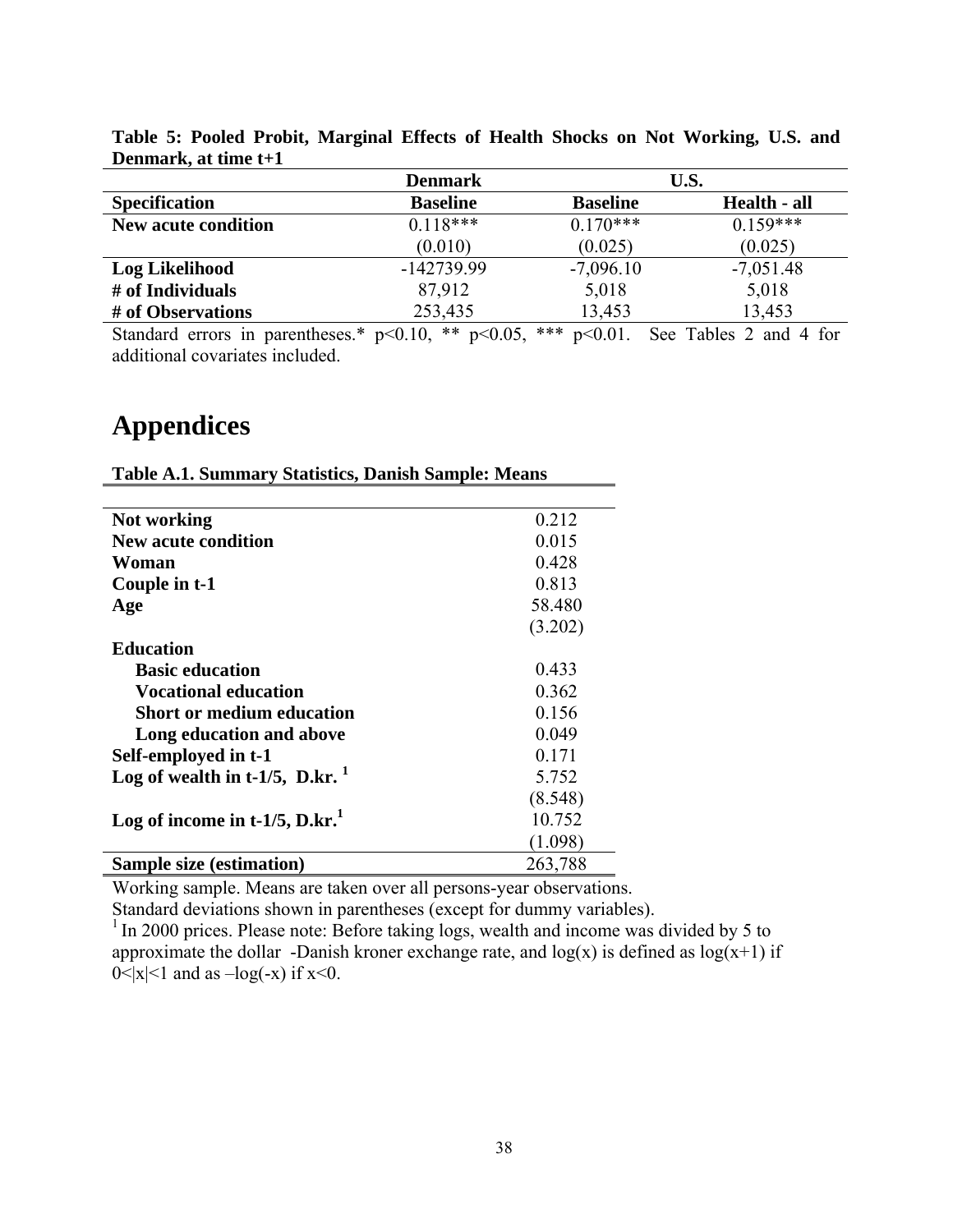|                                     | <b>All</b> | By Health Insurance Status in t-1 |                    |           |                |
|-------------------------------------|------------|-----------------------------------|--------------------|-----------|----------------|
|                                     |            | <b>Unconstrained</b>              | <b>Constrained</b> | No health | <b>Missing</b> |
|                                     |            |                                   |                    | insurance |                |
| Not working                         | 0.153      | 0.168                             | 0.122              | 0.153     | 0.122          |
| <b>New acute condition</b>          | 0.037      | 0.035                             | 0.037              | 0.040     | 0.045          |
| Age at time t                       | 58.840     | 58.696                            | 59.128             | 58.910    | 59.020         |
|                                     | (3.151)    | (3.184)                           | (2.956)            | (3.196)   | (3.171)        |
| Woman                               | 0.458      | 0.461                             | 0.483              | 0.453     | 0.405          |
| Couple in t-1                       | 0.775      | 0.832                             | 0.706              | 0.697     | 0.718          |
| <b>Education</b>                    |            |                                   |                    |           |                |
| Less than HS                        | 0.188      | 0.142                             | 0.188              | 0.344     | 0.172          |
| HS / GED                            | 0.372      | 0.385                             | 0.374              | 0.337     | 0.357          |
| <b>Some College</b>                 | 0.215      | 0.223                             | 0.211              | 0.183     | 0.232          |
| $Collect +$                         | 0.225      | 0.250                             | 0.227              | 0.136     | 0.239          |
| <b>Black</b>                        | 0.149      | 0.148                             | 0.140              | 0.176     | 0.129          |
| Race – other                        | 0.033      | 0.025                             | 0.039              | 0.050     | 0.038          |
| Self-employed in t-1                | 0.187      | 0.120                             | 0.043              | 0.450     | 0.353          |
| Log of wealth in $t-1$ <sup>1</sup> | 10.637     | 11.016                            | 10.331             | 9.696     | 10.694         |
|                                     | (3.905)    | (3.223)                           | (4.250)            | (5.039)   | (4.161)        |
| Log of income in $t-1$ <sup>1</sup> | 9.998      | 10.091                            | 10.198             | 9.410     | 10.144         |
|                                     | (1.376)    | (1.240)                           | (1.095)            | (1.839)   | (1.335)        |
| Applied for but not                 |            |                                   |                    |           |                |
| currently receiving                 | 0.002      | 0.002                             | 0.002              | 0.004     | 0.001          |
| disability, t-1                     |            |                                   |                    |           |                |
| # of doctor visits between          | 4.765      | 4.874                             | 5.420              | 3.631     | 4.072          |
| $t-2$ and $t-1$                     | (8.172)    | (8.517)                           | (8.899)            | (6.063)   | (7.881)        |
| Log of medical out-of               | 5.496      | 5.554                             | 5.624              | 5.092     | 5.647          |
| pocket expenses between             | (2.578)    | (2.499)                           | (2.510)            | (2.919)   | (2.428)        |
| $t-2$ and $t-1$                     |            |                                   |                    |           |                |
| Fair or poor self-reported          | 0.110      | 0.088                             | 0.124              | 0.166     | 0.112          |
| health in t-1                       |            |                                   |                    |           |                |
| High blood pressure in t-           | 0.280      | 0.273                             | 0.268              | 0.285     | 0.334          |
| 1                                   |            |                                   |                    |           |                |
| Diabetes in t-1                     | 0.068      | 0.065                             | 0.067              | 0.072     | 0.081          |
| Sample size                         | 15,709     | 8.690                             | 2,736              | 2,706     | 1,577          |

### **Table A.2. Summary Statistics, U.S.**

Working sample. Means are taken over all persons-year observations. Standard deviation in parenthesis except for dummy variables.

1 Income and wealth are in 2000 prices, and for the individual in order to facilitate the comparison with the Danish data. In the case of a couple, joint values are divided by two. Please note:  $log(x)$  is defined as  $log(x+1)$  if  $0<|x|<1$  and as  $-log(-x)$  if  $x<0$ .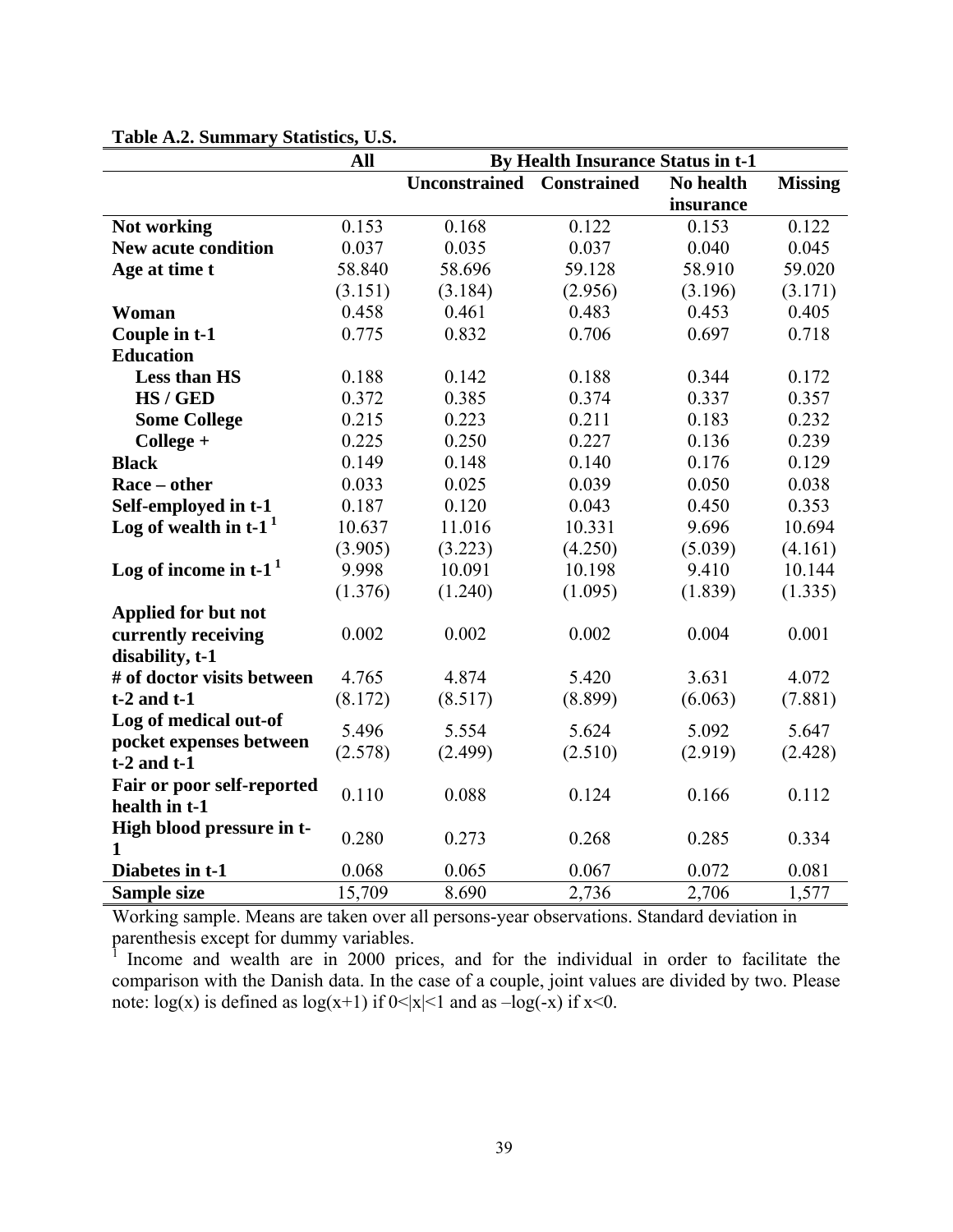|             | (1)             | (2)           | (3)                    | ້<br>$\left( 4\right)$         | (5)                  | (6)               |
|-------------|-----------------|---------------|------------------------|--------------------------------|----------------------|-------------------|
|             | <b>Baseline</b> | <b>Whites</b> | <b>Positive wealth</b> | <b>Unchanged couple status</b> | Unempl'd. counted as | <b>First wave</b> |
|             |                 | only          | only                   | between t-1 and t              | working              | only              |
| New acute   | $0.195***$      | $0.179***$    | $0.188***$             | $0.188***$                     | $0.192***$           | $0.314***$        |
| condition   | (0.020)         | (0.022)       | (0.021)                | (0.021)                        | (0.020)              | (0.042)           |
| Log         | $\blacksquare$  | $-5,061.20$   | $-5,991.33$            | $-6,046.34$                    | $-5,903.00$          | $-2,024.57$       |
| Likelihood  | 6,285.20        |               |                        |                                |                      |                   |
| # of        | 5,455           | 4,404         | 5,343                  | 5,386                          | 5,455                | $- - -$           |
| individuals |                 |               |                        |                                |                      |                   |
| # of Obs.   | 15,709          | 12,845        | 15,029                 | 15,187                         | 15,709               | 5,435             |

**Table A.3. Probit, Marginal effects of a Health Shock on Not Working, Robustness Checks, U.S.**

Standard errors in parentheses.\* p<0.10, \*\* p<0.05, \*\*\* p<0.01. Additional controls include: female, couple status, female\*couple, educational categories, self-employment status<sub>t-1</sub>, log wealth<sub>t-1</sub>, log income<sub>t-1</sub>, race (U.S. only) and age dummies. <sup>1</sup> Reduced sample size because of missing hours of work.

|                    |                 | (2)                      | (3)                                | (4)                            | (5)                    |
|--------------------|-----------------|--------------------------|------------------------------------|--------------------------------|------------------------|
|                    | <b>Baseline</b> | $Income$<br>50,000 D.Kr. | Same couple<br>status in t-1 and t | Unempl'd counted<br>as working | <b>First wave only</b> |
| <b>New acute</b>   | $0.072***$      | $0.073***$               | $0.072***$                         | $0.071***$                     | $0.064***$             |
| condition          | (0.007)         | (0.007)                  | (0.007)                            | (0.007)                        | (0.012)                |
| Log                | $-120619.8$     | $-118044.2$              | $-115255.09$                       | $-93543.66$                    | -38894.599             |
| Likelihood         |                 |                          |                                    |                                |                        |
| # of               | 89,248          | 87,577                   | 85,451                             | 89,248                         | ---                    |
| <b>Individuals</b> |                 |                          |                                    |                                |                        |
| # of Obs.          | 263,788         | 259,379                  | 253,425                            | 263,788                        | 89,248                 |

**Table A.4. Probit, Marginal Effects of a Health Shock on Not Working, Robustness Checks, Denmark**

Standard errors in parentheses.\* p<0.10, \*\* p<0.05, \*\*\* p<0.01. Additional controls include: female, couple status, female\*couple, educational categories, self-employment status $_{t-1}$ , log wealth $_{t-1}$ , log income $_{t-1}$ , and age dummies.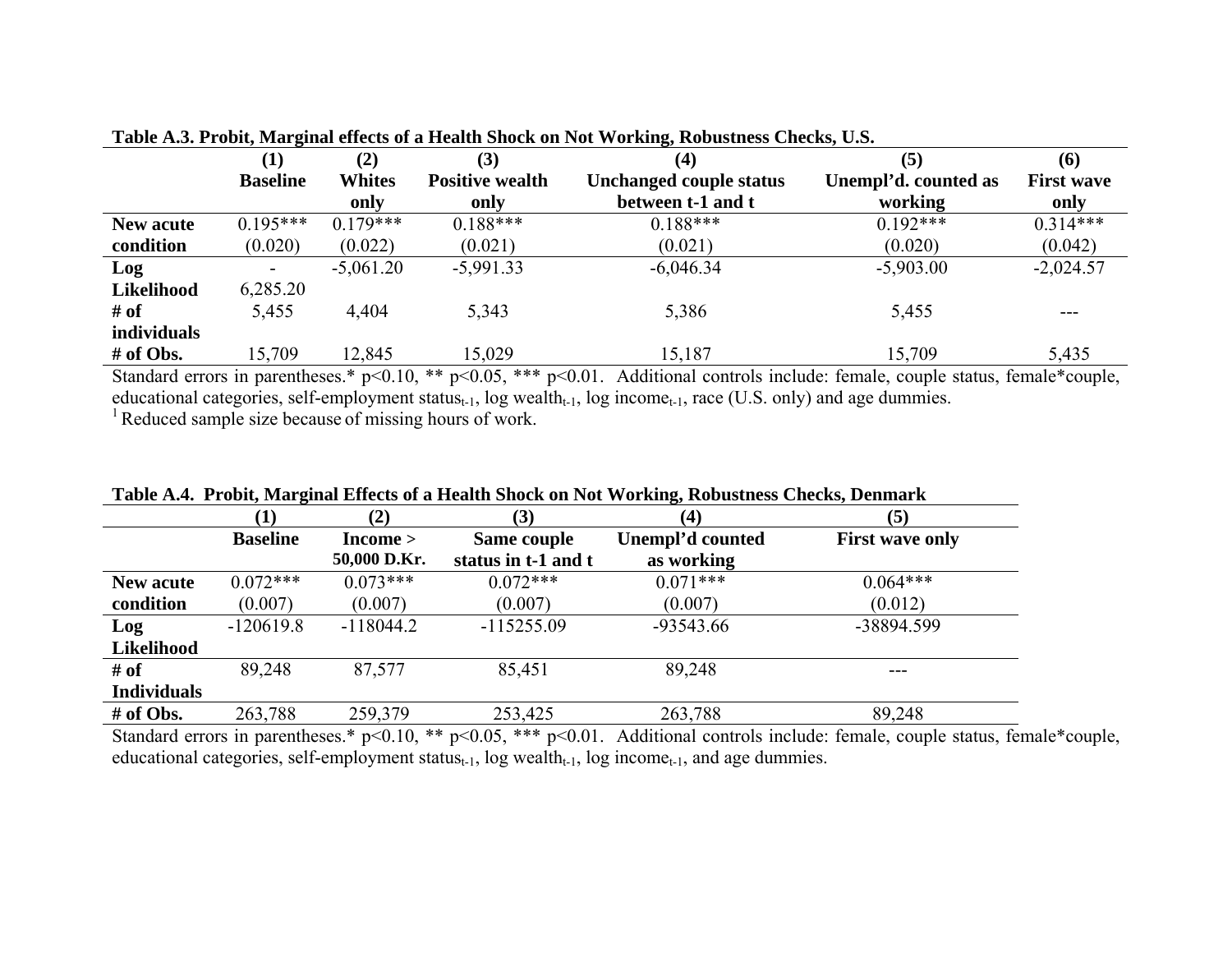



**Figure 1: Comparison of Effect of New Acute Condition Figure 2: Marginal Effects of an Acute Health Condition by in Denmark and the U.S. in Gender and Couple Status (U.S.)** 



**Figure 3: Marginal Effects of an Acute Health Condition by Figure 4: Comparison of Effect of New Acute Condition Gender and Couple Status (Denmark) by Health Insurance Status (U.S.)**